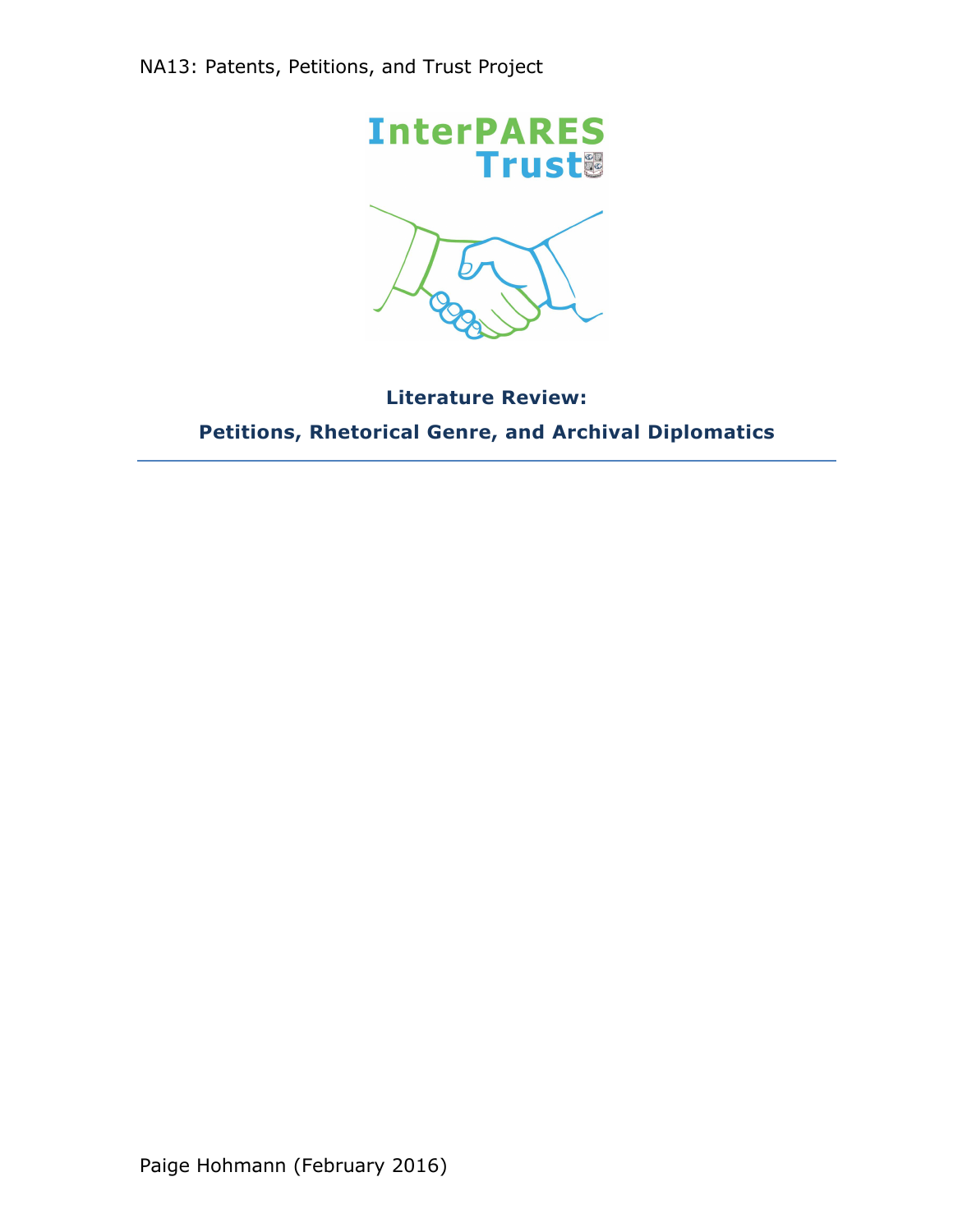| 1. Articulations of the value of petitions as a site of inquiry 9          |  |
|----------------------------------------------------------------------------|--|
|                                                                            |  |
| 3. The changing face of the petition: Implications  22                     |  |
|                                                                            |  |
| II Rhetorical Genre Theory, Diplomatics, and Archival Theory: Tensions and |  |
|                                                                            |  |
|                                                                            |  |
|                                                                            |  |
|                                                                            |  |
|                                                                            |  |
|                                                                            |  |
|                                                                            |  |
|                                                                            |  |
| $\mathcal{P}_{\mathcal{P}}$                                                |  |
| 3.                                                                         |  |
| Summary of Conceptual Framework and Hypotheses:  45                        |  |
|                                                                            |  |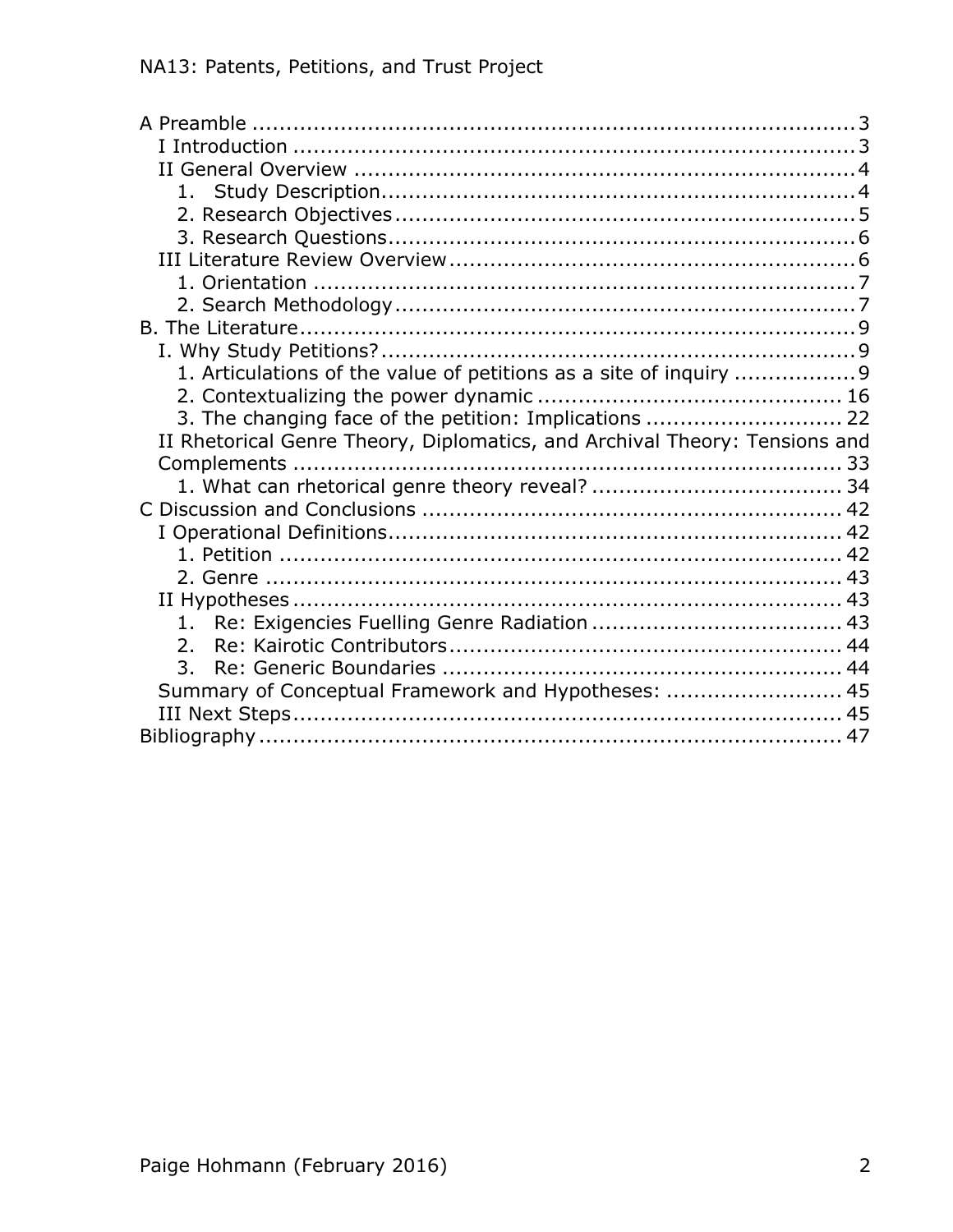# **A Preamble**

# **I Introduction**

Doubtless, we have all had invitations to sign e-petitions pile up in our email inboxes -- perhaps we have even already investigated the recently launched Government of Canada e-petition platform. $<sup>1</sup>$  That the petition</sup> as a recognizable document type is undergoing a metamorphosis from purely physical instantiations to hybrid and/or purely digital instantiations is uncontroversial; however, discerning the significance and implications of this shift is somewhat less straightforward. As Project NA 13: Patents, Petitions, and Trust moves toward the collection and analysis of data concerning petition "behaviour" in practice, within the confines of municipal governance, a solid conceptual framework of the petition and its place in human activities is required in order to support durable insights toward evidence-informed models of trust in the digital environment.

To this end, from October 2015 to February 2016, a preliminary review of the literature toward constructing that framework was conducted. Using the petition as it presents today along with its well documented history as a frame of reference, the review sought to interrogate rhetorical genre theory and its intersections with archival diplomatics as a means of illuminating their mutual functions of revealing and elaborating the mutual indexicality of *record* and *phenomenon* in the administrative context. The fulfillment of this goal will contribute to a better-informed analysis of primary data once it is collected. With a motivating objective of creating an operational definition of *petition*

 $1$  Canada has certainly not been the first; e-petitioning was previously established in the US (2011), the UK (2006), the German Parliament (2005), the Government of Queensland (2004) and the Scottish Parliament (2000). Lindner and Riehm provide a cross comparison of the latter three.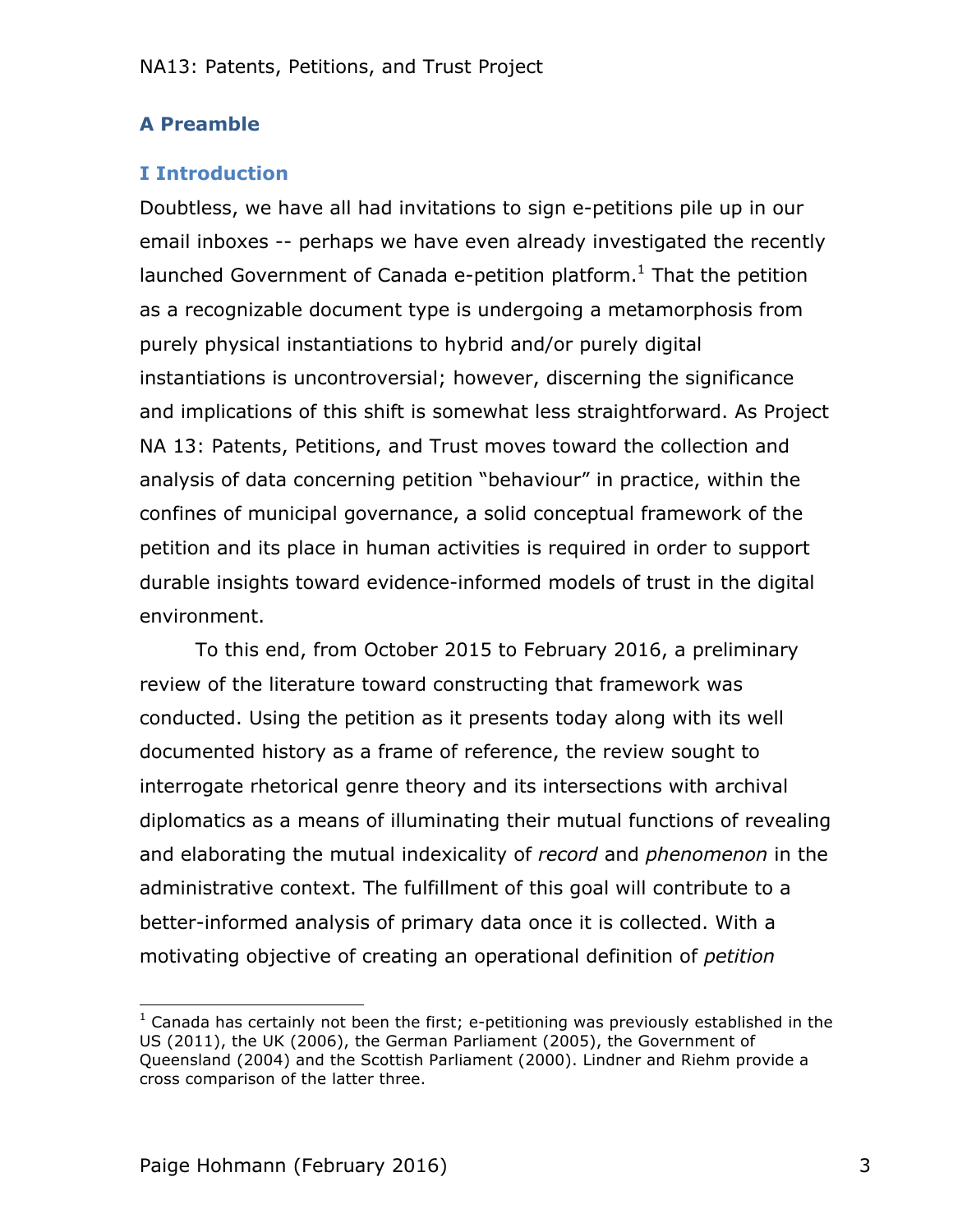within the confines for the project, and making from preliminary predictions about what we might expect to see in a Canadian municipality, this review has surveyed some of the historical, rhetorical, and social baggage that the petition carries.

Why are petitions a rich site of research for recordkeepers, and what can the act of elucidating their functions contribute to how *trust* is conceptualized in the digital environment? Jenkinson articulated that which makes archives (records) special and worthy of regard by means of enumerating a number of signature characteristics: authenticity, interrelatedness (archival bond), impartiality, and naturalness.<sup>2</sup> These foundational characteristics are too easily taken for granted – like so many decontextualized and symbolized mathematical formulae. The pursuit of understanding how petitions as a document exemplar correspond with human activities *through the lens of rhetorical genre theory* has been an illuminating exercise that has served to animate and dramatize the reciprocal embeddedness of written discourse – as records – with phenomenological reality (i.e., Jenkinson's characteristics).

## **II General Overview**

## 1. Study Description

 

To reiterate, the project's research revolves around the study of petitions from multiple perspectives and by means of different methodologies. With an eye to contributing to the fundamental understanding of the concepts delineating the petition genre, the study maintains a practical goal of contributing to the improvement of presentations of petition documents online. Corresponding with the elucidation of the petition as

<sup>2</sup> Summarized by Luciana Duranti, "Interrelatedness (Record)" in *Encyclopedia of Archival Science*, edited by Luciana Duranti and Patricia Franks, 236. Original articulation by Hilary Jenkinson, *A Manual of Archive Administration* (London: Percy Lund, Humphries & Co., 1937), 11-12.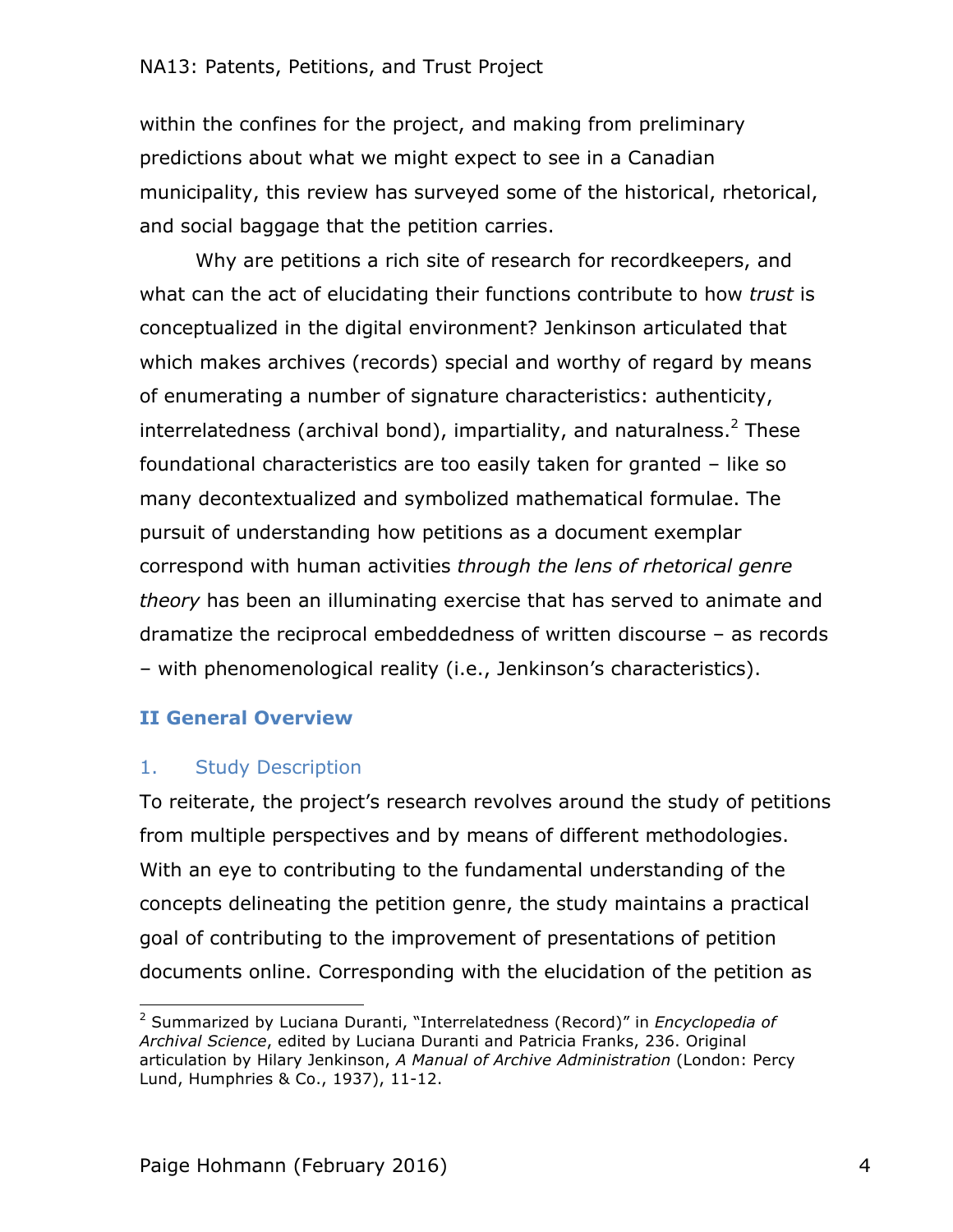political and legal instrument, the study seeks to enhance understandings of trust in digitally represented petitions. By applying concepts and methods derived from diplomatics and rhetorical genre studies, this project will analyze the complex web of interrelated records, and records systems, involved in the petition genre as well as the notless-complex apparatus of laws, institutional rules, and social practices supporting it.

## 2. Research Objectives

NA 13: Patents, Petitions, and Trust will investigate the meaning of the term "petition" in the Canadian/British juridical system from the early 1800s until today. While it stands that not all "formal requests"<sup>3</sup> are within the scope of our project, but rather only those involving collective will and societal goals, historical commentary with pertinence to the development of the genre as it presents today, as an instrument of collective redress, will be considered. A preliminary goal of the literature review phase of this research is to formulate a defensible definition of the word "petition" and its ostensible function.

The project will consider the evolution of the petition genre from three perspectives: 1) juridical-administrative (national/provincial laws, local policies and regulations re: legal validity, requirements, etc.); 2) sociological (interactions citizens-government, expectations of form and content, social motives, moral effects, etc.); 3) technological (affordances and limitations of paper, electronic, online petitions and competing technologies, etc.). Toward this end, this literature review has been prepared to outline the conceptual framework against which empirical data collected on the actual behaviour of petitions and e-

<sup>3</sup> "Prayer," *A Dictionary of Law,* ed. Jonathan Law, (Oxford: Oxford University Press, 2016). Defines "prayer" as "a formal request contained in a petition to a court for the relief sought by the petitioner.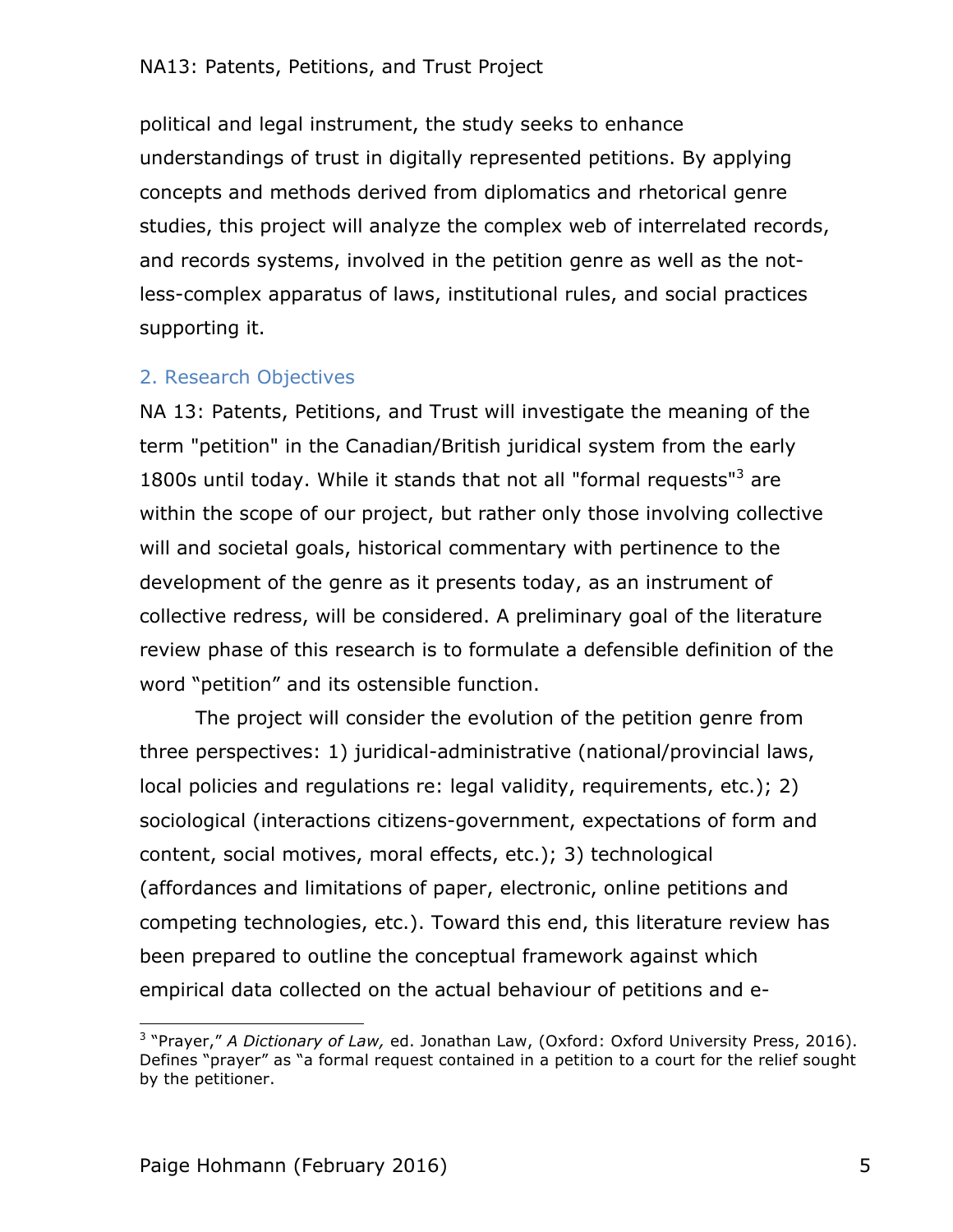petitions *in situ* will be mapped, and is primarily concerned with the second perspective: sociological. This mapping will contribute to a richer understanding of the petition and allow meaningful analysis. The majority of reviewed literature comes from the social sciences domain; however, a notable exception to this comprises materials extracted from the humanities.

# 3. Research Questions

The guiding research question of this study asks, "Is the online environment changing the nature of petitions? If so, how?" For the purposes of the literature review, from this guiding question, refining research questions are posed: what are the inherited (and ostensibly heritable) traits exhibited by the petition as a generic document type? Further to this, how can we describe, and what predictions can we make about the behaviour of the petition and e-petition type, *today*, once they are received by the addressee, based on existing accounts? If we are interested in the petition as an analogue pointing to substantial human activity (and we are), does the framing mechanism of rhetorical genre studies (RGS) work to clarify and codify the relationship between a complex reality and its presentation in conventionalized text? In a similar vein, what does the discipline of archival diplomatics offer to constructing a framing mechanism, and does it play nicely with RGS to form a coalesced heuristic that will contribute to a rich investigation of the changing nature of petitions?

## **III Literature Review Overview**

To date, approximately thirty scholarly sources have been consulted and are discussed in the ensuing review; numerous others have been identified for later integration. In the interest of grounding and contextualizing the academic discourse on and around the subject of e-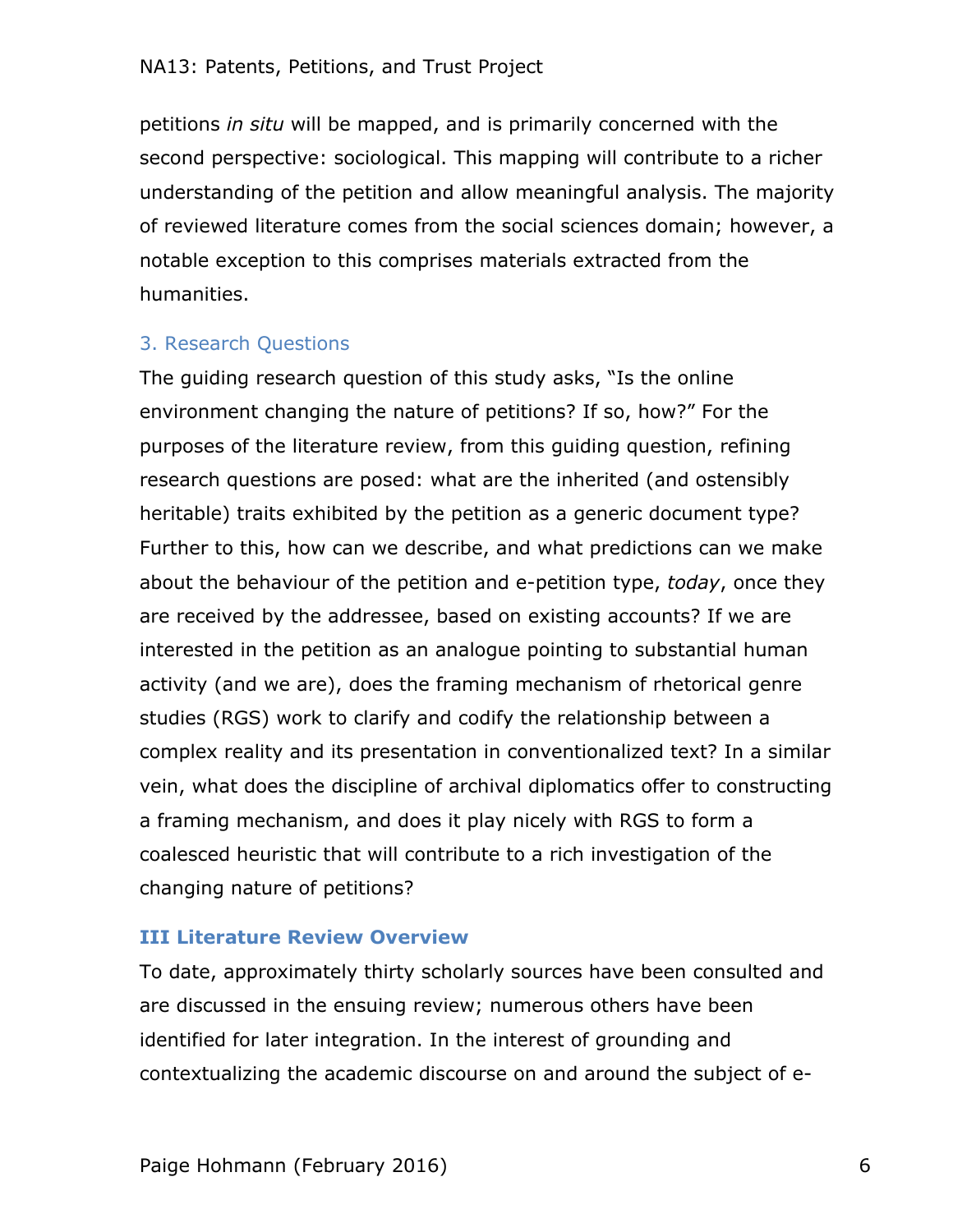petitions, which represent a story still unfolding, various additional governmental and popular sources were consulted in order to illuminate evolving political procedures and popular animus toward a better understanding of the *kairos* and *exigence* (foundational terms relating to genre, discussed in detail below). While these resources are generally not integrated into the review.

## 1. Orientation

The literature review has been oriented toward constructing a conceptual schema against which empirical observations of petitions at work in a Canadian municipality could be compared, contrasted and made sense of. To reprise, the review of the literature was aligned along three perspectives: technological, juridical, and sociological. Among resources retrieved, four main categories emerged:

- History of petitions in the Canadian context and elsewhere  $\rightarrow$  typical perspectives: Juridical, technological
- Characteristics contributing to the enactment and efficacy of petitions and e-petitions

 $\rightarrow$  typical perspectives: Juridical, sociological

• Rhetorical genre studies, and its occasional confluences with archival diplomatics

 $\rightarrow$  typical perspectives: Sociological, juridical

## 2. Search Methodology

The review was carried out in as systematic a way as possible. At the outset, questions were analyzed to extract core concepts and relationships, and a number of structured queries were constructed. The most fruitful sites for mining academic commentary on petitions, genre, and rhetorical genre theory included literature across the disciplines of law, sociology, linguistics, rhetoric, political science, and history.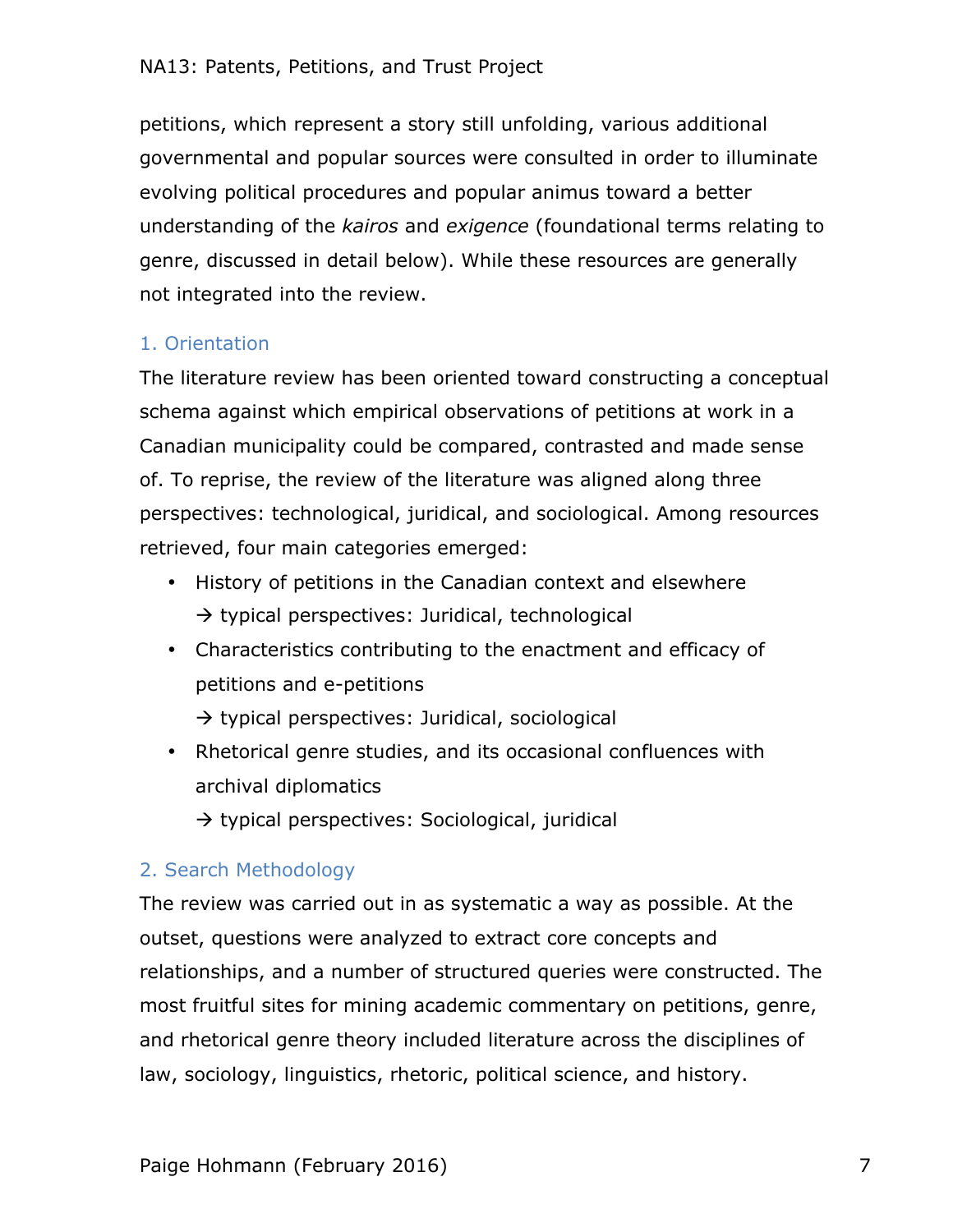# *a) Strategies*

- Structured searches using synonyms and Boolean operators
- Back-chaining
- Forward-chaining
- Pattern Recognition (especially in terms of recurring author names, publication names)

By a considerable margin, the back-and-forward chaining of citations was the richest mode of discovery. The analysis of the web of academic discourse central and tangential to RGS revealed certain works that were cited and analyzed in depth, most notably those by Miller<sup>4</sup>, Bhatia  $5/6$ , and Bazerman.  $78$  Further, research by Foscarini  $9$  make linkages between diplomatics and RGS as complementary and mutually revelatory analytical methods in archival and records management studies.

# *b) Sources*

- Google Scholar particularly useful for the forward and back chaining of resources and confirming citations
- Google Web for popular and government sources
- UBC Library Catalogue –for retrieval of known print items
- Proprietary databases accessed via UBC CWL

 <sup>4</sup> Carolyn R. Miller, "Genre As Social Action," *Quarterly Journal of Speech* 70, no. 2 (1984): 151-167. doi:10.1080/00335638409383686

<sup>5</sup> Vijay K. Bhatia, *Analysing Genre: Language Use in Professional Settings*, (London and New York: Longman, 1993).

<sup>6</sup> Vijay K., Bhatia, "The Power And Politics Of Genre," *World Englishes* 16 no. 3 (1997): 359-71. doi:10.1111/1467-971x.00070.

 $7$  Charles Bazerman, "Systems Of Genres And The Enactment Of Social Intentions," in *Genre and the New Rhetoric*, edited by Aviva Freedman and Peter Medway, pp. 79-101. (London: Taylor & Francis, 1994)

<sup>8</sup> Charles Bazerman, "Genre And Identity: Citizenship In The Age Of The Internet And The Age Of Global Capitalism," in *The Rhetoric And Ideology Of Genre: Strategies For Stability And Change,* edited by R. Coe, L. Lingard, & T. Teslenko, pp. 13 37 (Cresskill, NJ: Hampton Press, Inc., 2002).

<sup>&</sup>lt;sup>9</sup> Fiorella Foscarini, "Diplomatics and genre theory as complementary approaches," *Archival Science* 12 (2012):389-409. DOI 10.1007/s10502-012-9173-6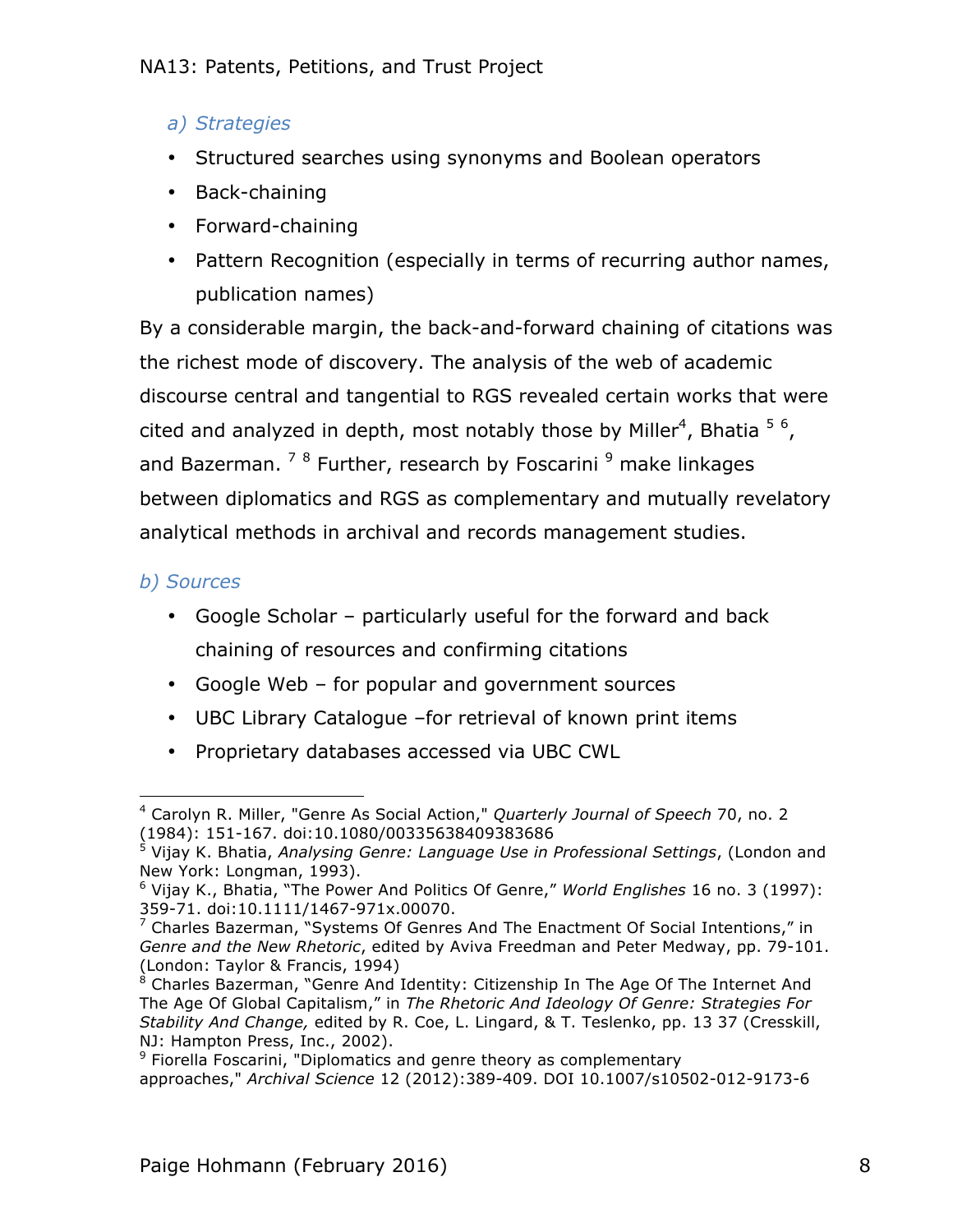# c) *Collection and Tracking*

The citation tracking management web application Zotero was used in Google Web and Google Scholar where possible, with selected titles being categorized in folders corresponding to date and the query that retrieved it. In some instances Zotero was not equipped to collect full text PDFs in which case the citation information was retained in Zotero, but the full text was manually downloaded and organized into a separate system of folders. All full text articles were named according to a convention (file names corresponding to author name and year). PDFs were annotated, and notes summarizing and commenting on the articles were compiled in a systematic Excel spreadsheet documenting mode of discovery.

## **B. The Literature**

## **I. Why Study Petitions?**

Petitions are taken as a well-defined example of a document type with a generally stable, or at least eminently recognizable presentation over time. This is due in large part to a constant function served over time but also to the legal constraints characterizing this genre from its inception. Since the petition is also currently in a state of flux (from analogue to digital) it presents a site of inquiry that permits temporally-based comparisons that are expected to shed light on the intrinsic nature of the genre(s) at work. The following sections comment on the value of using the petition type as an exemplar for tracing change using RGS, and to a lesser extent, diplomatics.

## 1. Articulations of the value of petitions as a site of inquiry

In 2010, Gudrun Held published the results of a study into the linguistic evidence of "face saving" and politeness presented by medieval European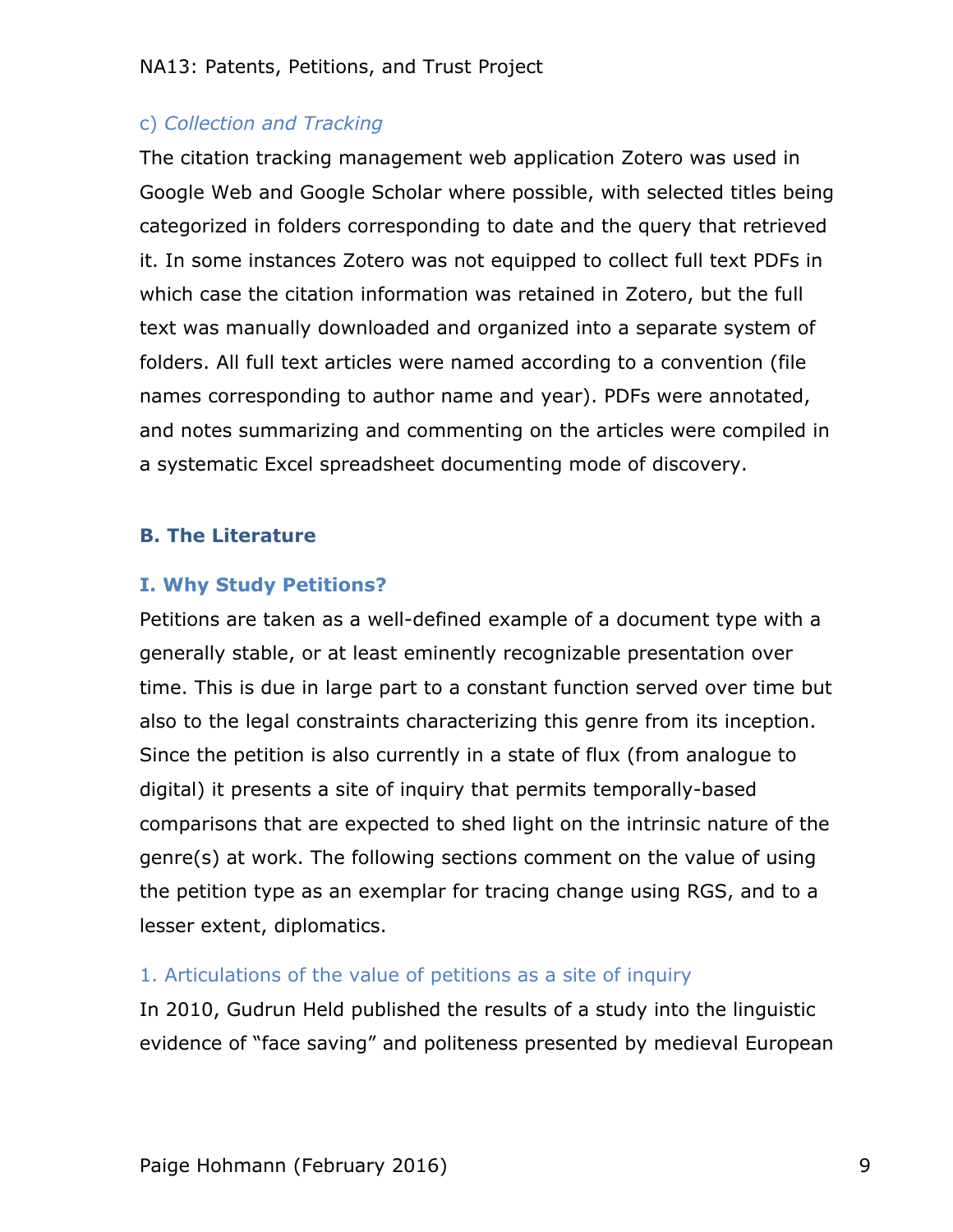petitions.<sup>10</sup> In defining what the petition as a genre offers toward gaining insight into people's interior lives and motivations toward fulfilling expectations of decorum and social station, Held also explicates why the petition is a rich site for analysis for archivists and recordkeepers in general, and for our research in particular, concerned as it is with exploring how records can describe actions. Held summarizes $^{11}$ :

- Petitions are speech acts carried out in an asymmetric interpersonal relationship; thus power is nearly always the constituting feature and as such the most important variable from a historical view.
- Petitions are ritualised public interactions where individual aspects are subordinated to coercive social constraints
- Petitions are part of the epistolary genre and thus fruit of their own rhetorical tradition and instructive literature.
- Petitions are ubiquitous and timeless political instruments that yield cross-cultural data for comparative analysis in which similarities, differences and changes can be pointed out.

The relevance of the petition as a speech act and its implications for genre is elaborated by Bazerman and is integrated later in this review. Although it might be argued that Held's research into medieval European petitions falls outside of our main locus of our research in the Canadian context, I contend that it is not only relevant but provides a foundational confirmation of why petitions are a valuable document type for investigating such large issues as power dynamics, as well as recordkeeping notions such as authenticity & impartiality (here, the meaningful relationship between record and phenomenon), and the transition from orality to written texts.<sup>12</sup> As the petition provides a window into a fundamental shift in information culture and technology

 $10$  Gudrun Held, " 'Supplica La Mia Parvidade...' Petitions In Medieval Society - A Matter Of Ritualised Or First Reflexive Politeness?" *Journal of Historical Pragmatics* 11 (2010): 194–218. doi:10.1075/jhp.11.2.02hel

 $11$  Ibid., 195-6

 $12$  Ibid., p. 212.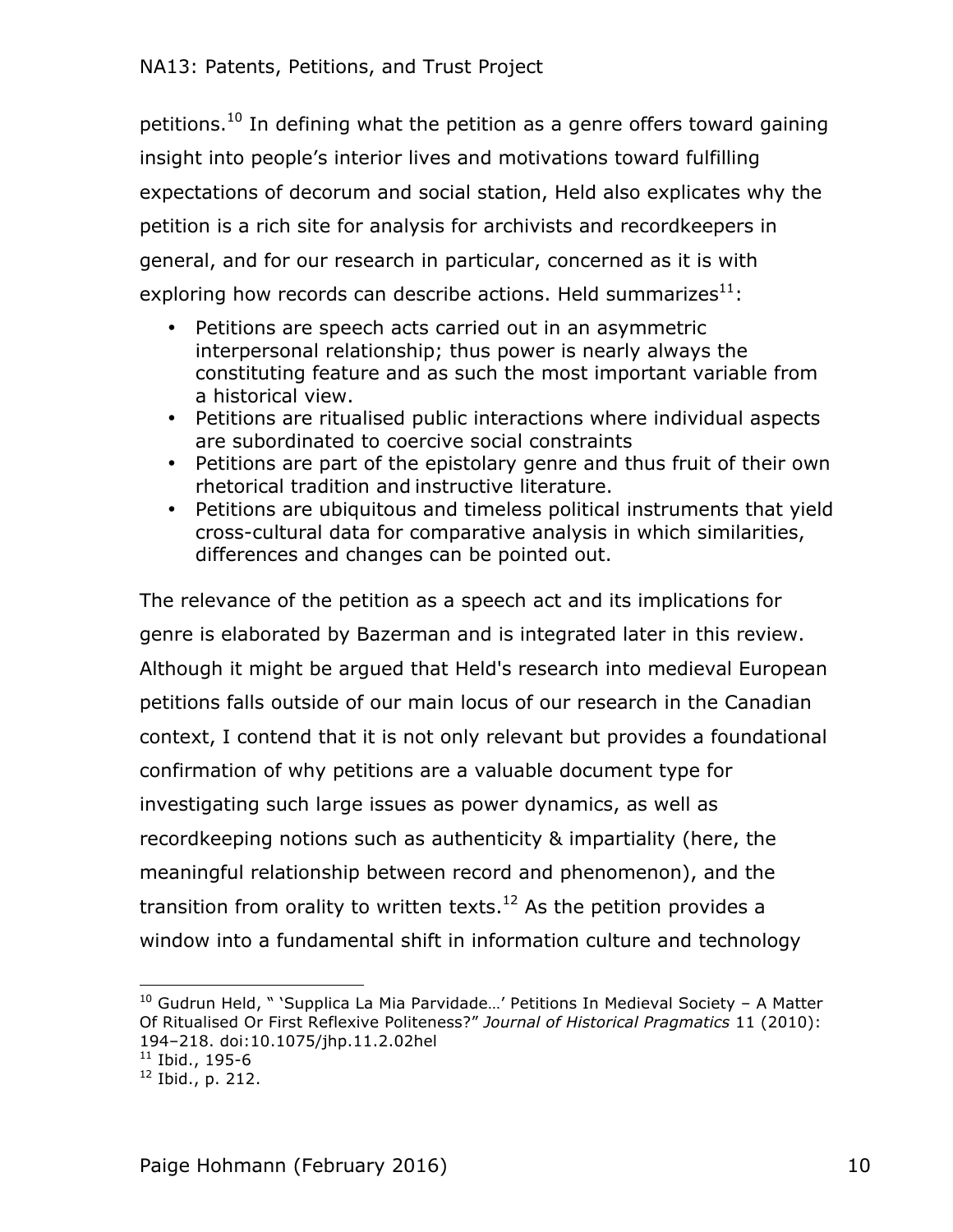(from speech to paper, presented by Held) so too might it inform understandings of the contemporary shift (from paper to digital). Furthermore, Held, in imposing the five phases of classical rhetoric on the body of a petition (what she arranges under the heading, "structural constraints"), provides a direct mapping to many intrinsic elements we recognize from diplomatic criticism,  $^{13}$  and which she correlates to discursive "moves" and describes by virtue of the social function they represent*<sup>14</sup>*. Corresponding diplomatic elements are added by the author of this review and are in [brackets]:

- Every letter starts with a complex *salutatio* [protocol: inscription, salutation], mostly contracted with the *exordium* [text: preamble] as a simple pre-sequence securing in advance a well-established interpersonal relationship.
- This is followed by the *narratio* [text: exposition]
- The head act is part of *petitio* itself [text: disposition], dominating the illocutionary hierarchy, and determining and holding the other components together [text: disposition]
- Usually there is a brief and very formulaic conclusion [eschatochol, potential final clauses such as promissory and/or complimentary]

Although here *petitio* corresponds to what we might recognize as the *disposition* of a diplomatic document, it is notable that the classical rhetorical element *petitio* is an exact word match for what Luciana Duranti has articulated as the initiating phase of an administrative procedure.<sup>15</sup> As previously stated at the beginning of this review, the etymology (Latin, *petere,* "to request") surrounding "petition" also describes generally any type of formally articulated demand originating outside of a governance structure, or, an impulse travelling from inferior

 <sup>13</sup> Luciana Duranti, "Diplomatics Part V" *Archivaria* 32 (Summer 1991): 11-16.

<sup>14</sup> Held, p. 201.

<sup>15</sup> Luciana Duranti, "Diplomatics: New Uses for and Old Science, Part IV" *Archivaria* 31. (1991):12-13. All phases of procedure are as follows: Initiative, Inquiry, Consultation, Deliberation, Deliberation Control, Execution.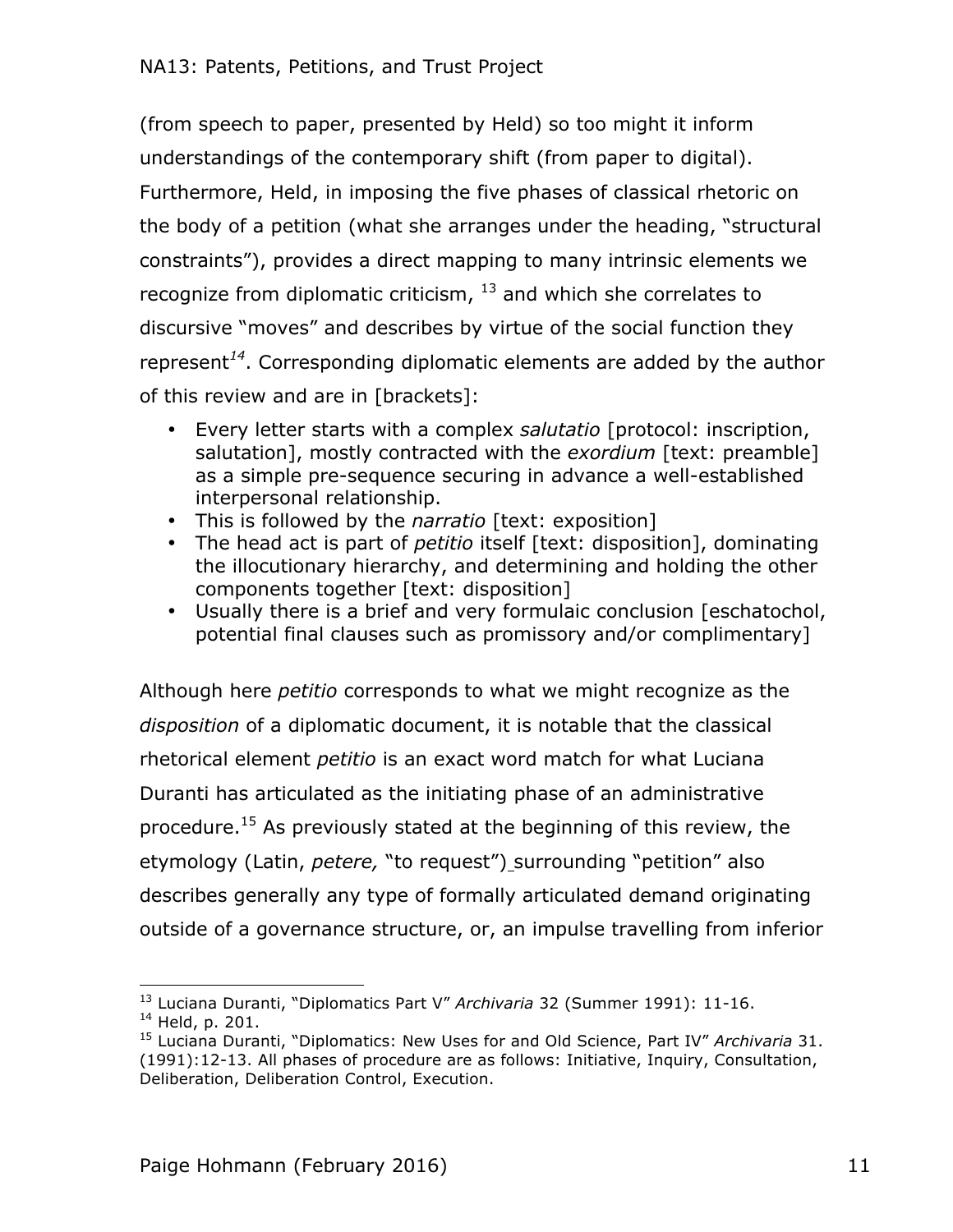to superior power, $16$  and is to be contrasted with administrative procedures that is initiated internally, referred to as an *ex officio* initiation of administrative procedure

In that petitions are "the fruit of their own rhetorical tradition and instructive literature, $17 \text{ we see enunciations of a strong pattern not only}$ in inheritance of conventions (i.e., a single petition is both the generic heir of predecessors and progenitor of successors) but also in integration of external recommendations prescribed by manuals. Thus the form of the petition is both a social *description* – a residue of the way things *are* – as well as a social *prescription* – an articulation of the way things *ought to be*.

This tack describing the legal stability of the petition genre is continued throughout an entire volume, edited by Lex Heeren van Voss, *Petitions in Social History.18* Van Voss' introduction reinforces not only that petitions are remarkably formally conservative, but that due to their role in society of low power speaking to elevated power, are excellent historiographical sources. He defines the petition simply<sup>19</sup>:

"Petitions are demands for a favour, or for the redressing of an

injustice, directed to some established authority."

This is however very soon after qualified that the tone and tenor of the petition as we know it (and we do know it, because we can recognize as a genre<sup>20</sup>) reflects existing power dynamics, but does not explicitly seek to subvert them. As for how petitions were (and arguably, still are) used,

<sup>16</sup> "Petition," *The Concise Oxford Dictionary of English Etymology,"* ed. T.F. Hoad (Oxford: Oxford University Press, 1996). DOI: 10.1093/acref/9780192830982.001.0001/acref-9780192830982-e-11247

 $17$  Held, Supplica La Mia Parvidade, 195-6. See full list on p.12 of this review.

<sup>18</sup> Lex Heerma van Voss, "Introduction," In *Petitions in Social History,* ed. Lex Heerma van Voss (Cambridge: Cambridge University Press, 2002), 1–10. doi:10.1017/cbo9780511550164.001.

<sup>19</sup> Ibid., p. 1.

 $20$  Ibid., p. 2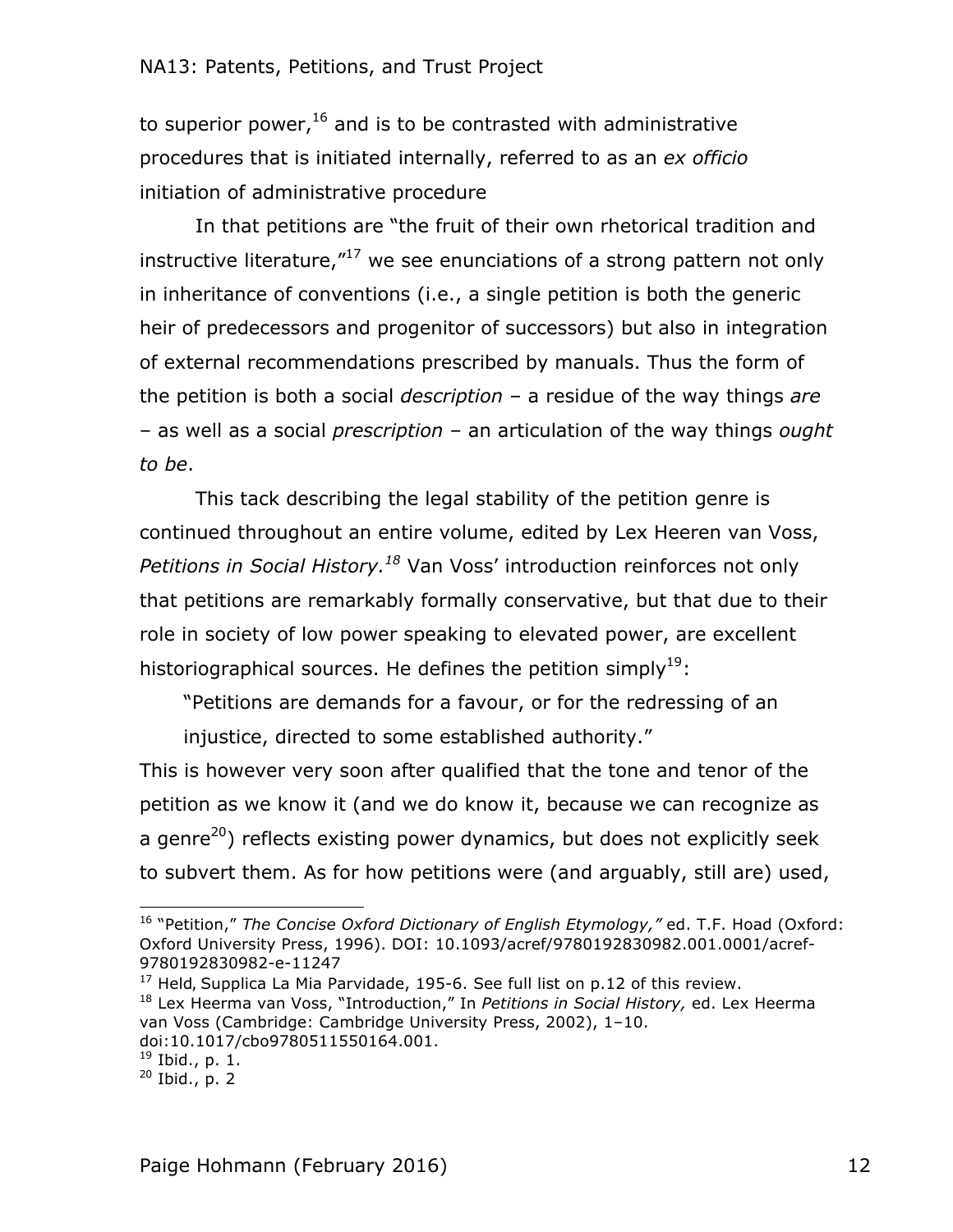governments have the prerogative of acting or not acting, but the subtext implicit in the petition suggests a tacit threat of revolt or democratic ousting. $21$  That the petition has tentacles in meaningful administrative acts, writes van Voss, "the right to petition could easily develop into a crystallization point for other popular rights."<sup>22</sup> To borrow vocabulary from Bazerman, the petition is a "lever" that exerts, well, leverage on human activities.

Several sources agree that petitions have a secondary use by governments in functioning as an indicator of popular sentiment, and of the issues of import to citizens. Today, the Hansard Society refers to this derisively in the current e-petitioning platform in the United Kingdom as the power of digital petitioning amounting to merely "a finger in the wind:<sup>"23</sup> Gronland and Susha, again in the digital context, similarly maintain this metaphor for e-petitioning as a "toe in the water. $"^{24}$  Van Voss confirms that this is nothing new and that petitions, even in the nineteenth century and earlier, were used to feel the 'temperature' of the relationship between citizens and the state. In fact, he writes, "even the most autocratic of governments used petitions as a source of information about popular feeling. $125$  As the review of the literature progresses, this statement about the expressive functions of petitions becomes relatively more important.

A particularly informative chapter in van Voss' anthology, Andreas

 $21$  Ibid., 3

 $22$  Ibid., 3

<sup>23</sup> Hansard Society, *What Next for E-Petitions?* (London: Hansard Society, 2012), 9. http://www.hansardsociety.org.uk/wp-content/uploads/2012/10/What-next-for-epetitions.pdf

<sup>&</sup>lt;sup>24</sup> Åke Grönland and Iryna Susha, "A Communication Genre Perspective on e-Petitioning: The Case of the Citizens' Initiative" in *eParticipation,* ed. E. Tambouris, A. Macintosh, and Øystein Sæbø, 37–48. Lecture Notes in Computer Science. IFIP International Federation for Information Processing. Springer Berlin Heidelberg, 2012. doi:10.1007/978-3-642-33250-  $0_4$ 

<sup>&</sup>lt;sup>25</sup> van Voss, "Introduction," 4.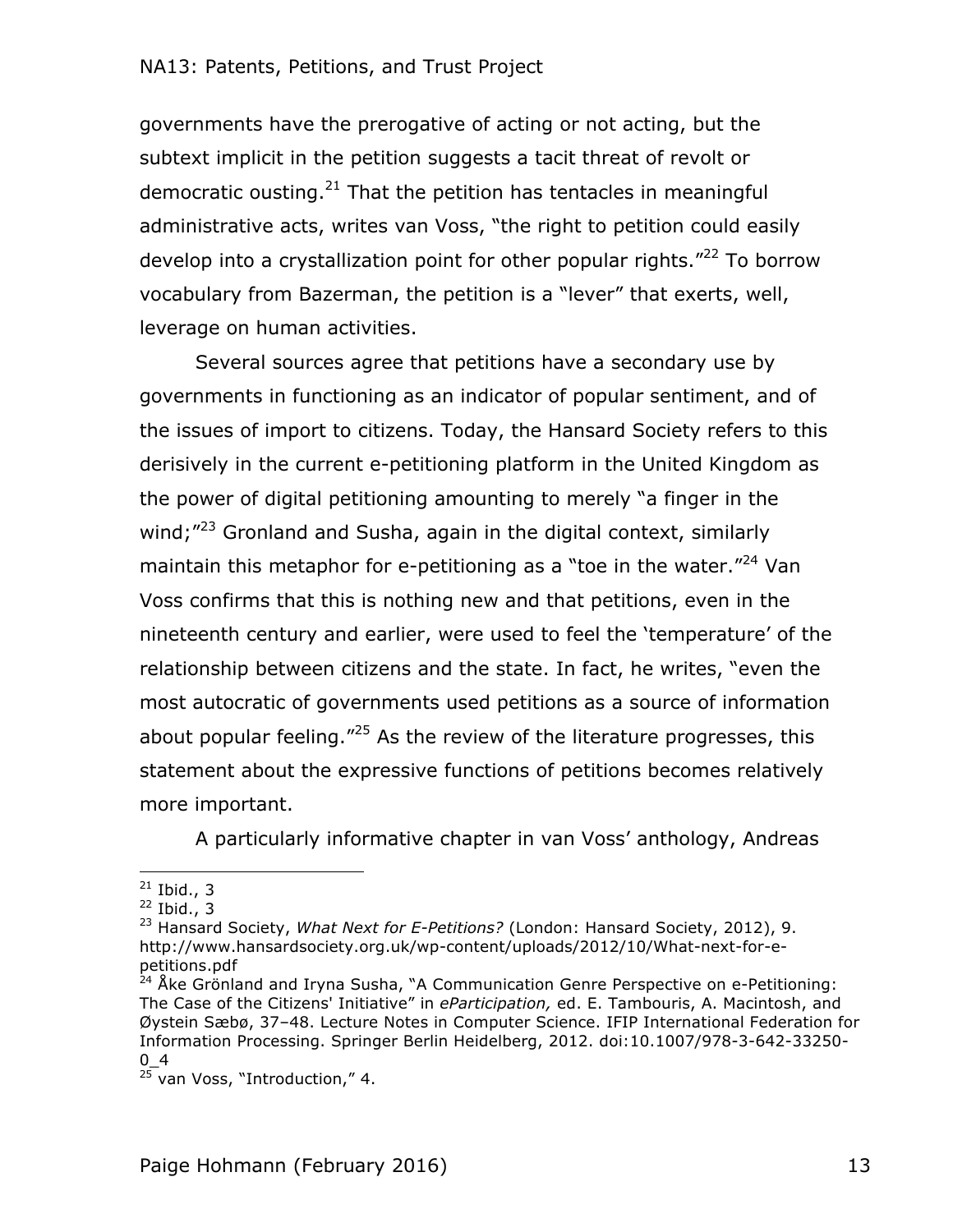Wurgler's "Voices from Among the 'Silent Masses',"26 the proposition is raised that petitions, in addition to being generally valuable from a historical perspective inasmuch as there are many, and they are well preserved, also shed rare light on what are usually conceived of as the "silent masses" of history, as a very function of the fact that the genre exacts ritualized communication *from* commoners *to* the elite. That is to say, petitions allow us to study *ordinary people:27*

[Petitions are] produced by individuals or groups, regardless of their age, status, class, ethnicity, religion, or sex. As they were composed in the most varied situations of life, they document needs and interests, hopes and experiences, attitudes and activities.

Wurgler uses the petition as a conduit into investigating what he calls "social conflicts." He defines the term (citing Lewis A. Coser): $^{28}$ 

Social Conflict may be defined as a struggle over values or claims to status, power, and scarce resources, in which the aims of the conflicting parties are not only to gain the desired values but also to neutralize, injure, or eliminate their rivals.

This treatment of social conflict will come to bear in a subsequent section: The Changing Face of the Petition: Implications. Suffice it to say here, that to this point, across the dominant literature, the potential of the petition, as documentary residue of administrative action, to shed light onto both the interior motivations and exterior actions of ordinary people in their interfaces with state power is well recognized and

 <sup>26</sup> Andreas Würgler, "Voices from Among the 'Silent Masses': Humble Petitions and Social Conflicts in Early Modern Central Europe." *Petitions in Social History* ed. Lex Heerma van Voss. (Cambridge: Cambridge University Press, 2002), 11–34. doi:10.1017/cbo9780511550164.002.

 $27$  Ibid., 12.

<sup>28</sup> Lewis A. Coser, "Conflict: Social Aspects,'' in *International Encyclopedia of the Social Sciences,* Vol. 3, ed. David L. Sills. (New York: Macmillan, 1968), 232-233. Cited in Würgler, "Voices from Among the 'Silent Masses',"13.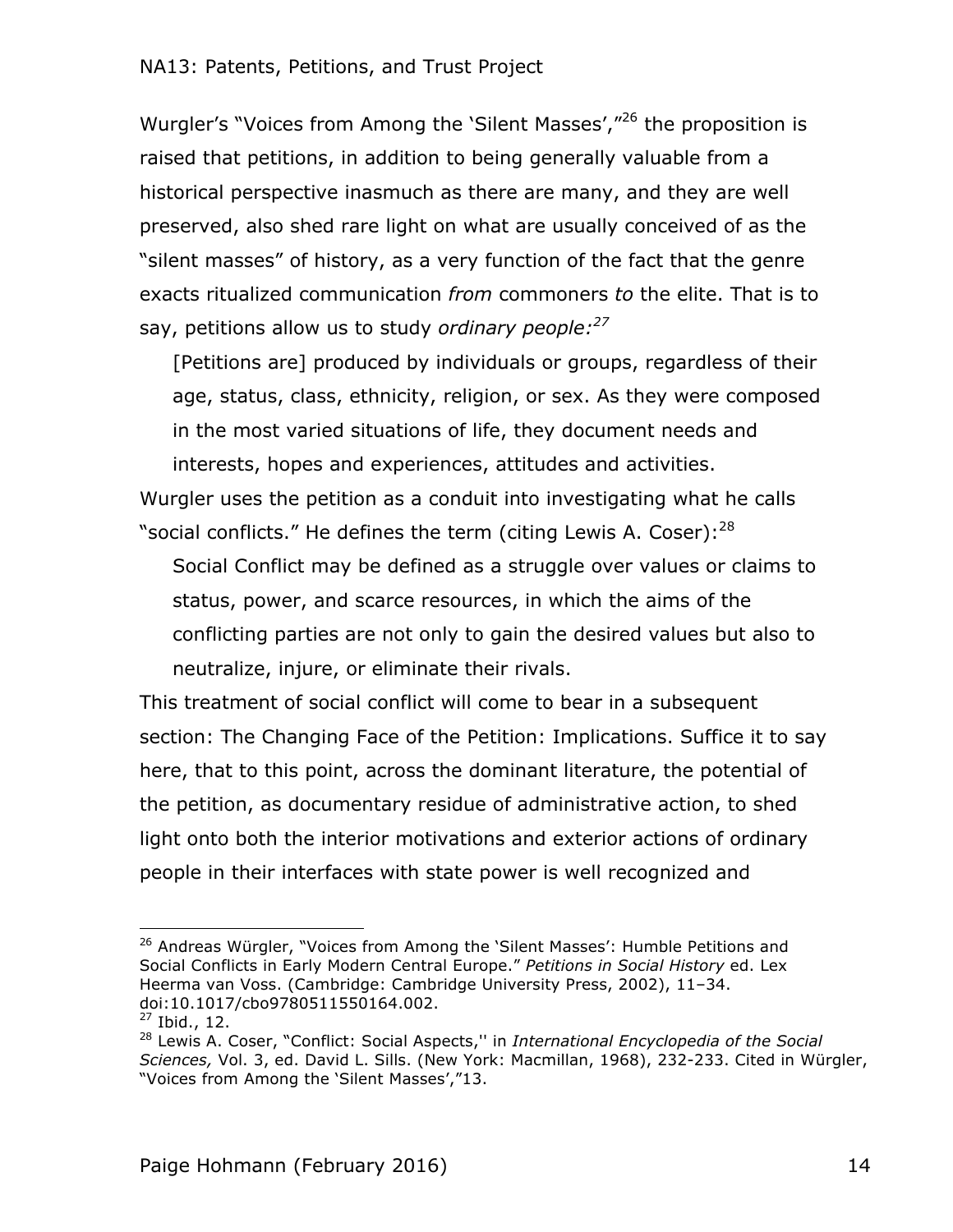documented. Here, the shape of why petitions are important to historians is becoming clearer. That they ought also to be important to recordkeepers, and that they provide a highly (metaphorically) vascularized laboratory for investigating how records management can support the democratic apparatus is also suggested.

The foregoing section describes how and why the investigation of petitions serves as a rich point of entry for recordkeeping research, and what unique value a dissected petition can provide to inquiries into public trust in the petition as a type, and as an instrument, as it migrates into the digital realm.

A synthesis of these sources points to several cardinal characteristics of "petition" which will factor into our final definition:

- The type of petition we are investigating is that which is authored by a collective
- A petition necessarily follows a trajectory of addressivity from low power to high power (Held, van Voss, Wurgler). "Addressivity" is a Bakhtinian term denoting an "utterance/word" which is necessarily addressed *to someone* and anticipates an *answer*. 29
- It follows then petitions respect the prevailing power structures. However, intrinsic in any petition request is the tacit threat of substantial citizen action against the government (Berger, van Voss)

http://faculty.georgetown.edu/irvinem/theory/Bakhtin-MainTheory.html

 <sup>29</sup> Martin Irvine, "Mikhail Bakhtin: Main Theories: Dialogism, Polyphony, Heteroglossia, Open Interpretation: A Student's Guide by Martin Irvine." *Georgetown University*, 2012. On addressivity, Irvine derives conclusions from Bakhtin's *Speech Genres and Other Late Essays*, edited by Caryl Emerson and Michael Holquist, translated by Vern W. McGee (Austin, TX: University of Texas Press, 1986): 68, 84; *The Dialogic Imagination: Four Essays*, (Austin, TX: University of Texas Press, 1992): 284). There are also intimations toward Saussurian semiotics, as referred to by Bazerman, ("Systems Of Genres," 1994) and referred to later in the paper as a contact point between centripetal (langue) and centrifugal (parole). See also page 33 of this review.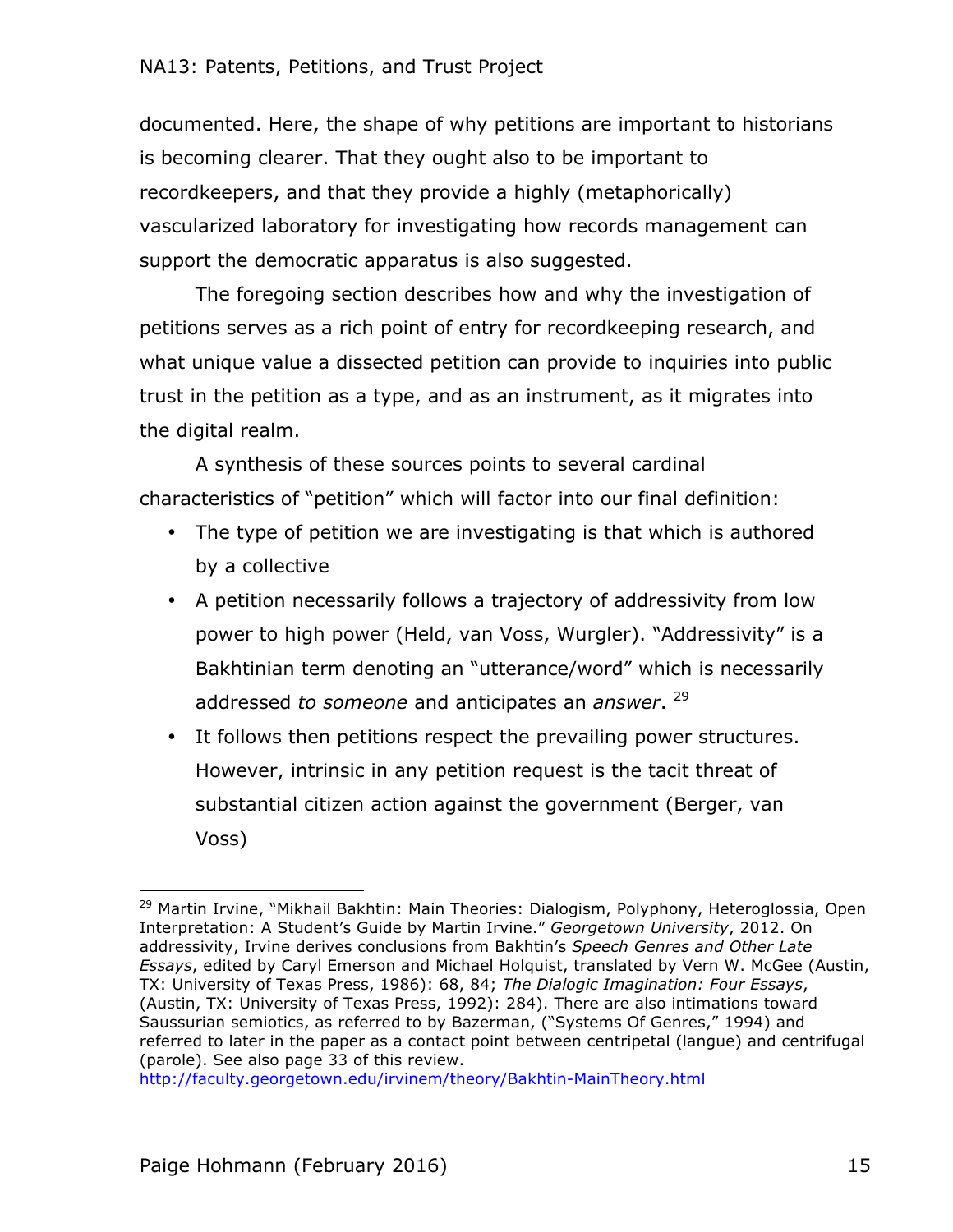• A petition has a rigid structure for which the formal elements can be mapped both the classical rhetoric (grounding in social activity) and archival diplomatics (grounding in idealized systems) (Held, Foscarini).

The next section of this literature review will explore how these observations on this discerned nature and value of petitions correspond to what we know about power relations and communicative competence.

## 2. Contextualizing the power dynamic

*Brown's English Letter Writer* advises: "Petitions should contain the state of the petitioner's case in the most modest terms, and then the request must be made in humility.<sup>"30</sup> Having outlined the elements of a petition that make it recognizable as such, and having established that recognizable petition type depends upon a power differential between involved parties, it follows that this review should elaborate on this observation by consulting literature addressing the implications of what "power dynamic" means, especially in legislative, legal, and official contexts. This is, after all, where the petition "lives."

When it comes to differing approaches of negotiation on either side of the power divide, Michel de Certeau's model of *strategy* and *tactic* has been considered to be particularly useful in doing work to clarify and unify our developing ideas of genre and the petition. De Certeau describes "strategy" as being the mode for the ascendant group, and "tactic" as the mode for the subordinate group. "Strategy" is centralized, codified, and "postulates a place that can be delimited as its own and serve as the base from which relations with an exteriority composed of

<sup>30</sup> George Brown*, The New and Complete English Letter-Writer*. (London: For Alex. Hogg, [1770?]), 185.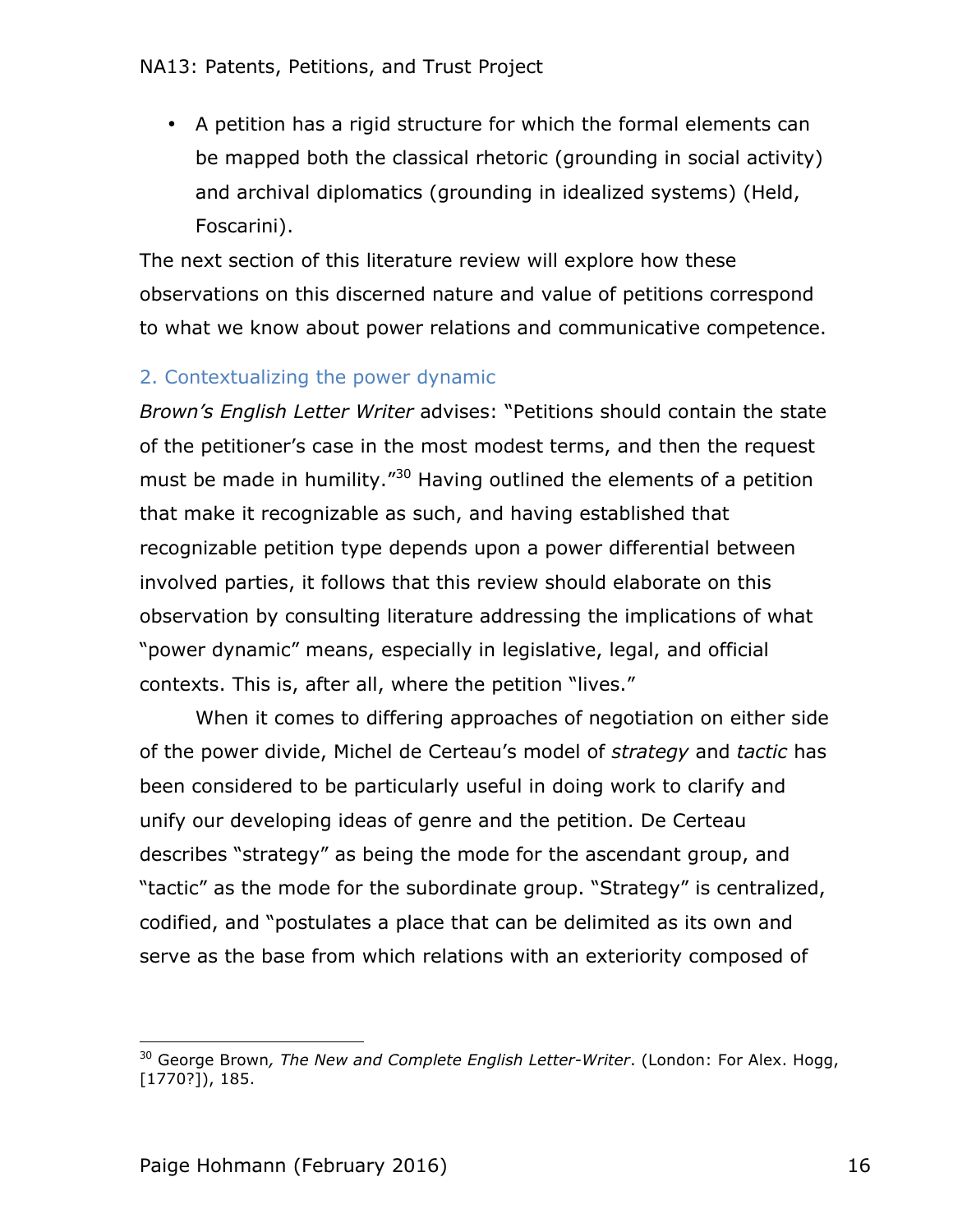targets or threats... can be managed. $^{31}$  Clearly the governmental participant – or addressee – in the petition transaction occupies this station. The goal of "strategy" is stability and constancy. Conversely, "tactic" is "a calculated action determined by the absence of a proper locus. No delimitations of exteriority, then, provides it with the conditions necessary for autonomy. The space of the tactic is the space of the other. Thus it must play on the terrain imposed on it.<sup>"32</sup> The goal of "tactic" is to adapt the status quo towards marginalized interests. This articulation of having to play on the terrain as provided by higher powers is evocative of the conclusions on the properties of rhetorical genre posited by Bhatia<sup>33</sup> and Spinuzzi,<sup>34</sup> not least of all in Spinuzzi's integration of the idea of the inevitable appearance of "workarounds" in information systems, initially proposed by Bowker and Starr.<sup>35</sup>

It is expected that in order to be able to execute tactics subordinate participants must know and be able to engage effectively on the substrate offered by the dominant group. This speaks to a certain idea of "communicative competence" (a.k.a., for our purposes, "genre knowledge").

Regarding "communicative competence," as Longe explains in his treatment of officialese as a linguistic register, various intersections of class, education, and occupation define how society draws group lines:

Members are predisposed to speaking in a way that corresponds to the groups they belong to. This state of affairs has often led to the branding of a groups manner of speaking 'jargon', since what appears to be quite ordinary language to one group is 'jargon' to

<sup>31</sup> Michel de Certeau, "The Practice Of Everyday Life*," The Norton Anthology of Theory and Criticism*, ed. Vincent B. Leitch (London: W.W. Norton, 1984/2001), 1252 <sup>32</sup> Ibid., 1252-1253

<sup>&</sup>lt;sup>33</sup> Bhatia, "The Power and Politics of Genre," 359-371.

<sup>34</sup> Clay Spinuzzi, *Tracing Genres in Organizations,* (Boston: MIT Press, 2003).

<sup>35</sup> Geoffrey C. Bowker and Susan Leigh Star. *Sorting Things Out: Classification And Its Consequences* (Boston: MIT Press, 1998), 159-60.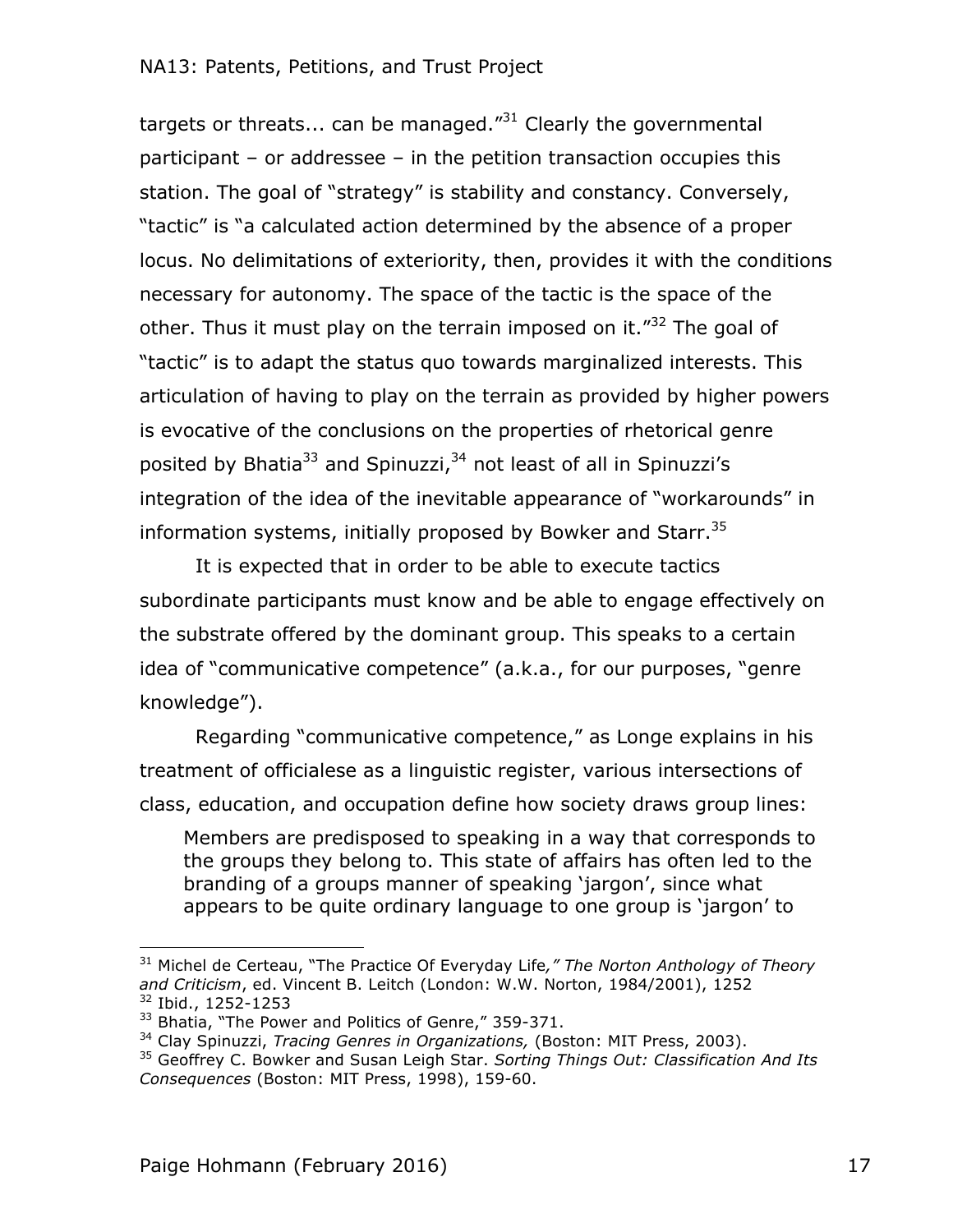another. Any aspirant into membership of any group… so constituted must acquire a knowledge of its rule sharing system, or *be competent in its system of communication*. [emphases added]<sup>36</sup>

Longe goes on to cite a model of communicative competence laid out by

Dell Hymes in 1971 consisting of a four-pronged set of criteria for

attaining said competence: 37

- 1. Whether the communication is formally possible
- 2. Whether the communication is feasible given its context
- 3. Whether the communication is appropriate in the context in which it is used and evaluated
- 4. Whether the communication is actually performed

Longe makes a further clarification of Hymes four axes, respectively, with material in parentheses provided by the author of this review:

- 1. Possible  $\rightarrow$  Grammatical (i.e., do the word constructions exist?)
- 2. Feasible  $\rightarrow$  Psycholinguistic (i.e., can it be rendered coherently by the interlocutor?)
- 3. Appropriate  $\rightarrow$  Sociocultural (i.e., is it allowed?)
- 4. Actually performed  $\rightarrow$  *de facto* (i.e., are the channels exoteric?)<sup>38</sup>

Of these four, the latter two (appropriate and actualized) are seem to be of critical relevance to assessing the role of genre competence for the transacting or petitions. Importantly, Longe also provides a thread connecting three essential participating entities in genre knowledge: (1) "situations typified," (2) "communicative competence," and (3) "restricted language."

"Restricted language," means "the occurrence of some lexical items [which] immediately put us in mind of such [typified] situation."<sup>39</sup> These constructions resonate with other assertions on the nature of genre

<sup>&</sup>lt;sup>36</sup> Longe, "Aspects of the Textual Features of Officialese," 302

<sup>37</sup> Dell Hymes, "On Communicative Competence," in *Sociolinguistics*, ed. Pride and

Holmes, (Penguin Education, 1971), 281. Cited in Longe, 1985, p. 301-302

<sup>&</sup>lt;sup>38</sup> Longe, "Aspects of the Textual Features of Officialese," 302

<sup>39</sup> Ibid., 302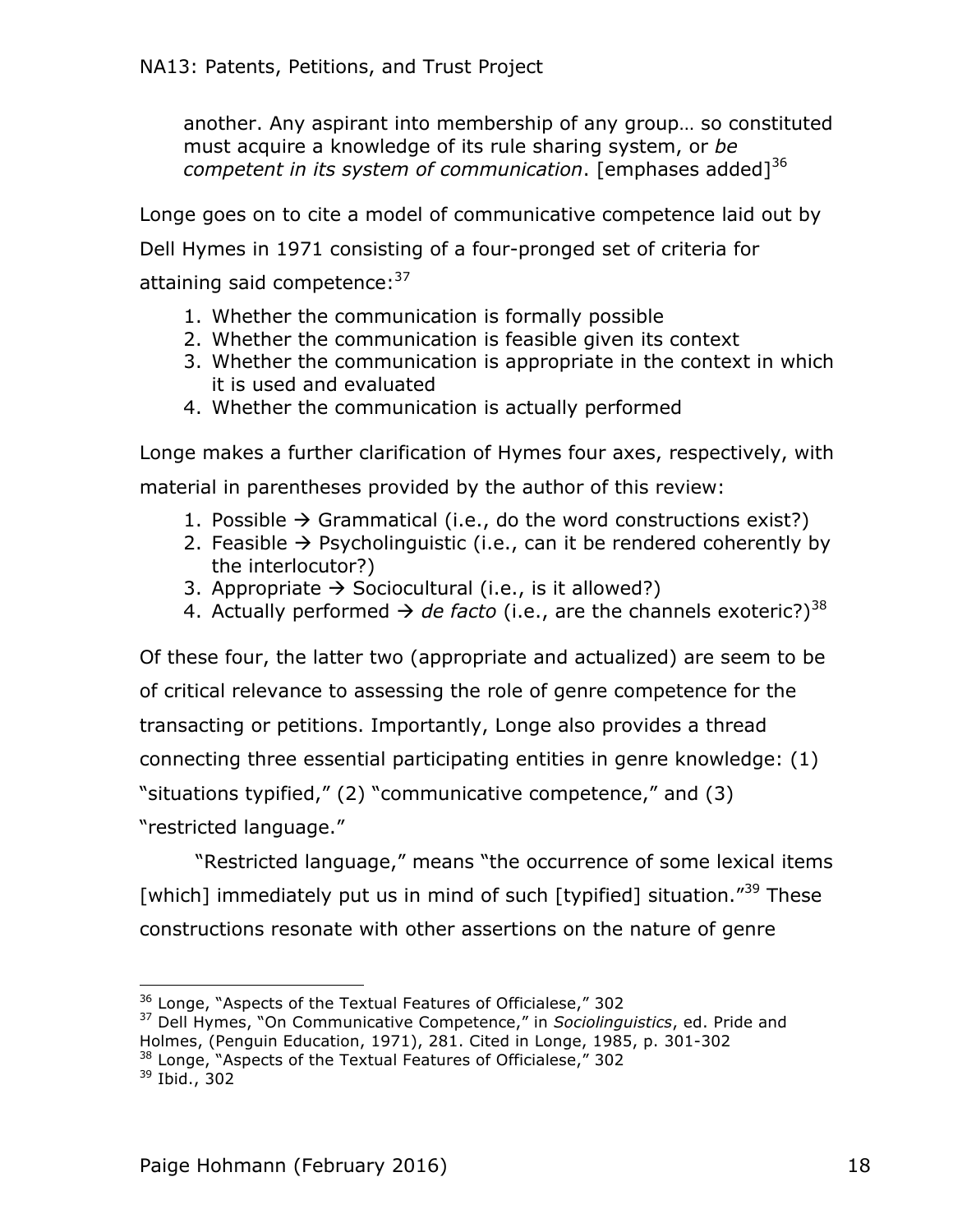forwarded by Miller, Shepherd, Yates, Orlikowski, Bhatia, and Bazerman, and will be addressed in the next section. Thus, a deeper explication of power differentials *in* "situations typified" – namely interactions between the government and the governed – follows here.

Toward this, in discussing an acceptable client-lawyer relationship oriented toward successful access and navigation of the legal system, Baker<sup>40</sup> posits an exploration of the mechanisms of empowerment in the legal context. Indirectly, Baker provides commentary on what others have termed "communicative competence," which as outlined in the previous section, is an instrumental factor in successful petitions (i.e., whether petitioners are meeting the correct expectations to be considered worthy of response). She includes a background description of relationship-based, not entity-based dynamics of power in interactions of citizens with governance structures, and asks the questions of legal writing (a heading under which the petition falls) as a practice, with emphases added $41$ :

"Is it a cultural/political practice, *confirming or challenging* the prevailing legal order and entrenched systems of inclusion and exclusion?"

and:

"Is it an *interpretive, interactive, and constructive* social activity, performed by a powerful public actor who produces moral effects in the world?"

and finally:

"Is legal writing a *conventional practice*, subject only to the habituated patterns of interaction?"

<sup>&</sup>lt;sup>40</sup> Brook K Baker, "Traditional Issues of Professional Responsibility and a Transformative Ethic of Client Empowerment for Legal Discourse." *New England Law Review* 34 no. 4 (1999): 809-906. http://www.nesl.edu/userfiles/file/lawreview/vol34/4/baker.pdf.  $^{41}$  Ibid., p. 98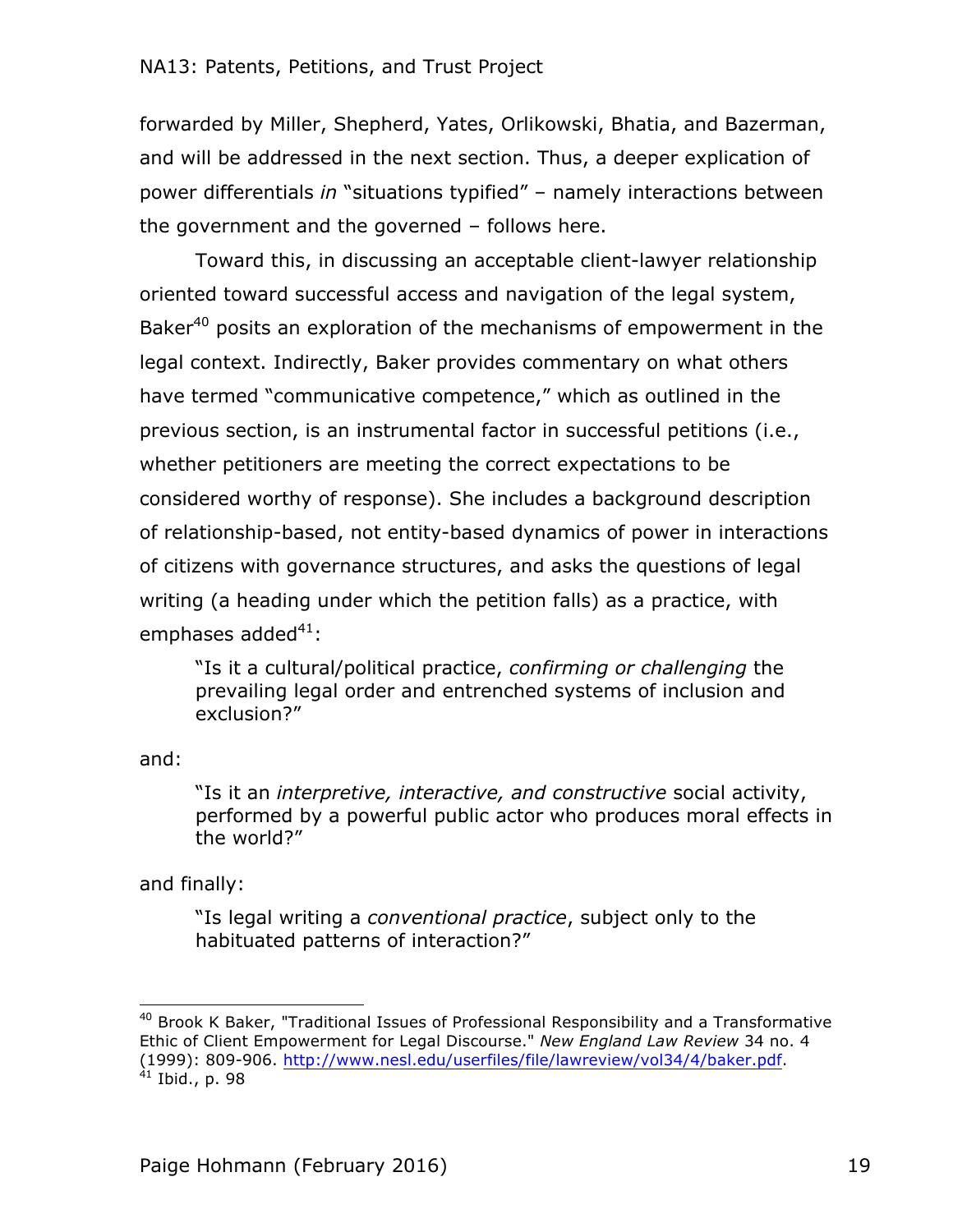Baker makes an important connection between "an ethic of value neutrality" endemic in legal discourse (the Bhatia's 1993 book makes a comparable point for legislative writing<sup>42</sup>) which is in "tacit support of the status quo."43

Furthermore, Baker implicitly acknowledges the three persons of the diplomatic interaction embodied in legal writing (author, writer, and addressee), which refers the ascendance of the lawyer, rather than the clergyman, as writer agent, exemplified in Foster and Berger's analysis of the Cowichan Land Claim Petition, 1909.<sup>44</sup> Similarly, Peikola's study of petitions during the Salem Witch Trials presents evidence of a self-and system-aware facilitating writer. $45$  Contemporarily, also, the procedural documentation for the Canadian federal e-petitioning system indicates a possible collapse, or perhaps more accurately, a co-option of the writer and author function, which also implicates the addressee..<sup>46</sup>

Still in the domain of legal writing, or, English for Legal Purposes, in Barraut-Methy's usage, the conditions that contribute to what we are calling communicative competence are grounded in *positioning theory*,

<sup>42</sup> Bhatia, *Analysing Genre,* 101-147.

<sup>43</sup> Ibid., p.101

<sup>&</sup>lt;sup>44</sup> Hamar Foster and Benjamin L. Berger, "From Humble Prayers to Legal Demands: The Cowichan Petition of 1909 and the British Columbia Indian Land Question," in *The Grand Experiment: Law and Legal Culture in the British Settler Colonies,* ed. Hamar Foster, Benjamin L. Berger, and A.R. Buck (Vancouver: UBC Press, 2009): 240-267. <sup>45</sup> Matti. Peikola, "Supplicatory Voices: Genre Properties of the 1692 Petitions in the Salem Witch-Trials." *Studia Neophilologica* 84 sup. 1 (2012): 106-118, DOI: 10.1080/00393274.2012.668078

<sup>46</sup> Parliament of Canada, "About Petitions and How They Work." *Parliament of Canada.*  https://petitions.parl.gc.ca/en/Home/About, accessed January 2016, compared to: Audrey O'Brien and Marc Bosc (eds.), "Chapter 22: Public Petitions," In *House of*  Commons Procedure and Practice, 2<sup>nd</sup> ed., (Ottawa: Parliament of Canada, 2009) http://www.parl.gc.ca/procedure-book-livre/Document.aspx?sbdid=E4D62BC0-8E05- 4542-B4A2-057BD1DB4A6F&sbpidx=1&Language=E&Mode=1, accessed October 2015, and

House of Commons, *Petitions: Practical Guid*e, (Ottawa: Parliament of Canada, 2008) http://www.parl.gc.ca/About/House/PracticalGuides/Petitions/petitionsPG2008\_\_covere.htm, accessed October 2015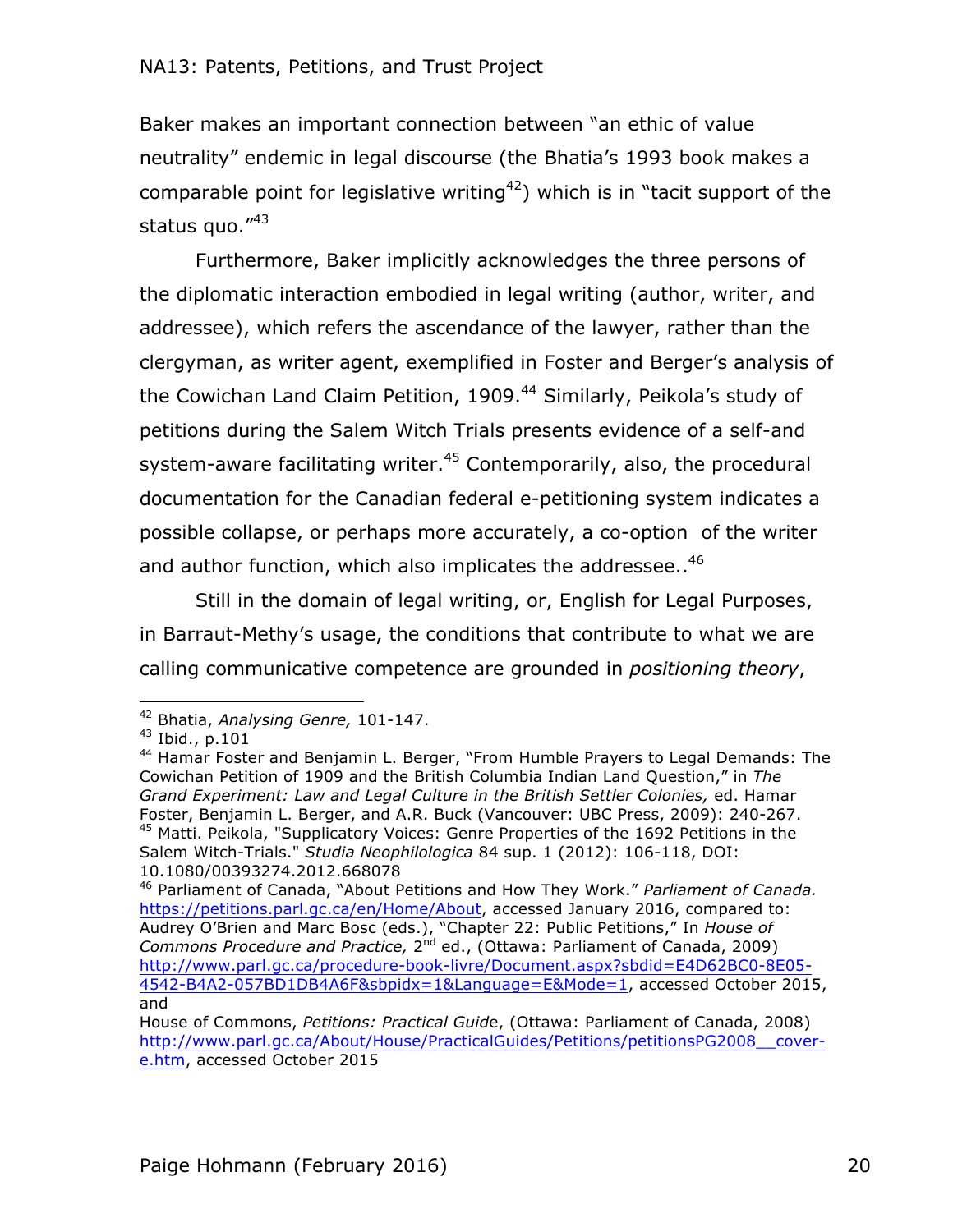which the author considers to be "particularly effective for analyzing political discourse":<sup>47</sup>

not everyone involved in a social episode has equal access to rights and duties to perform particular kinds of meaningful actions at that moment and with those people. In many interesting cases, the rights and duties determine who can use a certain discourse mode … A cluster of short-term disputable rights, obligations and duties is called a 'position'<sup>48</sup>

Positioning, as Barrault-Methy describes it, is integral to fluency in a given register, and legal and legislative writing, in which the petition is rooted, is a particularly difficult language to master; and perhaps, it is suggested, it is intentionally so in order to reinforce and perpetuated instituted dynamics of power. There is, notes Barrault-Methy, an essential sentiment of "otherness" and inscrutability designed into the fabric legal (and legislative) discourse;<sup>49</sup> further, citing Bhatia, a genre scholar otherwise noted in this review, this article identifies as notable the "confusion, bewilderment and frustration of law students when faced with ELP" (English for Legal Purposes) as the student is not only learning the law, but also being initiated into a "foreign language." In sum, "ELP causes a feeling of powerlessness."50 It is not a far stretch to imagine transferring these relationships of dominance and submission to the petitioning transaction between citizens and government.

A question is raised: does expert communicative competence (or the appearance of such) do work to modify, strengthen, obscure, or co-

  $47$  Anne-Marie Barrault-Méthy, "Obscurity in the Micropolitics of English for Legal Purposes: Towards an Anthropological Framework," *Sustainable Multilingualism (Darnioji daugiakalbystė),* 6 (2015): 64. doi:10.7220/2335-2027.6.4

<sup>48</sup> Rom Harré, "Positioning Theory: Moral Dimensions Of Social-Cultural Psychology." *The Oxford Handbook of Culture and Psychology*, ed. Jaan Valsiner (New York: Oxford University, 2012), 193. Cited in Barrault-Méthy, "Obscurity in the Micropolitics," 64 <sup>49</sup> Barrault-Methy, "Obscurity," 67

<sup>50</sup> Vijay K. Bhatia, "Legislative Writing: A Case Of Neglect In EA/OLP Courses." *English for Specific Purposes*, 8 (1989): 223. Cited in Barrault-Methy, p. 68.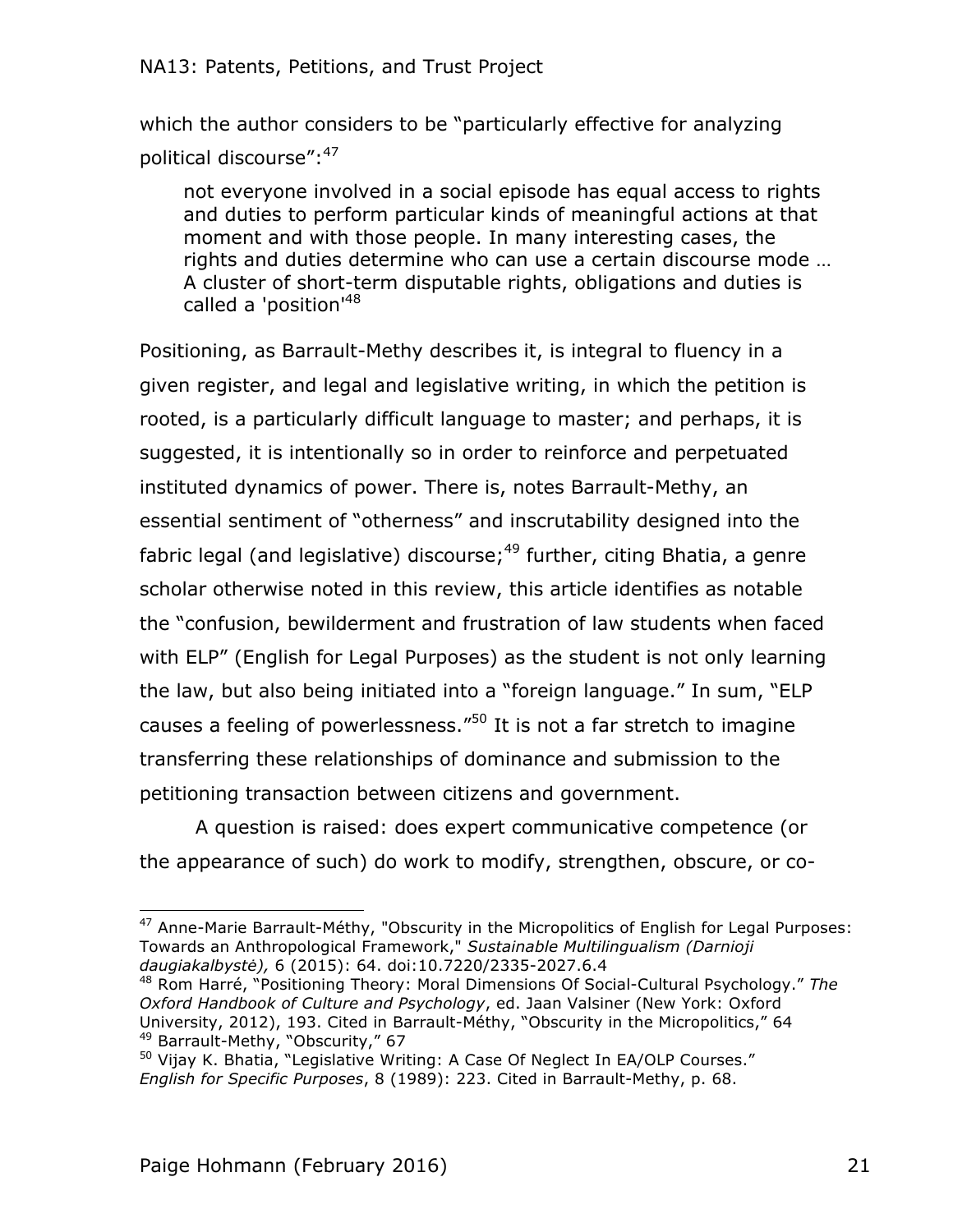opt the voices which ostensibly should or must inhere in the typified petitioning action? With the petition founded as it is in feudal traditions of mutual webs of obligation,<sup>51</sup> and on ceremonial enunciations and reifications of those webs, when the petitioners receive expert intervention, or even intervention from the agent of the addressee itself, how does this affect the "behaviour" of the petition *in situ*?

Having attempted to unpack the literature on the nature of the underlying power dynamics present in legal, legislative, and to a lesser extent, political discourse, the following elements are added to our developing definition of "petition" for the purposes of this study:

- To build on a previous note that the petition does not seek to subvert power structures, the petition has an explicit convention, as a genre to ask, not demand. (Brown, Dodd) $52$
- A petition benefits from communicative competence on the part of the petitioners; an expert or professional writer may be enlisted to enhance this competence for stronger grounding when addressing power (Berger, Longe)
- When a collective accepts participating in the petition transaction, that collective accepts the prevailing power dynamic, and performs work to perpetuate it (Baker)
- The orientation of a petitioning group can be described in terms of positioning theory, which posits a "cluster of rights, obligations, and duties" (Barrault-Methy)
- The language in which petitions (as an instantiation of English for Legal Purposes) are articulated tends toward to opaque, obscure, and archaic (Barrault Methy, Bhatia)

# 3. The changing face of the petition: Implications

To this point all definitions of the petition document type have segued

<sup>&</sup>lt;sup>51</sup> Explicit advice from letter-writing manuals such as *Brown's English Letter Writer* (17<sup>th</sup> C) exhort petitioners to be obsequious, and Johnson explains this in terms of "petitions of grace" (pp. 219-220) which beg for unearned favour, and do not assert established rights.

<sup>52</sup> This is also explicitly stated in House of Commons. *Petitions: Practical Guid*e. Ottawa: Parliament of Canada, 2008

http://www.parl.gc.ca/About/House/PracticalGuides/Petitions/petitionsPG2008\_\_covere.htm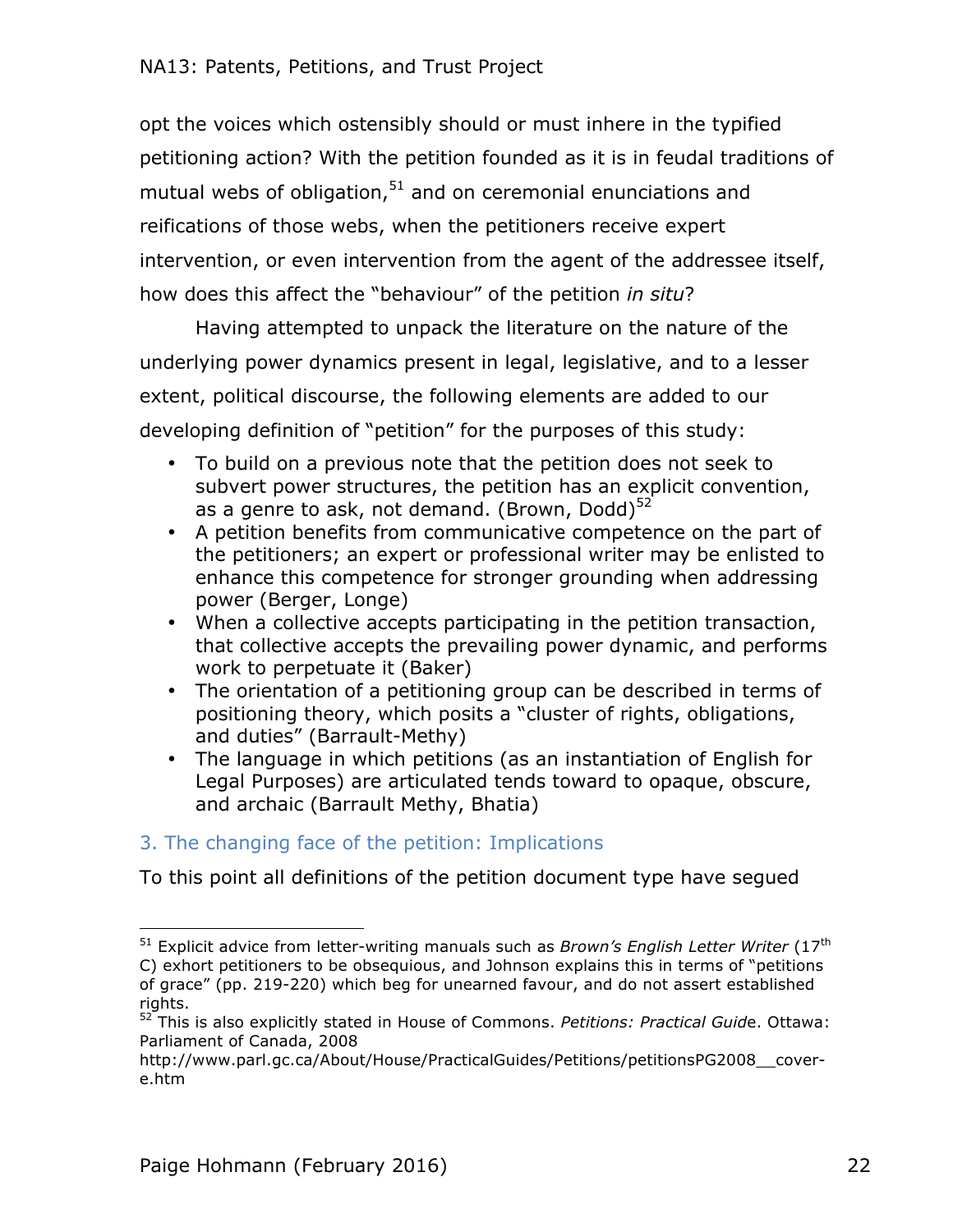with our research focus of examining traces of collective requests for redress from low to high power stations. The first section described the preliminary rationale for assigning petitions stature as a valuable scene of interrogation, and the subsequent sought to expand on the interplay between these stations toward setting up a mechanism for insight into what the petition *does* in the substantial world. But where does the collective petition, as this aforementioned instrument, spring from, and what traditions does it derive from its genealogy? Further, as this paper will discuss later in detail, what *generic* conventions are at the heart of the petition?

Gwillim Dodd addresses this indirectly in *Justice and Grace: Private Petitioning and the English Parliament in the Late Middle Ages*. <sup>53</sup> In the chapter "'Common' Petitions in the Fourteenth Century" Dodd asserts that it is impossible to understand the genre writ large without understanding the private origins in the medieval period. As he explains, common petitions were not necessarily - and indeed, it their early days, often were not - initiated by collectives, but were instead classified as "common" or "community" petitions by *"*purporting to seek changes which benefitted the common interest." In fact, the first collectives to present "common" petitions were professional guilds or groups based on various echelons of established nobility. Only over time did the "community" petition come to "[carry] sufficient political and rhetorical weight to be used on its own… as the sole sponsor of petitions that were of a more generalized or "common" nature.<sup>"54</sup> It is understood then, that the common, community, or collective petition type is supposed to at the very least *purport* to forward a larger objective toward a variously

<sup>53</sup> Gwilym Dodd, *Justice and Grace: Private Petitioning and the English Parliament in the Late Middle Ages* (Oxford: Oxford University Press, 2007) <sup>54</sup> Ibid., 130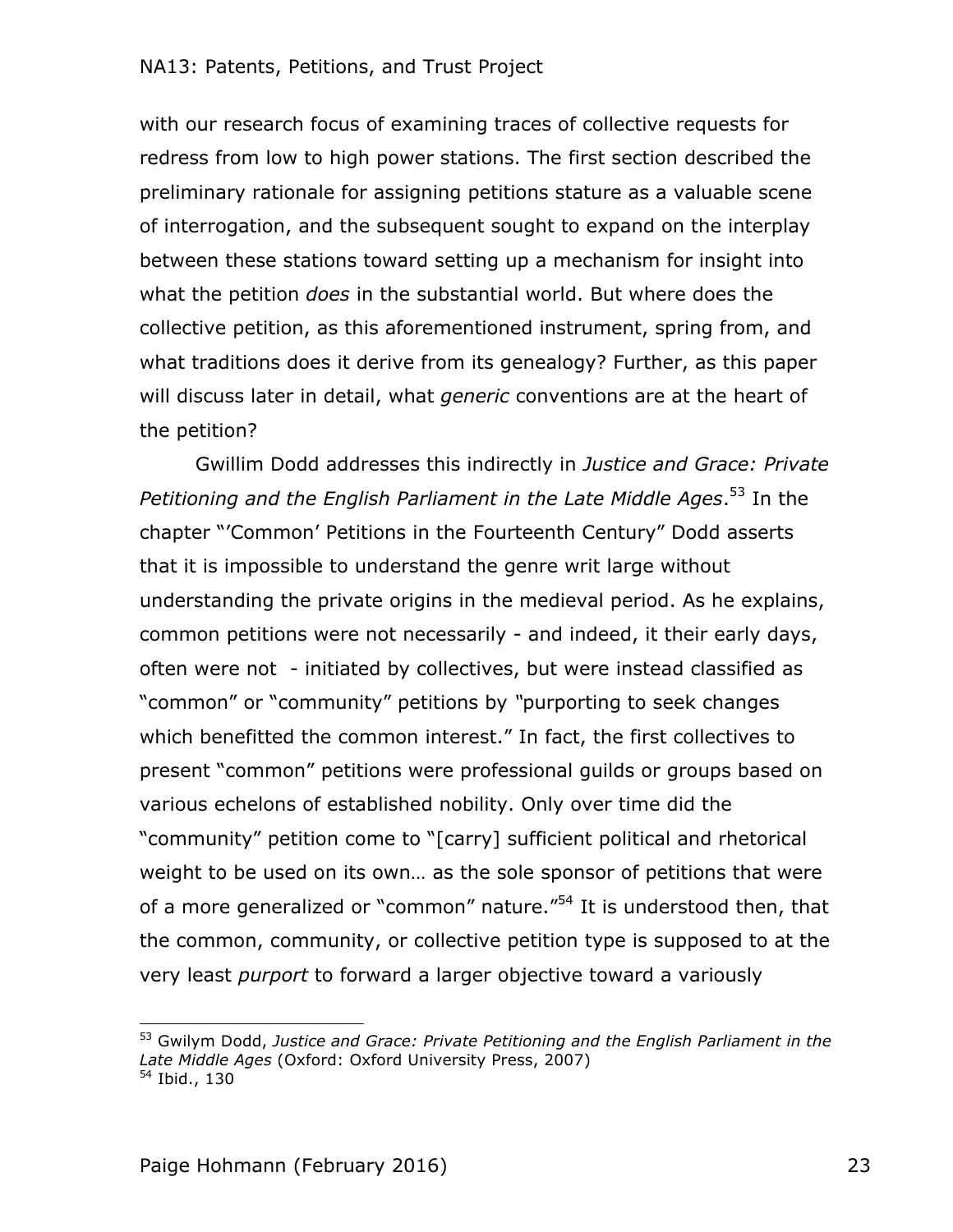defined "greater good" of either a bounded group or society at large.

Speaking to how the petition has become relevant in the Canadian context, the transfer for the petition tradition from England to North America, and its subsequent adaptation and radiation is examined as presented in four instances (two American and two Canadian). In their treatments of the presentation of the petition in the Colonial and post-Revolutionary American setting, Higginson<sup>55</sup> and Mark<sup>56</sup> provide historical surveys of how the petition document type has been used, and how its power as a judicial and legislative instrument has been negotiated. Both describe conditions of a general loss of petition clout based on societal crisis circumstances – specifically, not only the procedurally unmanageable, but also ideologically unwelcome, influx of citizen petitions mobilized on a principle of the abolition of slavery in the nineteenth century. Higginson writes on the subject of the anti-slavery movement that "as a result, the right of petition was collapsed into the right of free speech and expression - a definitional narrowing which persists to this day."<sup>57</sup> Is it possible that this prior-wave "collapsing" of the power of the petition is attributable to the fact that participants sought to stretch its generic borders too far? Given the contemporary crisis moment of a (very loosely) comparable shift toward social justice impulses as carried and informed by the petition genre, coupled with the fundamental turnover in communication technology from analogue to digital and the various further dilutions of the influence potential of petitions and e-petitions, can Higginson's and Mark's analyses act as a predictive model for the future of petitions? This theme of *expression*

<sup>&</sup>lt;sup>55</sup> Stephen A. Higginson, "A Short History of the Right to Petition Government for the Redress of Grievances". *The Yale Law Journa*l 96 (1). (1986):142–66. doi:10.2307/796438

<sup>&</sup>lt;sup>56</sup> Gregory A. Mark, "The Vestigial Constitution: The History and Significance of the Right to Petition," *Fordham Law Review* 66 no. 6 article 4. (1998): 2153. <sup>57</sup> Higginson, "A Short History," 142.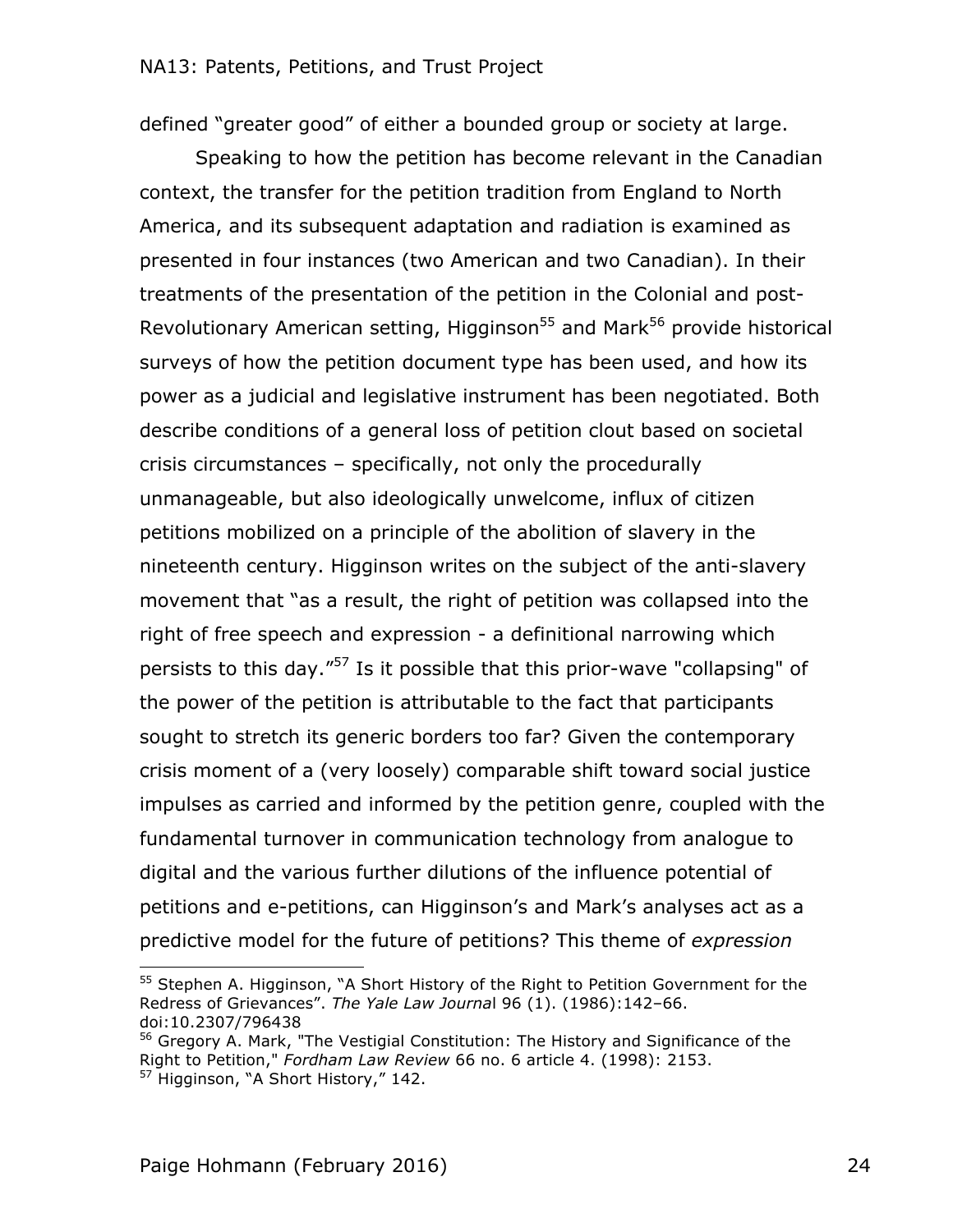versus *efficacy* as defining feature of the petition, and possible connections to pivotal moments of social flux (again evocative of Wurgler's "social conflict") will be elaborated below (particularly in the analysis of Hersh and Schaffner's<sup>58</sup> research). For their joint part, however, and in keeping with this section's aim to position the petition as exhibiting value as a unit of description and analysis for the records management and archival disciplines, both Higginson and Mark do work to reveal, in complement to Wurgler, van Voss, and Held, the potential for the petition to indicate the vicissitudes not only of the *commoners'*  archetypical actions, but on a larger scale, the high-level developments of governance, and trust therein, in North America. As Mark summarizes, "the evolution of petitioning itself is also a story of the transformation of an unmediated and personal politics into a mass politics."<sup>59</sup>

Although their histories are not identical, the petitioning tradition in both Canada and in the United States share roots and aspirations. Not least of these is, in Higginson's words, "blurring of legislative and adjudicative processes."<sup>60</sup> In Canada, the history of petitions has certainly not always been collective, and very frequently decidedly nonlegislative, especially in the early, pre-Confederation days. In "'Claims of Equity and Justice': Petitions and Petitioners in Upper Canada 1815- 1840, $''$  <sup>61</sup> Johnson details the reasons why people initiated (mostly private) petitions in the nineteenth century Canada, and reinforces the line between petitions of right – "petitions claiming something as a right" - and petitions of grace – those asking for some favour to which there

 <sup>58</sup> Eitan D. Hersh and Brian F. Schaffner, "Post-Materialist Particularism: What Petitions Can Tell Us about Biases in the Policy Agenda" http://www.eitanhersh.com/uploads/7/9/7/5/7975685/petitions\_v3\_2.pdf <sup>59</sup> Mark, "The Vestigial Constitution," 2154.

<sup>60</sup> Higginson, "A Short History," 145.

 $61$  J.K. Johnson, "Claims of Equity and Justice": Petitions and Petitioners in Upper Canada 1815-1840," *Histoire sociale/Social History* 28, no. 55 (1995).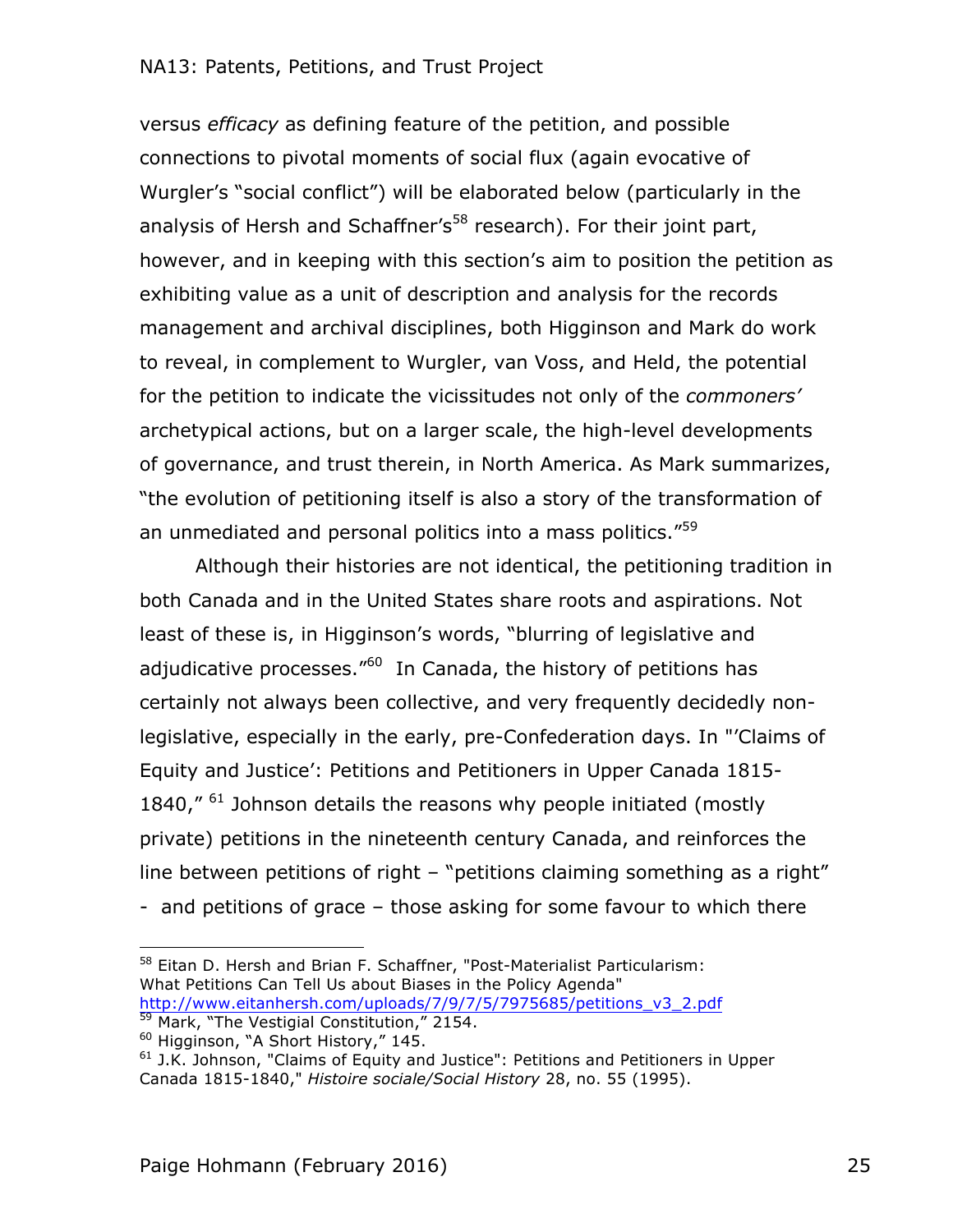was no legal claim.<sup>"62</sup> Johnson traces the Canada's petitionary inheritance from the British, and cites the 1689 British Bill of Rights as the foundation for petitioning practice in Canada. On its English origins, Johnson writes:<sup>63</sup>

Thus [the petitioning mechanism] eventually evolved into a court of equity: a court which dealt with matters that could not be satisfactorily resolved within the inflexible rules of common law, but were decided on the basis of what was equitable or fair, using "a body of rules existing by the side of the original civil law, founded on distinct principles and claiming incidentally to supersede the civil law in virtue of a superior sanctity inherent in these principles.

In other words, then, the petition in this context might be interpreted as belonging to a system (here, the Chancery) ostensibly more concerned with the spirit than with the letter of the law. This expectation was taken to full advantage; in early Canadian history, many petitions were in fact prayers for what we would recognize as social services today, or personal favours: a civil service job, financial support for an indigent widow, a stove for cold winters. In other terms, and again echoing the previous points expounded, the petition is revealed as a veritable "finger on the pulse" of society.

On Canada's west coast, over 100 years later, petitions were put to a very different purpose: the Cowichan Petition of 1909 sought to assert legal rights, and enlisted the help of the legal profession in the articulation of the text, which now demonstrates a shift away from begging and toward demanding.<sup>64</sup> As has been initially revealed in the study's diplomatic analysis of petitions, this trend has intensified with the advent of the e-petition. This chapter on the Cowichan Petition draws a relationship between letter-writing and petition construction, and

 <sup>62</sup> Ibid., 220

 $63$  Ibid., 220

<sup>&</sup>lt;sup>64</sup> Foster and Berger, "From Humble Prayers."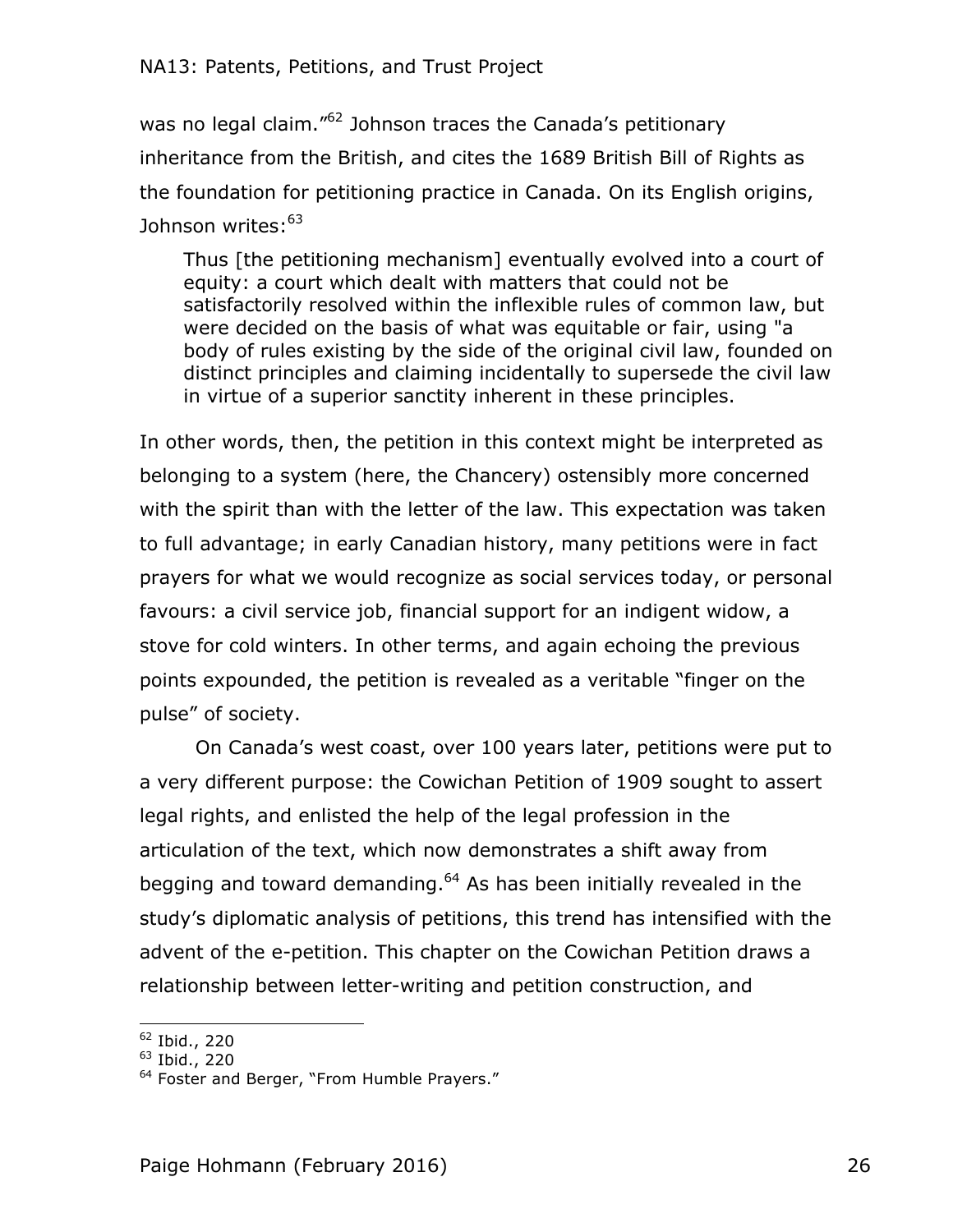indirectly addresses vocabularies of power – or, as Longe puts it "jargon" which must be matched in order to engage effectively.<sup>65</sup> The authors state that they are seeking to outline the circumstances that made petitions a logical (and in fact only possible way short of violence) for Aboriginal people to protest their circumstances. Is it reasonable to think that the facts of this petition are scalable? Burger and Foster suggest that the petition is at once the last safeguard before (or, as Wurgler suggests, potential harbinger of) the outbreak of violence, but that it is also a site of implicit compromise, since by consenting to engage in this type of institutionalized discourse, the less powerful party are already agreeing to play on the terms of the more powerful party (i.e. playing tactics against strategies). This push-and-pull power dynamic is echoed, though less dramatically, in the negotiation of all genres and it is more fully explicated by Bhatia  $^{66}$  and Spinuzzi.  $^{67}$ 

#### **Into the electronic environment**

Having observed that the petition as a type has been subject to modification even before the transition from paper to digital, it is not unexpected that considerable changes have taken place concurrent with the introduction of e-petitions.

Comparable to what Miller and Shepherd described in relation to the arrival of the blog as a genre,  $68$  Lindner and Riehm posit that "most recent developments of the political opportunity to submit petitions are closely

 <sup>65</sup> Longe, "Officialese," 301

<sup>&</sup>lt;sup>66</sup> Bhatia, "The Power and Politics of Genre," 359-371.

 $67$  Especially in his elaboration of the Bakhtinian ideas of centripetal and centrifugal forces acting on genre. See also footnote 27 as well as page 33 of this review.

<sup>&</sup>lt;sup>68</sup> Carolyn R. Miller and Dawn Shepherd, "Questions For Genre Theory From The Blogosphere," in *Genres in the Internet: Issues in the Theory of Genre*, ed. Janet Giltrow and Dieter Stein. Pragmatics and Beyond New Series (Amsterdam: John Benjamins Publishing, 2009): 263-290. DOI: 10.1075/pbns.188.11mil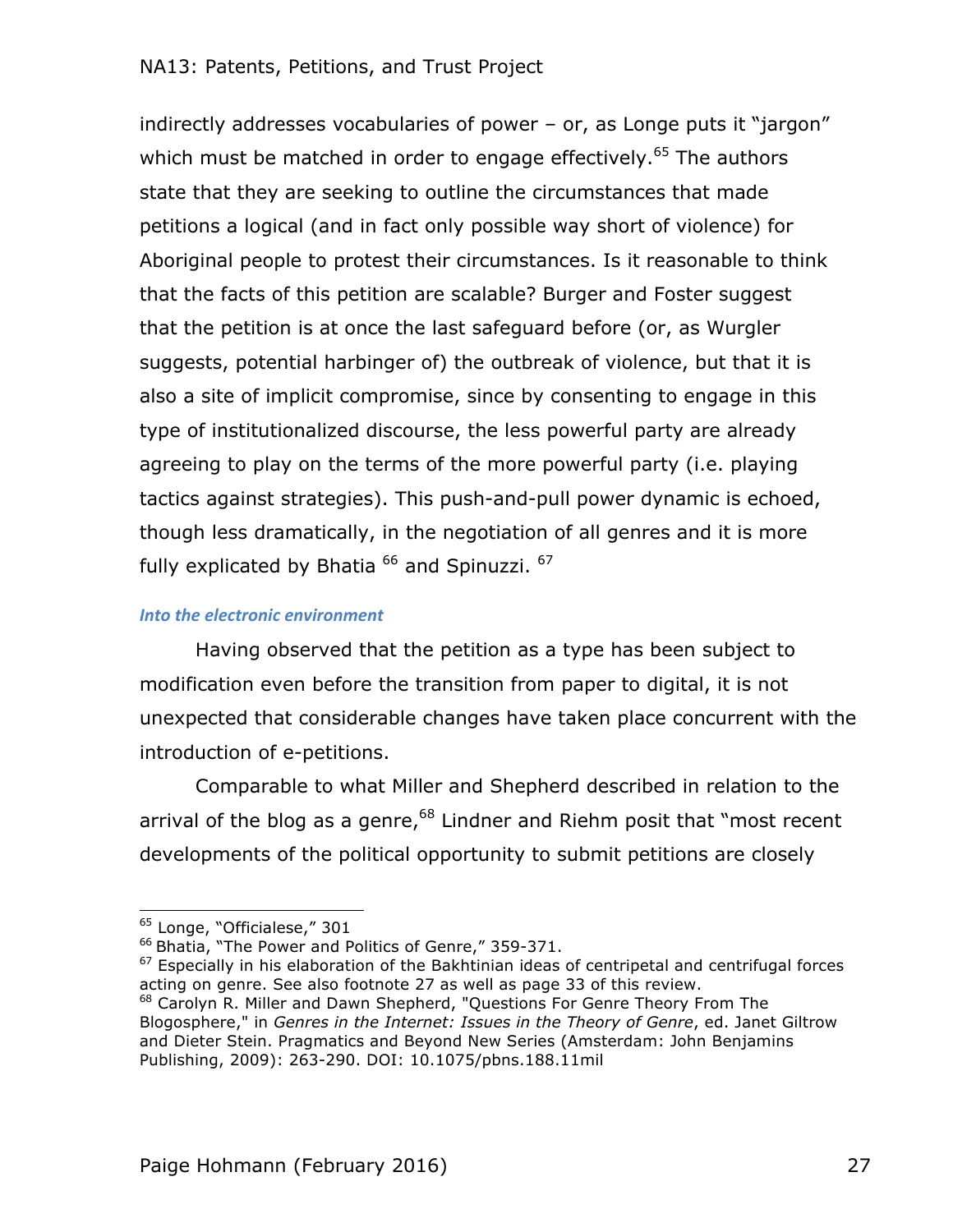related to the rise of the internet as a medium of mass communication." $69$ Their study of early examples of e-petition platforms implementation by governments note that even during early days, notable changes in the conventionalities of the petition as it migrated into the digital environment were apparent:<sup>70</sup>

One of the main differences between traditional paper petitions and new e-petitions in all four public cases is the point of contact between the principal petitioner and the receiving institution… The internet-based procedure… requires the petitioner to contact the administration prior to the signature phase… On the one hand, the early contact with the experts in the administration opens the opportunity to improve the petition text, and the petitioner may receive useful tactical advice on how to promote the e-petition. On the other hand, it cannot be ruled out that the petitioner's genuine request might be distorted in this process. By comparison, paper petitions, submitted after the signatory phase, are – at least theoretically – more likely to be rejected on formal grounds.

The new Canadian e-petitioning service is identical in requiring petition certification by the Clerk of Petitions *and* the securement of MP sponsorship *before* it becomes available for potential signatories.<sup>71</sup> Further, Lindner and Riehm describe a proliferation of complementary engagement mechanisms tied to the e-petition itself, including various metrics of progress and linked discussion forums.<sup>72</sup>

In relation to its close proximity to other online genres, notably the social network, and its precursor, the discussion board, it may be worth exploring the possibility that the e-petition as we know it is more hybrid in nature than what may be obvious on the surface. That is, the e-petition may not *only* be a descendant of the paper petition, and another ancestor

 <sup>69</sup> Ralf Lindner and Ulrich Riehm, "Electronic Petitions And Institutional Modernization. International Parliamentary E-Petition Systems In Comparative Perspective." *JeDEMeJournal of eDemocracy and Open Government* 1, no. 1 (2009): 1 www.itas.kit.edu/pub/v/2009/liri09a.pdf

<sup>70</sup> Ibid., p. 6

 $71$  Parliament of Canada, "About Petitions and How They Work."

 $72$  Lindner and Riehm, "Electronic Petitions," 1-11.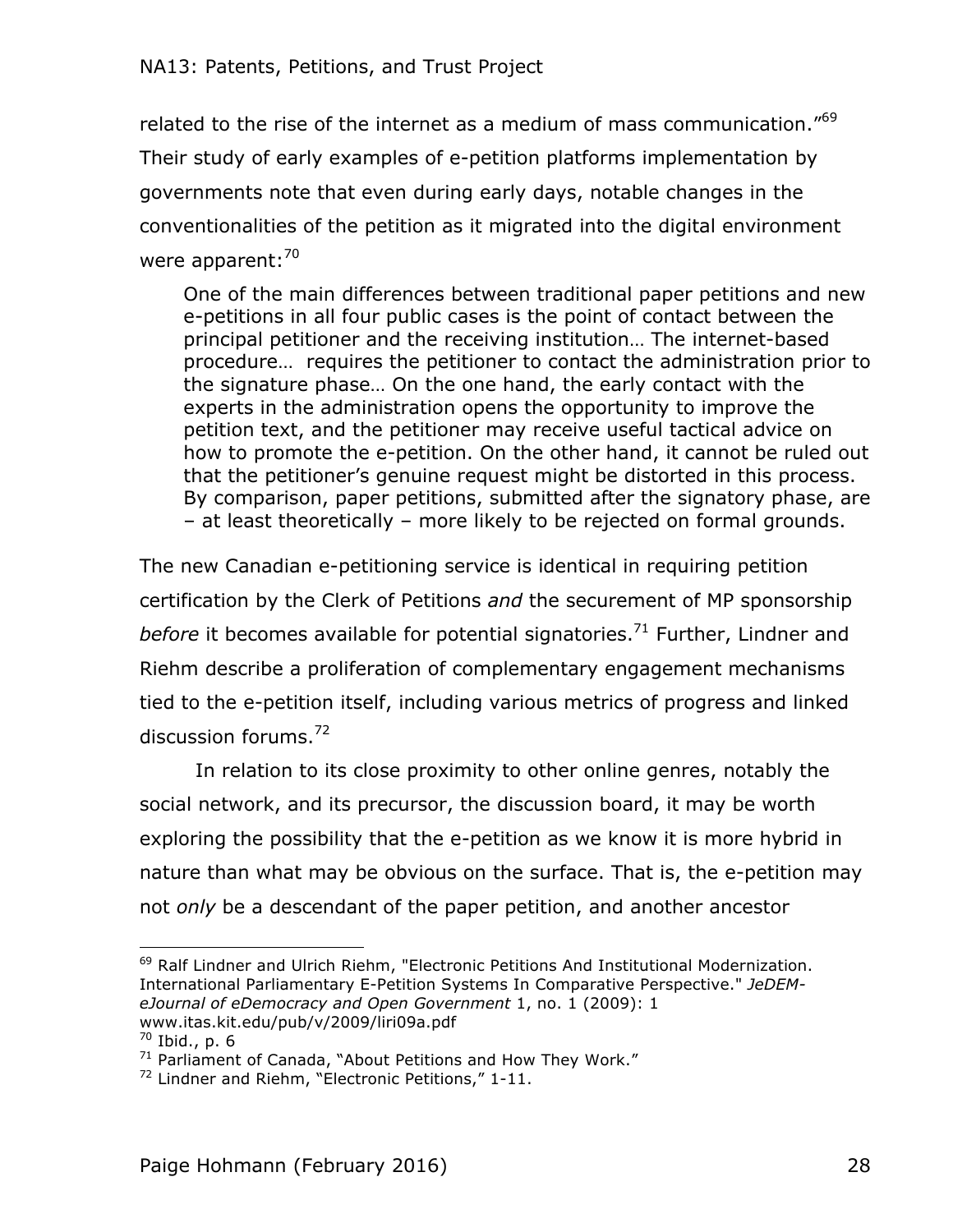possible to identify. In the review of cached Change.org pages using the Internet Archive's *Way Back Machine*, it came to light that the site's initial goal (as of its public launch, in early 2006) was constructing a network of conduits facilitating donations between individuals and various non-profit organizations. To this end, the architecture of the site was oriented exclusively toward creating social networks where civic action was measured by declared intention (termed "actions"), and supported by the presentation of information (variously: form letters, contact information, metrics on funds raised, etc.).<sup>73</sup> Later, the petitioning mechanism introduced with the site itself collecting signatures and building the petition. Heyd supposes that the email *petition* at least is a descendant of the "Digital Folklore / Forwardables" *supergenre.*<sup>74</sup> The implication of the word "folklore" is naturally one of narrative, mythology and identity-building. Heyd diagrams the genre genealogy in the figure below:

<sup>73</sup> See for example

https://web.archive.org/web/20070102204257/http://www.change.org/info/about https://web.archive.org/web/20070629025837/http://www.change.org/

<sup>74</sup> Theresa Heyd, *Email Hoaxes: Form, Function, Genre Ecology*. Pragmatics and Beyond New Series Vol. 174 (Amsterdam: John Benjamins Publishing, 2008), 213.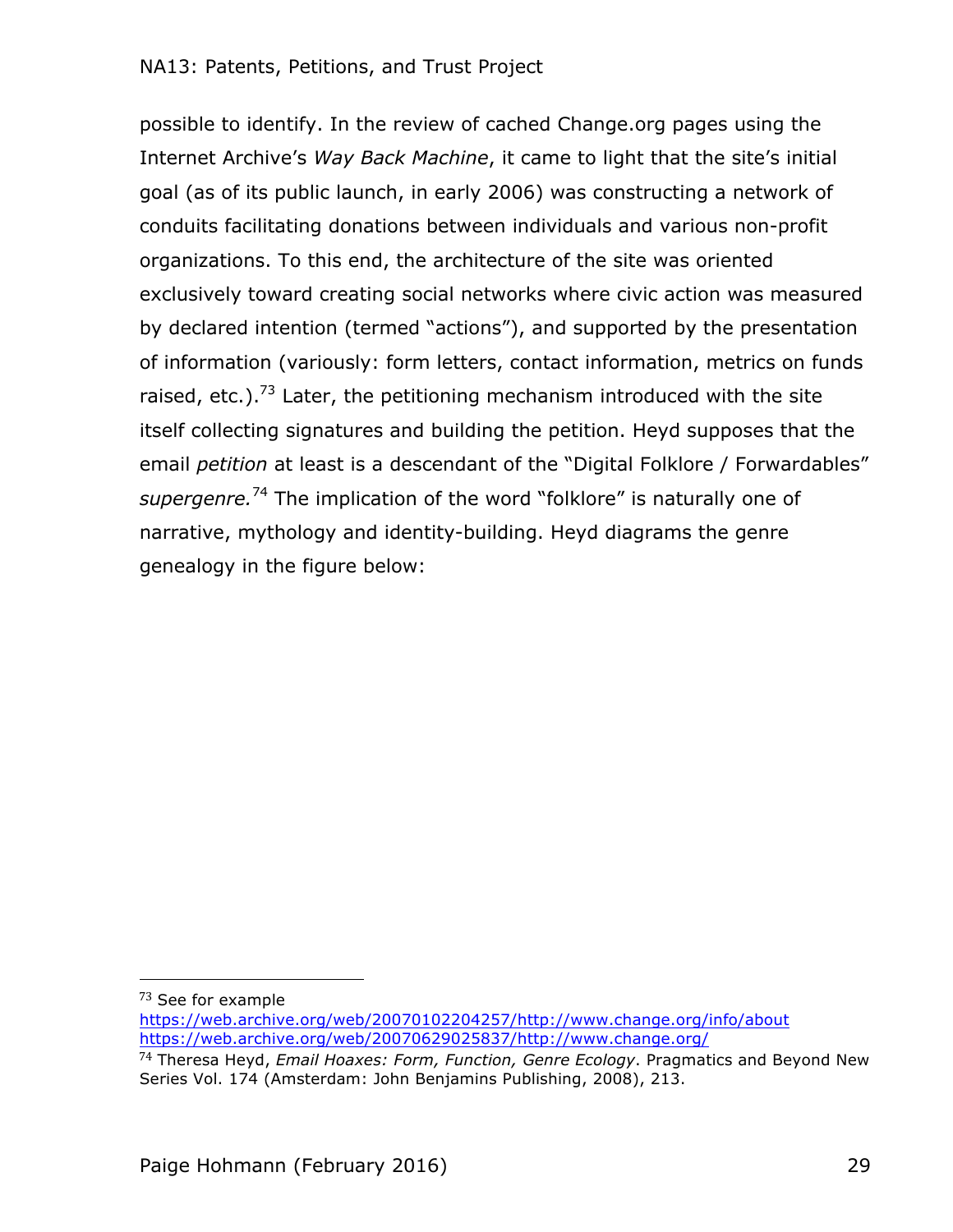



Figure 1: Heyd's Digital Folklore Taxonomy, from *Email Hoaxes*, p. 212.

Regardless of how access to electronic petitions has been disseminated (email, third party platform, or government platform), despite voiced hopes for the contrary, it is noted that the introduction of the e-petition has not been a silver bullet for diversifying citizen political engagement. <sup>75</sup> 76 This is particularly emphasized by Hersh and Shaffner in their study of the not only the content, but the participants involved in the e-petitioning endeavor in the United States via the governments *We The People* platform<sup>77</sup>. Hersh and Shaffner put forth the thesis that e-petitions generically favour "postmaterialist" prayers (in short, morality-oriented, not action-oriented).<sup>78</sup>

 <sup>75</sup> Grönland and Susha, "A Communication Genre Perspective."

<sup>&</sup>lt;sup>76</sup> Hersh and Schaffner, "Post-Materialist Particularism."

<sup>&</sup>lt;sup>77</sup> wethepeople.org

 $78$  Hersh and Shaffner, "Post-Materialist Particularism," 4.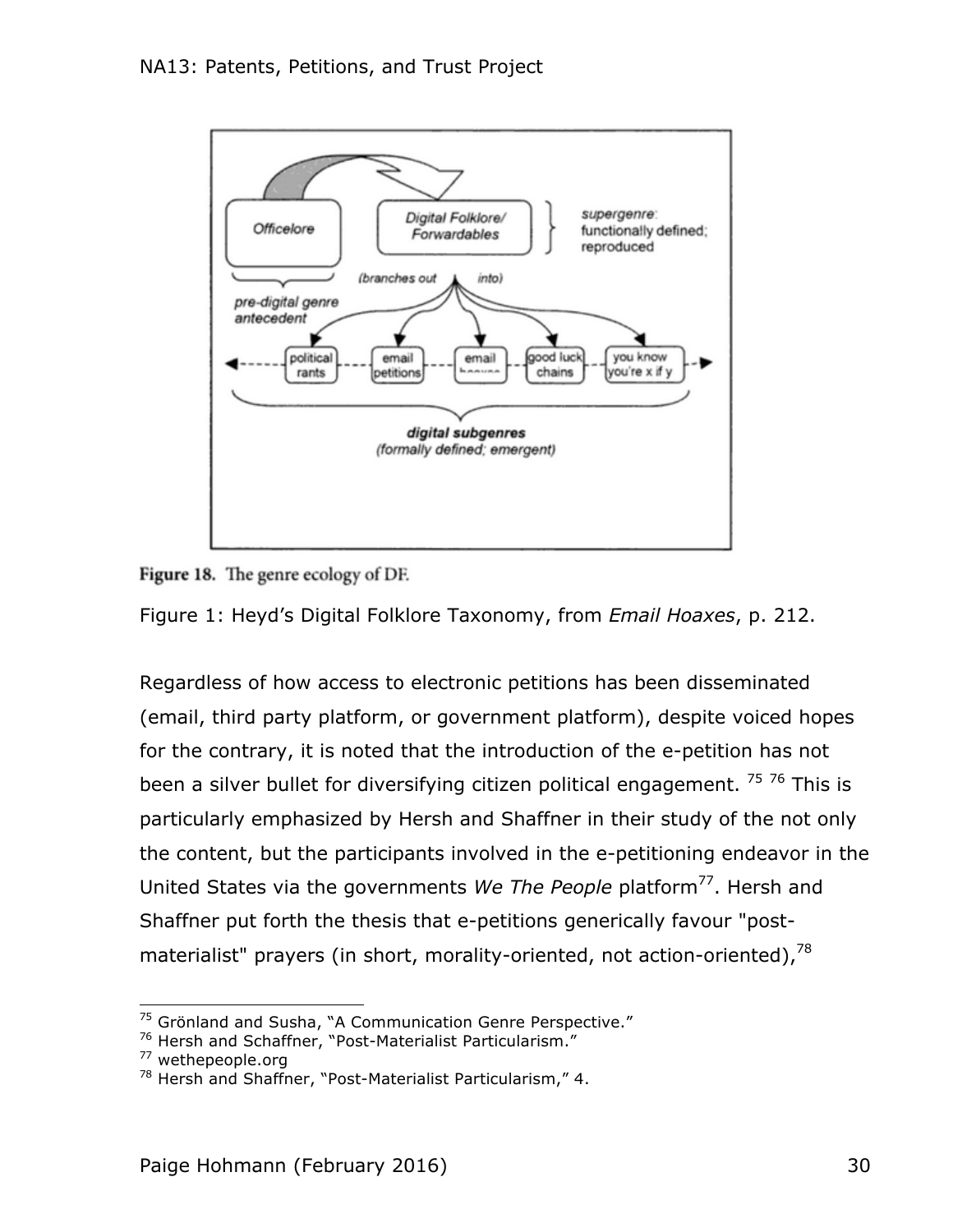emphasize "particularist" causes (highly specific, story-like descriptions)<sup>79</sup> and non-distributive policy intervention (as in, a distinct aversion to epetitions that propose an actual transit of resources to solve issues). $80$  This corresponds to Heyd's suggestion that electronic petitions have a foothold in digital folklore.

The article by Hersh and Shaffner addresses many of the assumptions forwarded about petitions, but concludes that many of them are false, and that e-petitioning, despite its low barriers to participation does little to engage those groups that are not already poised to be civically active.  $81$ Crucially, this article supports that what we popularly conceive of as "Slacktivism" is indeed an empirically provable phenomenon, but suggests that it is not a function of laziness, but a consequence of our narrative-driven consciousness.  $82$  Overall, the study supports that the e-petition genre is a primarily expressive exercise, as opposed to aligning with a request. Taken in combination with Bazerman's treatment of Searle's taxonomy of speech acts, this has serious implications for future genre analysis of e-petitions.<sup>83</sup>

The overall conclusions expressed by Hersh and Shaffner find grounding in the study of eParticipation more generally as presented by Obar et al. in their research into how advocacy groups apply social media technology to "reach out" to a user base. $84$  They report that Facebook is heavily used for channeling traffic to online petition sites, and note that online engagement only rarely correlate to actual political or ideological change. Importantly, Obar et al cite the concept of "net delusion" where,

<sup>&</sup>lt;sup>79</sup> Ibid., 29-30

 $80$  Ibid., 3

 $81$  Ibid., 24

 $82$  Ibid., 25

<sup>83</sup> Bazerman, "Systems Of Genres."

 $84$  Jonathan A., Obar, Paul Zube, and, Clifford Lampe. "Advocacy 2.0: An Analysis of How Advocacy Groups in the U.S. Perceive and Use Social Media as Tools For Facilitating Civic Engagement and Collective Action." *Journal of Information Policy.* 2 (2012): 1-25.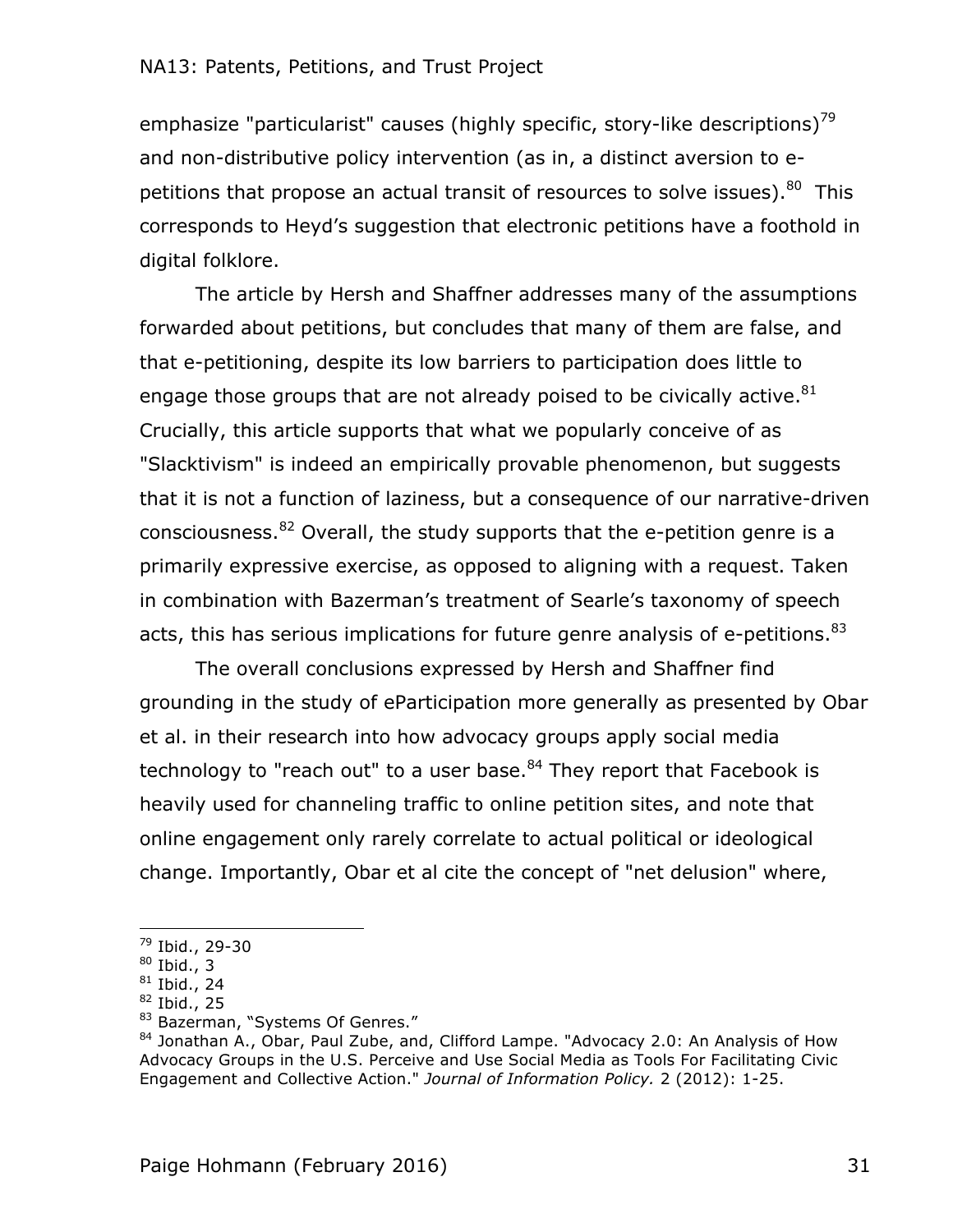contrary to appearances, democratic efficacy is actually undermined by migrating its mechanisms to the online environment.<sup>85</sup>

Moving out to a more macroscopic view of democracy in general, while still maintaining explicit threads to the role of e-petitioning in this capacity, Wright<sup>86</sup> gives operational definition of petition in the digital environment, which contrasts considerably what has been put forth by Held, Wurgler, and van Voss in the historical light:

Petitions are a relatively straightforward participatory mechanism by which public opinion can form or coalesce around particular issues in the general public sphere and be communicated to the strong public sphere of decision-making in parliament or government $^{87}$ 

Wright goes on to analyze the efficacy and impact of e-petitions against four criteria of "democratic goods": Inclusiveness; popular control; considered judgments; transparency and two criteria of "institutional goods": transferability; efficiency.<sup>88</sup>

Wright provides a quote from Ben Weg-Prosser, who was the design

lead for the Downing Street e-petition platform in the UK:<sup>89</sup>

[e-petitions] make citizens feel as though they have a relatively easy way to put forward their opinions in a very direct manner to central government, it's all about enfranchisement.

Following the integration of a survey of the changes in the petition

genre over time, including some analyses of the introduction of e-

petitions, additions to our list of characteristics of the petition follow:

- It is expected that the petition seeks redress for a problem that *ostensibly* or *arguably* represents a point of public interest (Dodd)
- The relative force and function of the petition has changed in the

<sup>85</sup> Evgeny Morozov, *The Net Delusion: The Dark Side of Internet Freedom*. Philadelphia: Perseus Books Group, 2011, summarized in Obar et al, p. 2

<sup>86</sup> Scott Wright, "Assessing (e-) democratic innovations: "Democratic goods" and Downing Street e-petitions." *Journal of Information Technology & Politics* 9, no. 4 (2012): 453-470. <sup>87</sup> Ibid., p. 453-54

<sup>88</sup> Ibid., p. 455

 $89$  Ibid., p. 456, from an interview between Wright and Weg-Prosser, August 18, 2010.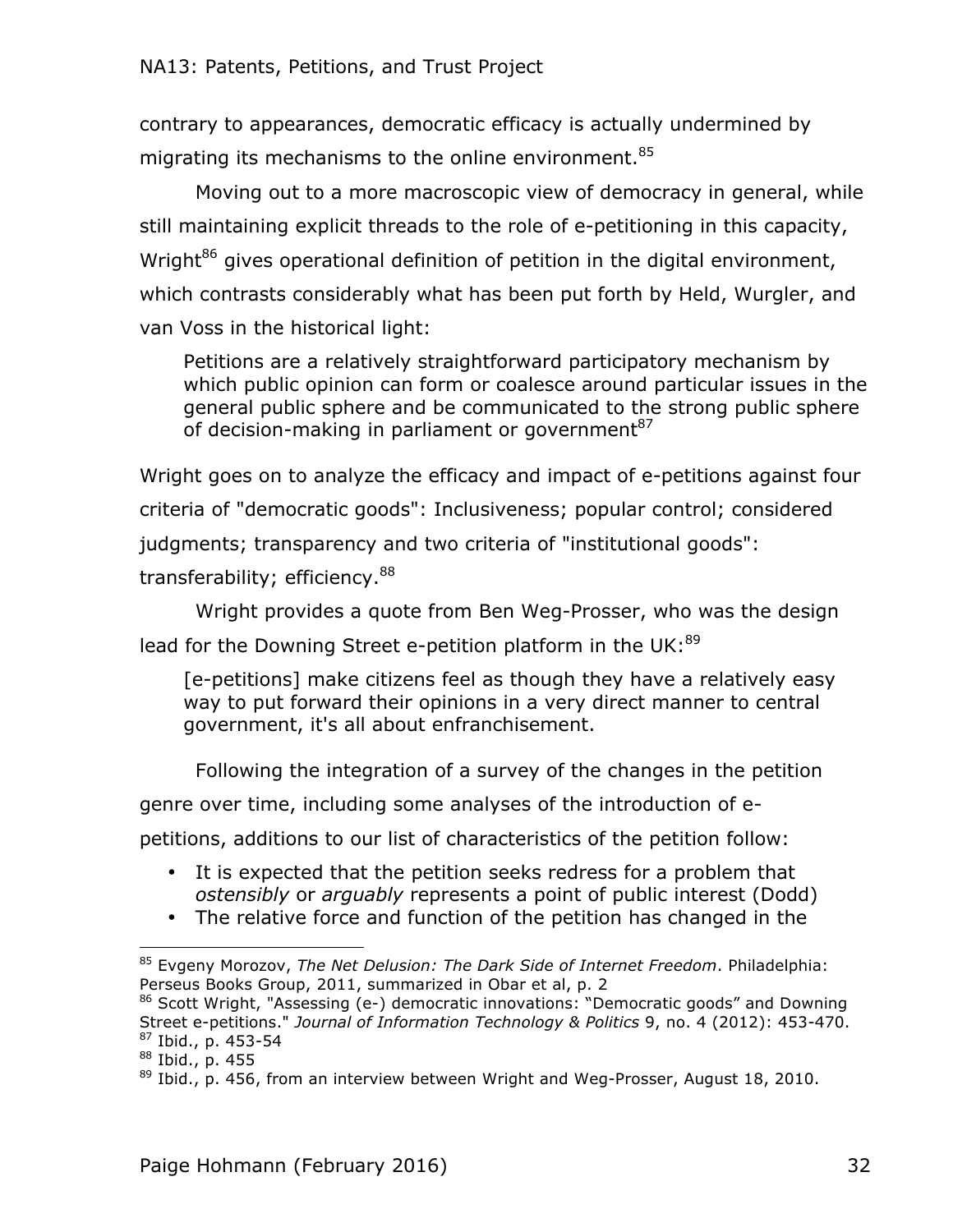past when pressure was exerted on the procedures and activities that supported it; this suggests that while it is conservative, it is also responsive and mutable. The intersections of this quality with ideas of rhetorical genre are explored subsequently.

• In the electronic environment, the focus of the petition is shifting from "requesting" to "expressing."

## **II Rhetorical Genre Theory, Diplomatics, and Archival Theory:**

#### **Tensions and Complements**

On diplomatics, Duranti writes, "the form of the document reveals and perpetuates the function it serves."<sup>90</sup> Conversely, on genre, Spinuzzi writes $91$ 

Genre is thus a sort of social memory that its practitioners accept without their explicit recognition that they are doing so. Such genre habits are extremely powerful because they provide us with ready-made strategies for interpreting not just discourse in a genre, but the world as seen through the "eyes" of that genre.

Further, Peikola $92$  provides a situated case study on the characteristics and use of petitions during the Salem Witch Trials, with a particular eye to describing the force of petitions in terms of generic discursive "moves." (Interestingly, similar to Held's study of medieval European petitions, the observations of form and function put forth by Peikola can also be relatively reliably mapped to diplomatics). Moreover, returning to previously introduced suspicions of the vulnerability of the petition type to co-optation by third party forces external to the author and addressee $93$ , Peikola speaks to a meta-cognition of the "expectations" of the genre and intentional actions made by petitioners and their expert "recorders" (writers) to either a) properly play the socially mandated part of the wretch begging for grace or b) intentionally manipulate the

<sup>&</sup>lt;sup>90</sup> Duranti, "Diplomatics Part V", 6

 $91$  Elaborating on Bakhtin and Medvedev (1978, pp. 133-35), Spinuzzi p. 43.

<sup>92</sup> Peikola, "Supplicatory Voices," 106-118

<sup>93</sup> As in Lindner and Riehm, and Foster and Berger.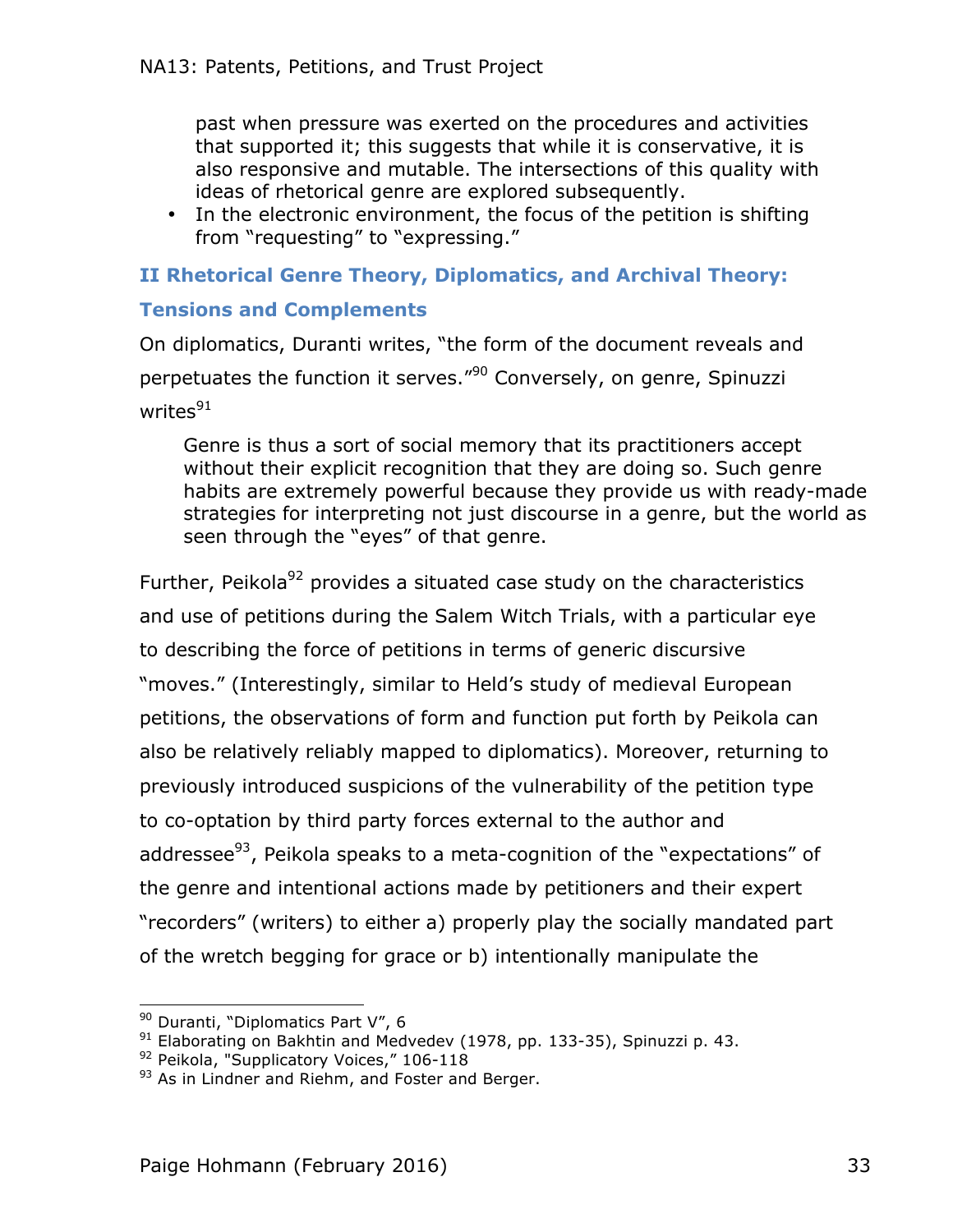addressee by invoking a magnified pity based only loosely on the mandated part, or c) both.

Weaving these three strands together, it is revealed that the act of petitioning was and is well-trodden territory; petitioners know the moves in advance due to the "situation typified" $94$  offered by the repeated and ritualized petitioning opportunity and petitioning act, and can seek to exploit conventions to their own advantage. However, the changing medium of delivery between petition author and addressee is exerting forces that may shift its generic fabric.

# 1. What can rhetorical genre theory reveal?

On rhetorical genres, the agreement as was encountered throughout this review suggests that if it is possible to recognize and to put a name to a document type, that chances are, it constitutes a rhetorical genre.<sup>95</sup>Bhatia, taking after Swales, provides a succinct definition:<sup>96</sup>

[Genre] is a recognizable communicative event characterized by a set of communicative purposes identified and mutually understood by the members of the… community in which it regularly occurs. Most often it is highly structured and conventionalized with constraints on allowable contributions in terms of their intent, positioning, form, and functional value.

However, as grounded as the discipline of rhetorical genre studies is in texts, it is far less concerned with examining the document in and of itself, and far more concerned with the social action that it necessarily

<sup>&</sup>lt;sup>94</sup> In the vocabulary of Miller, "Genre as Social Action."

<sup>95</sup> Bazerman, "Systems Of Genres," 69.

<sup>96</sup> Bhatia, *Analysing Genre,* 13. Drawing from Swales, "Aspects of Article Introductions' Aston ESP Research Report No. 1, Language Studies Unit, University of Aston in Birmingham, Birmingham, UK, 1981; "A Genre Based Approach to Language Across the Curriculum' Paper Presented at RELC Seminar on Language Across the Curriculum, at SEAMEO Regional Language Centre, Singapore, Apr. 1985. Published in Tickoo, M.L. ed. (1986) *Language Across the Curriculum*, Singapore SEAMO Regional Language Centre; *Genre Analysis – English in Academic and Research Settings*, Cambridge UP, Cambridge, 1990.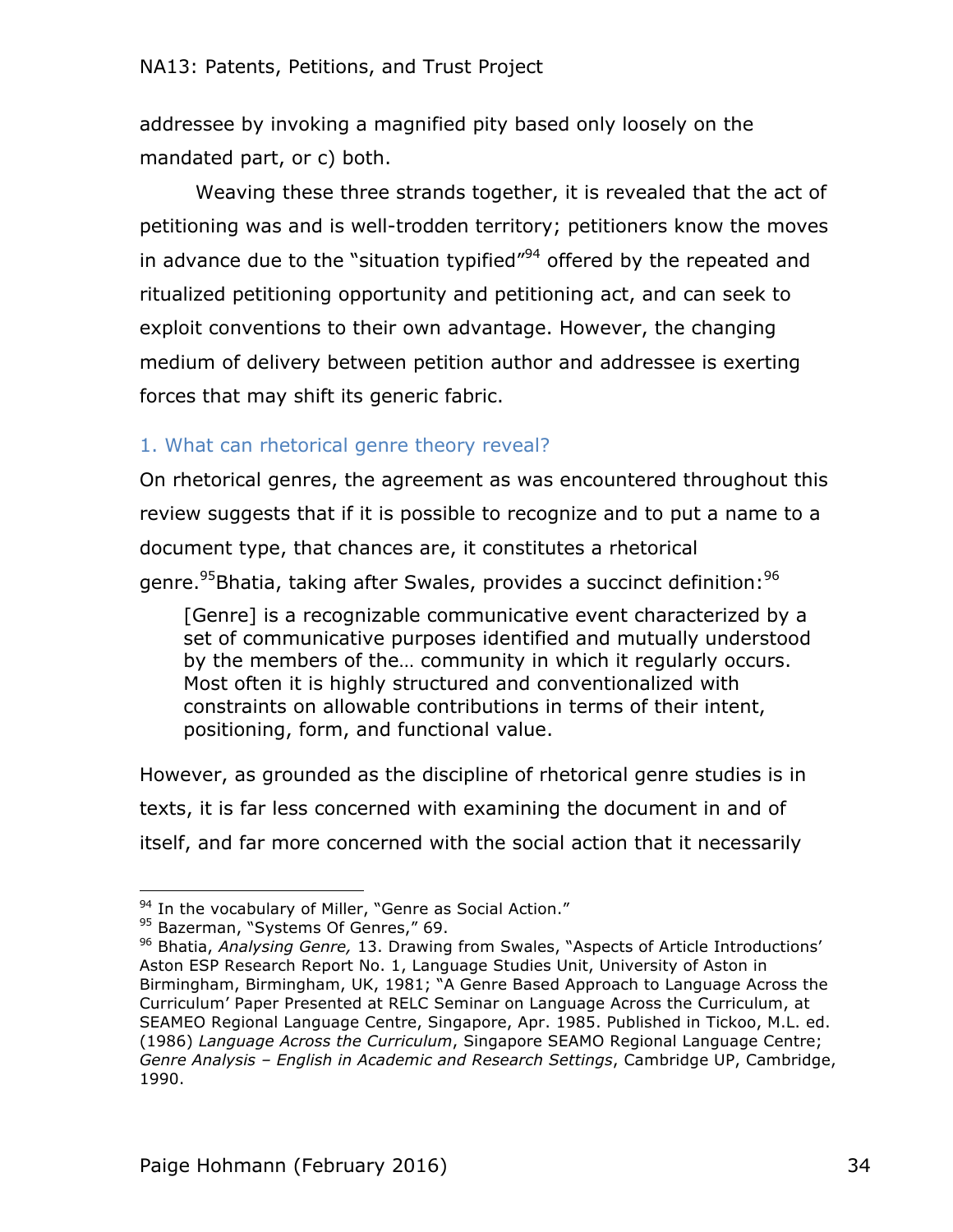captures.<sup>97</sup> In short, applying rhetorical genre concepts allows a mode of insight into texts that reveals their "situated and socially constructed nature"98 As previously alluded, a genre approach might clarify the *if* the petition is changing, and if so, *how*, since, as Spinuzzi asserts, genres are "tools in use. $199$  It is also hoped that it can make suggestions as to *why.* 

Bhatia hints at an inherent dialectic within the architecture of genre in his adapted definition. This dialectic is found in primary instance in the works of Mikhail Bakhtin, whom Spinuzzi treats at length:  $100$ 

Bakhtin argues that two competing impulses shape how we communicate: the centripetal and the centrifugal. The centripetal impulse is toward formalization, normalization, regularity, convention, stability - and stasis. Things are metaphorically drawn to the center and become official. In contrast, the centrifugal impulse is that of resistance, idiosyncrasy, ad hoc innovations -- and chaos. Things metaphorically fly away from the centre and become unofficial.

Framing the centripetal and centrifugal forces in human social life, Spinuzzi writes, citing Leonyev, that "activity theory posits that in every sphere of activity, collaborators use instruments to transform a particular object with a particular outcome in mind," and: "In activity theory, artifacts are more specifically seen as "crystallizations" of aspects of historically developed activity."<sup>101</sup>

This articulation is now resonating with Duranti's categorization of the record participant that "reveals" and "perpetuates" the typical substantial action that has both come before and will arise again. For his part, Spinuzzi proposes that the dimension of tradition within genre has been

 $97$  Foscarini, "Diplomatics and genre theory," 391

<sup>98</sup> Ibid., 394.

<sup>99</sup> Spinuzzi, *Tracing Genres,* 41.

<sup>100</sup> Ibid., 20. Adapted from Mikhail Bakhtin, *The Dialogic Imagination*, 1981, 270-273. <sup>101</sup> Leontyev, A. N. (1978). Activity, consciousness, and personality. Prentice Hall. P. 65 Cited in Spinuzzi, *Tracing Genres,* 37-39.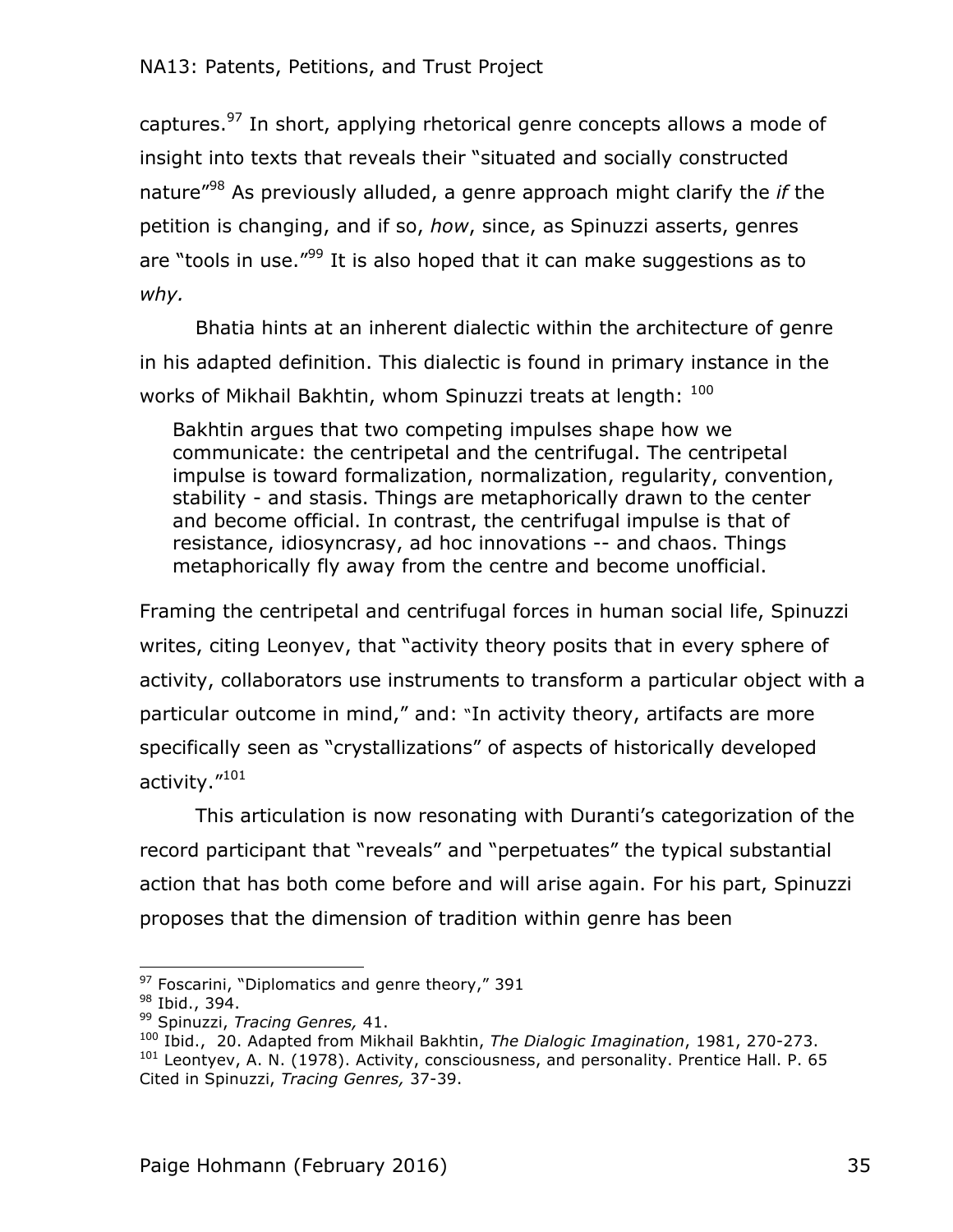underemphasized. "Genres," he writes, "are not simply text types; they are culturally and historically grounded ways of seeing and conceptualizing reality."<sup>102</sup> Spinuzzi elaborates further: <sup>103</sup>

Genre is thus a sort of social memory that its practitioners accept without their explicit recognition that they are doing so. Such genre habits are extremely powerful because they provide us with ready-made strategies for interpreting not just discourse in a genre, but the world as seen through the "eyes" of that Genre.

In teasing apart the levels of scope of a rhetorical genre, using Leontyev's activity theory as scaffolding, Spinuzzi presents genre tracing as a viable method of drawing bold lines between a typified phenomenon and its typified textual residue: 104

- Macroscopic Contextual/Social/Activity  $\rightarrow$  WHY
- Mesoscopic Conceptual/Psychological/Action  $\rightarrow$  WHAT
- Microscopic Technical/Physiological/Operation  $\rightarrow$  HOW

These elements correspond also with the genre analysis framework proposed by Yates and Orlikowski.<sup>105</sup>

Miller, who provides the derived (based on work by Alfred Schutz and Thomas Luckman<sup>106</sup>) vocabulary of "situation typified, $^{\prime\prime}$ <sup>107</sup> captures this act of crystallization giving rise to what we recognize as form in a recursive diagram, which illustrates a possible mechanism of crystallization: 108

 <sup>102</sup> Spinuzzi, *Tracing Genres,* 43

<sup>103</sup> Elaborating on Mikhail Bakhtin and Pavel Medvedev *The Formal Method In Literary Scholarship: A Critical Introduction To Sociological Poetics* (Baltimore: Johns Hopkins University Press, 1978), 133-135. Treated by Spinuzzi p. 43. <sup>104</sup> Spinuzzi, *Tracing Genres,* 30-34.

<sup>&</sup>lt;sup>105</sup> Joanne Yates and Wanda Orlikowski, "Genre Systems: Structuring Interactions Through Communicative Norms. *The Journal of Business Communication* 39 no. 1 (2002):13-25. <sup>106</sup> Alfred Schutz and Thomas Luckmann, The Structures of the Life-World, trans. Richard M. Zaner and H. Tristram Engelhardt, Jr. (Evanston, IL: Northwestern University Press, 1973), p. 231. Cited by Miller p. 159.

<sup>&</sup>lt;sup>107</sup> Miller, "Genre as Social Action," 159.

<sup>108</sup> Idib., 160.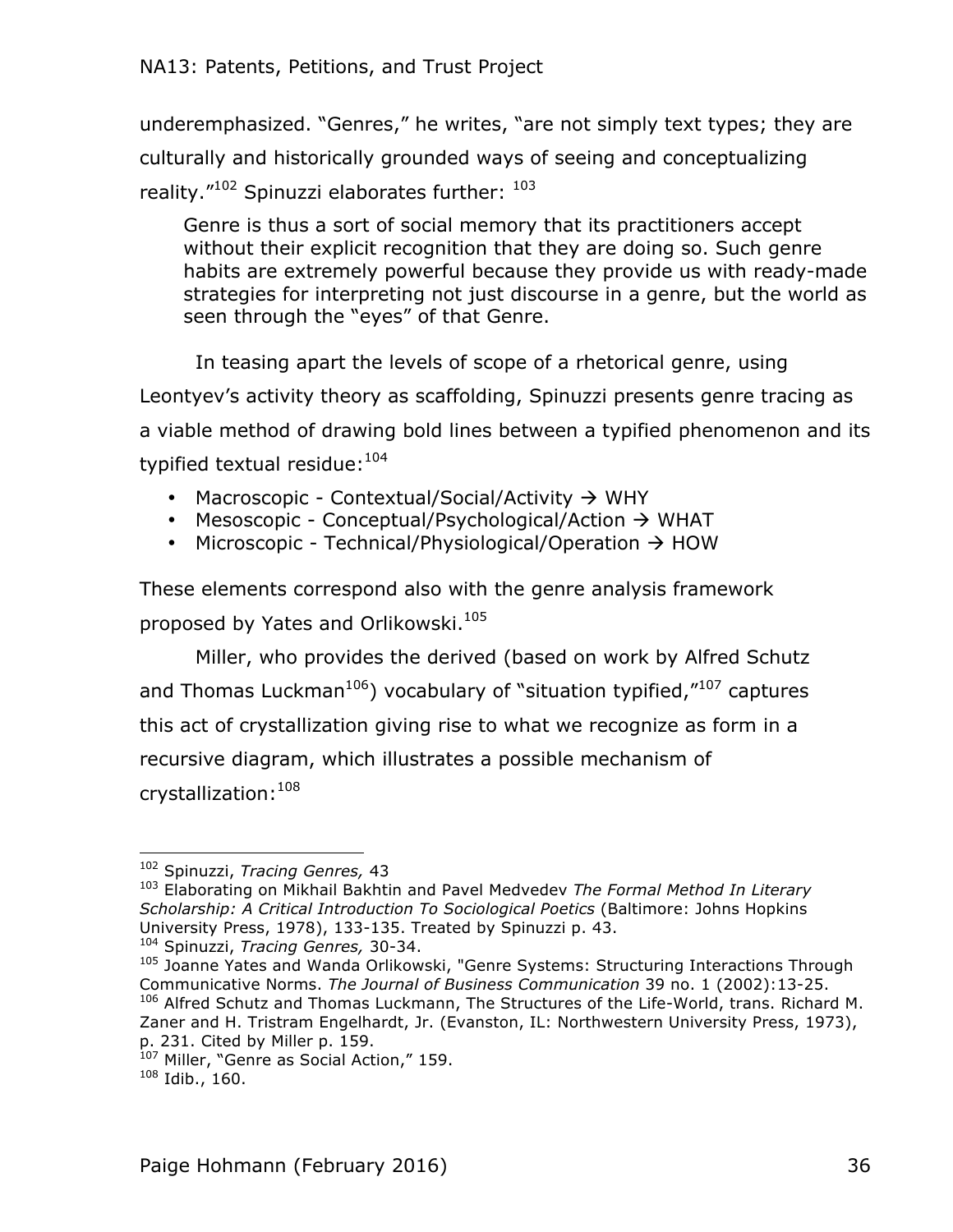

#### FIGURE 1

Hierarchical relationships of substance, form, and meaning-as-action. The combination of form and substance at one level becomes an action (has meaning) at a higher level when that combination itself acquires form. Each action is interpretable against the context provided by actions at higher levels.

Miller writes:  $^{109}$ 

Conventions of form and substance combine according to constitutive rules to create the typified… action… in addition, the action is interpretable under regulative rules provided by larger contexts.

Enumerating a number of characteristics (which also act as implications)

of genre, Miller also asserts that:  $110$ 

- Genre is conventional
- Genre is rooted in "large-scale typification"
- Genre can be discerned in terms of rules
- Genre demonstrates recursive properties
- "Genres help constitute the substance of our cultural life"
- Genre mediates the tension between public and private, tradition and instance, intention and "exigence"

An "exigence," say Yates and Orlikowski, is essentially reducible to "something that needs to be done. $111$ <sup>111</sup> Miller argues that an "exigence" is

 <sup>109</sup> Ibid., 159

 $110$  Ibid., 163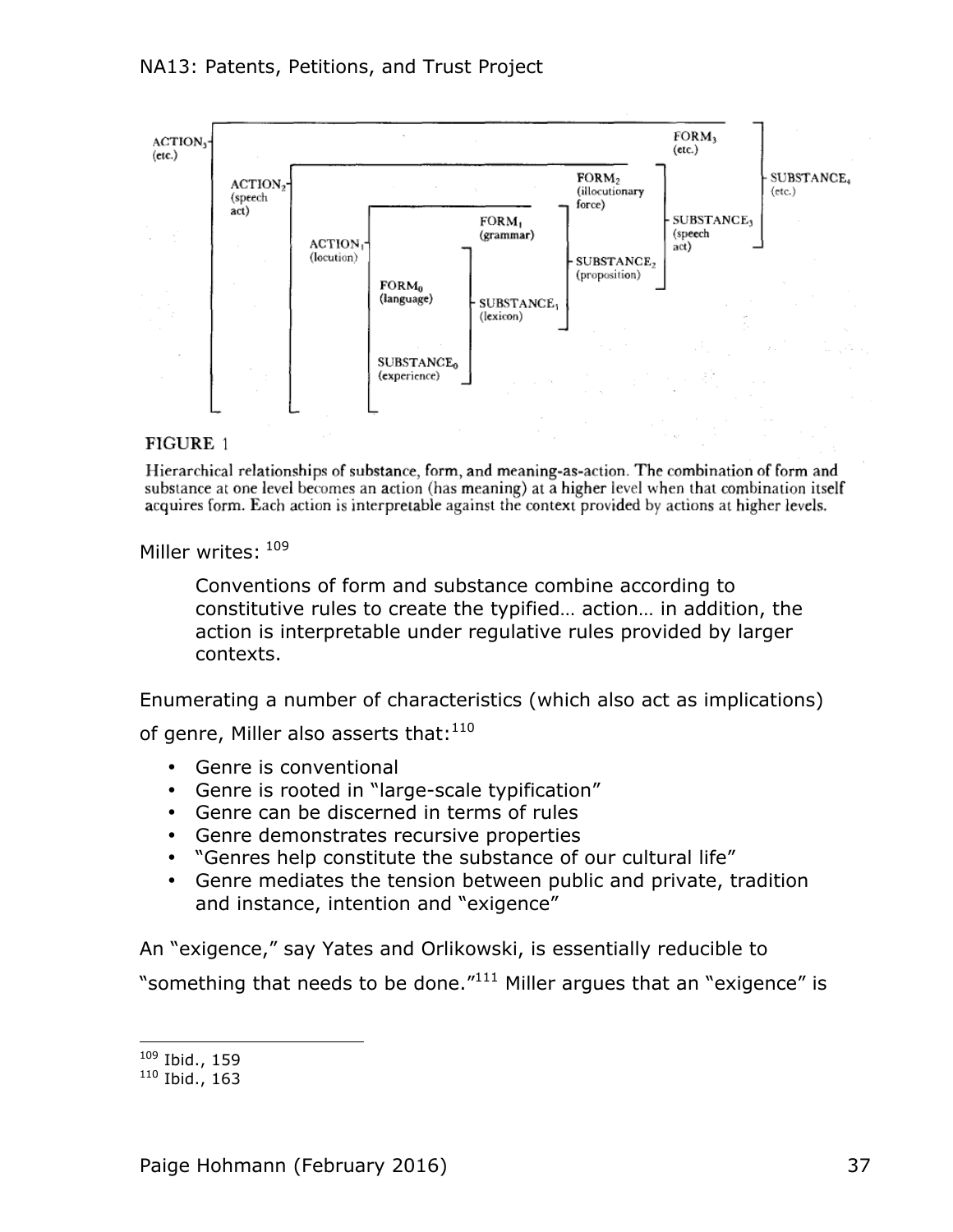a oriented pragmatically "a form of social knowledge-a mutual construing of objects, events, interests, and purposes that not only links them but also makes them what they are: *an objectified social need*."112

Throughout the reading on RGS, a resonance with a completely different and totally unrelated domain was impossible for me to ignore. Dr. William Sears, who writes on parenting and child development, speaks at length on behavioural "grooves" worn in a child's psyche by function of repeated sitations, and repeated reinforcements. Similarly, it has been eminently helpful to conceptualize "rhetorical genre" as a "groove" which always presents the potential to be scratched ever deeper by repeated "situation typified" but is equally susceptible to erosion, backfill, and shifts in course. Sears writes: $^{113}$ 

Attachment and independence can be illustrated by what we call the deep groove theory. Think of your infant's mind as a record into which life's experiences and relationships cut deep grooves … This image helps to provide a secure base so the infant can begin to move more easily from the familiar to the unfamiliar.

The interplay between familiar and unfamiliar, between "attachment and independence" with the former acting as a template for extending into the latter resonates strongly with rhetorical genres in general, and explains why and how they are of value in making sense of human activities.

Foscarini's 2012 article simultaneously contrasts and blends archival diplomatics and rhetorical genre studies. The article questions the "post-

<u> 1989 - Andrea Santa Andrea Andrea Andrea Andrea Andrea Andrea Andrea Andrea Andrea Andrea Andrea Andrea Andr</u>

<sup>&</sup>lt;sup>111</sup> Joanne Yates and Wanda J. Orlikowski, "Genres of Organizational Communication: A Structurational Approach to Studying Communication and Media," *The Academy of Management Review* 17 no. 2 (April 1992):16

<sup>112</sup> Miller, "Genre as Social Action," 157. The articulation of *objectified social need* is cited verbatim inter alia Yates and Orlikowski, "Genres of Organizational Communication" and Foscarini, "Diplomatics and Genre Theory" 2012.

<sup>113</sup> William Sears, "7 Benefits of Attachment Parenting: 4. Attachment Parenting Promotes Independence," *Ask Dr. Sears* (2015).

http://www.askdrsears.com/topics/parenting/attachment-parenting/7-benefits-ap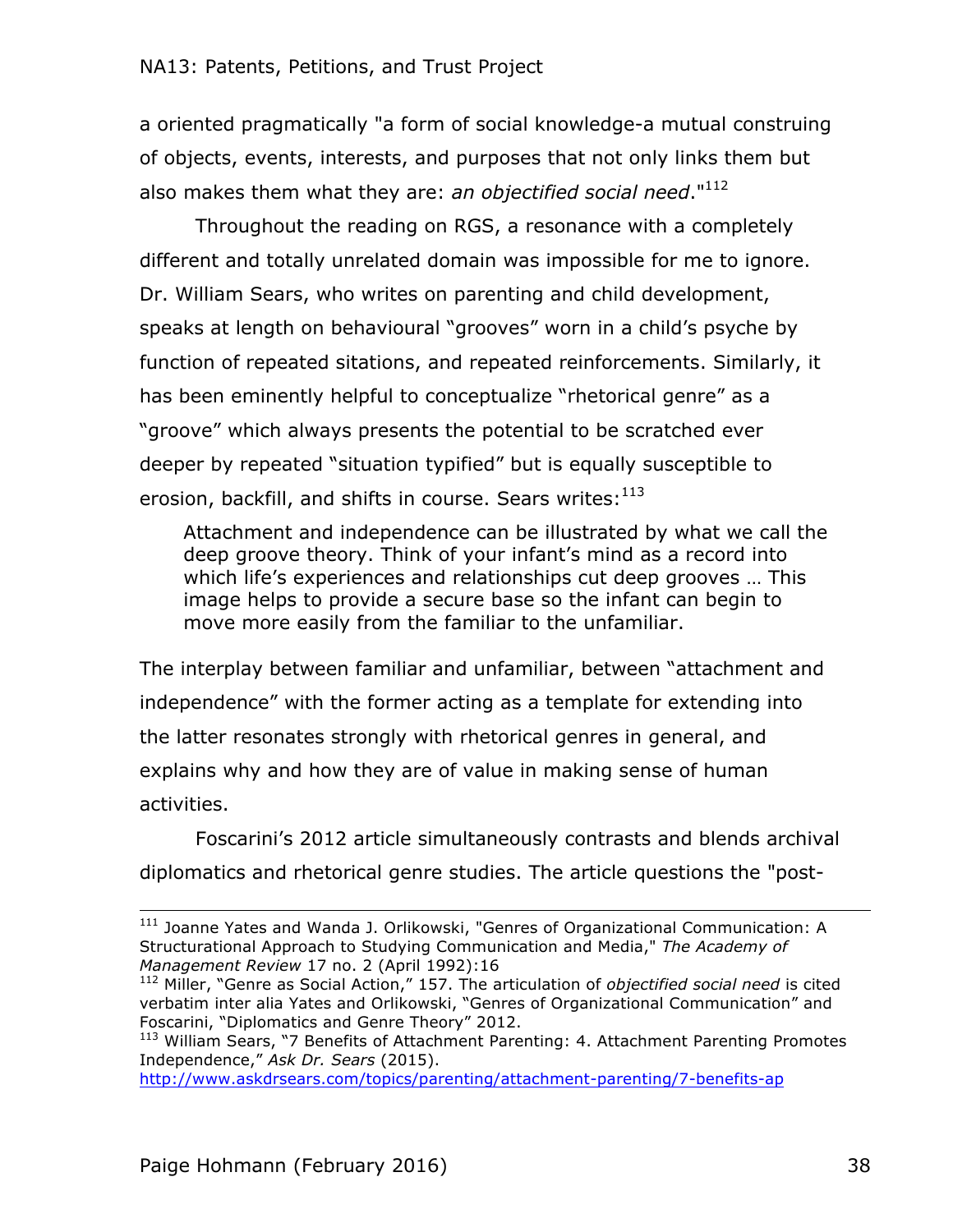positive" nature of traditional archival science as being reductionist by consenting to work only with a closed taxonomy, which, when taken to its extreme, works to obscure reality inasmuch as diplomatics (as an example) refuses to "read between the lines." To summarize: What diplomatics offers is an exact vocabulary - precisely codified and perfectly consistent - that can organize the more nebulous who, what, where, when, why, how<sup>114</sup> of RGS and genre analysis. And for its part, what RGS offers is as follows: the notion of kairos: an infinity of context at any given moment in time, in which anything can happen (in contrast to chronos, its sequential counterpart). Bazerman comments on this role of "timeliness (kairos) the notion of the rhetorical situation, or situation typified, existing simultaneously both on the razor edge of now and in a stable temporal suspension  $^{115}$  Miller and Shepherd define it somewhat differently, but do not necessarily contradict, with their conception of a "cultural moment," which similarly is founded, on one hand, in its constitution of being constructed moment by discrete moment and, on the other, in a general atmosphere. $^{116}$ 

When it comes to applying the theory of genre to petitions in particular, Gronland and Shusha make several key assertions, central among which is that "genre theory provides a neutral communication perspective" and "meets the following basic criteria: 1) it is empirically oriented; 2) serves to induce theory; 3) can be used for comparison with real-life developments."<sup>117</sup> The authors add another dimension to Yates and Orlikowsky's who, what, when, where, why and how rubric: $^{118}$ technological tools. Additionally, Gronland and Shusha's stated "ideal genre type" maps to the more abstract "intention" articulated elsewhere.

<sup>&</sup>lt;sup>114</sup> Yates and Orlikowski, "Genre Systems," 299.

<sup>&</sup>lt;sup>115</sup> Bazerman, "Systems Of Genres," 74, 83.

<sup>116</sup> Miller and Shepherd, "Questions For Genre Theory," 269.

 $117$  Grönland and Susha, "A Communication Genre Perspective," 40.

<sup>&</sup>lt;sup>118</sup> Yates and Orlikowski, "Genre Systems," 16-18.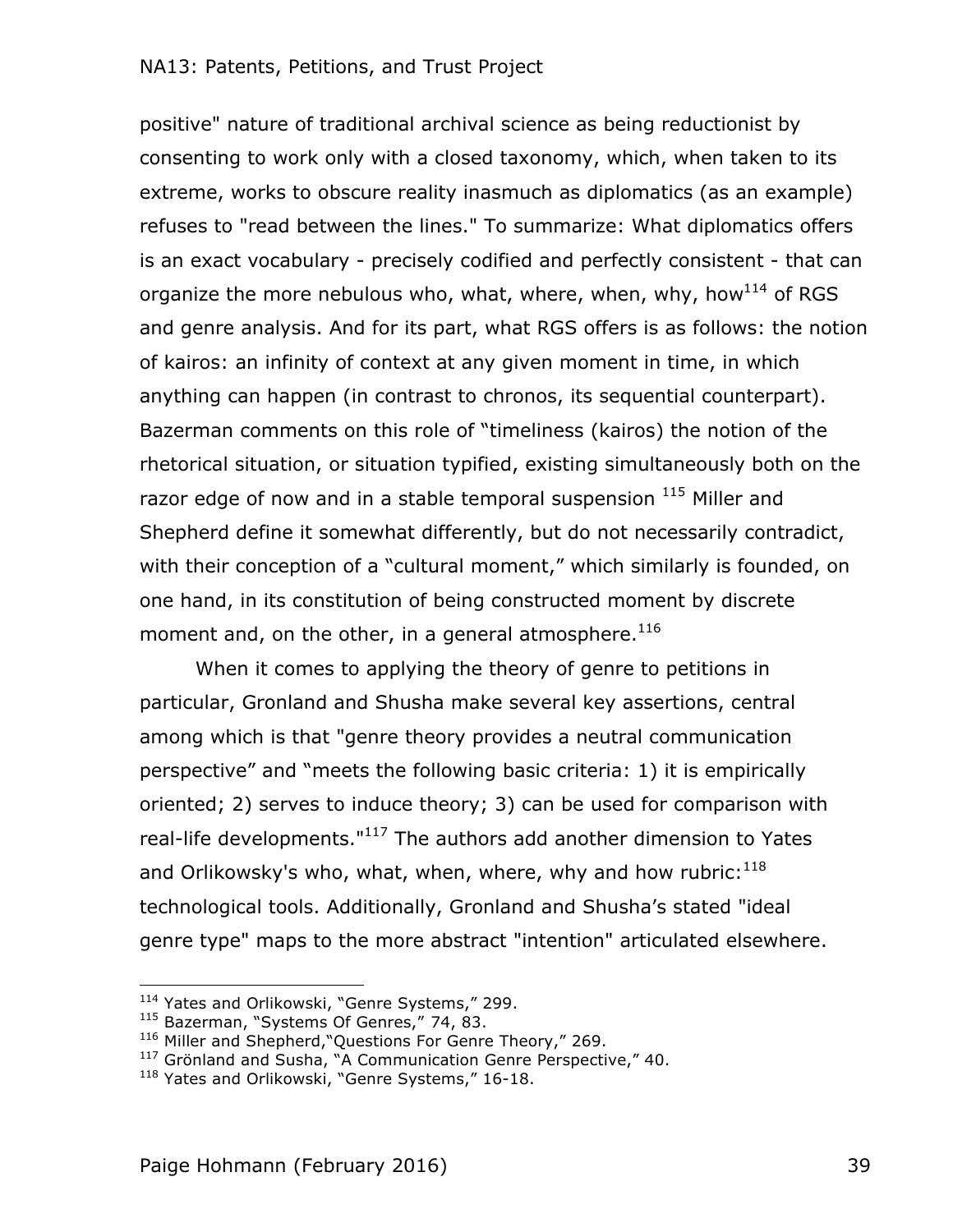Berkenkotter and Huckin further explicate the principles that support their theoretical framework for genres: $^{119}$ 

- Dynamism: genre tradition is derived from instance, and genre instance is informed by tradition
- Situatedness: genres as texts are necessarily embedded in activities
- Form and Content: genre (communicative) competence demands mastery of both
- Duality of Structure: genre and activity are mutually reifying
- Community Ownership: genres are direct indices of a "community's norms, epistemology, ideology, and social ontology"<sup>120</sup>

Implicit in this, and other treatments preceding, is the constant correspondence between genre and activity, and the potential for the genre, which produces artifacts, to serve as a window of insight into what human do, and why. In records management, we already accept that records are *authentic*, *impartial*, and *interrelated*, but the language of genre studies reinforces these canonical assumptions with new vigour.

To conclude this section on what genre studies can contribute towards an understanding of the shifts currently underway in the petitioning action, Bazerman's study of the generic features of patents over time is explored here. Bazerman has made several observations key to our application of genre theory to our research of petitions. First is that genres embedded in governmental genre systems are often explicitly characterized and conventionalized and are thus a stable site of research into genre drift writ large. $121$  Second is, congruent with the assertion made by Held and included near the beginning of this review is the intersection of speech act theory with genre theory. Similar to how

 <sup>119</sup> Berkenkotter, Carol, and Thomas N. Huckin. *Genre Knowledge In Disciplinary Communication: Cognition/Culture/Power* (Lawrence Erlbaum Associates, Inc., 1995) p. 4- 21.

<sup>120</sup> Ibid., 21.

<sup>&</sup>lt;sup>121</sup> Bazerman "Systems Of Genres," 67.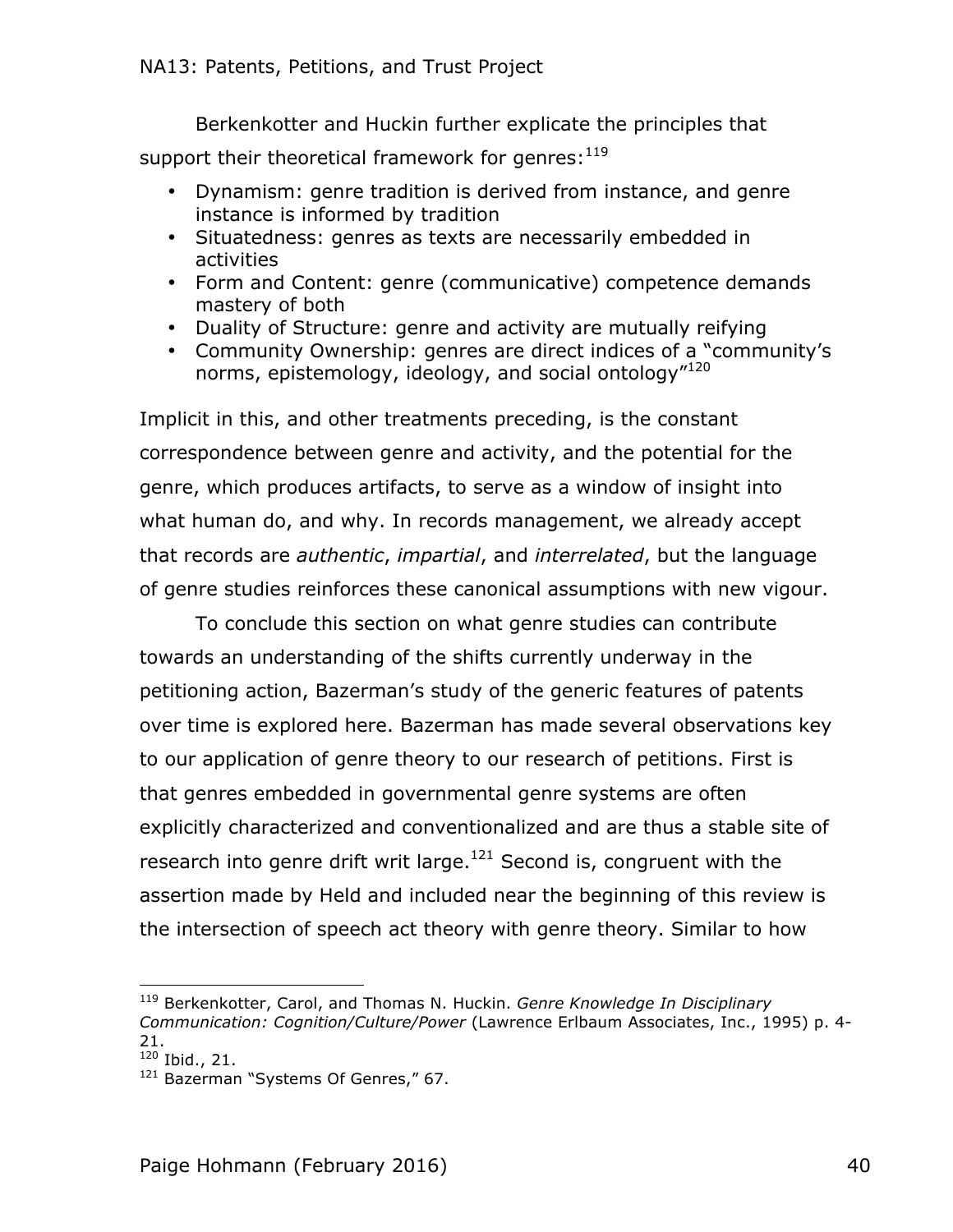Spinuzzi's invokes Bakhtin's centripetal and centrifugal forces, Bazerman invokes Saussurian semiotics to dramatize a perceived primary site of tension within genre, and, by extension speech acts:  $^{122}$ 

Every utterance itself exists at the intersection of the typified and novel, as perceived by the participants coming to terms with each new moment. In Saussurian terms, speech acts exist precisely where langue [or, typification] and parole [or, the individual situation] meet, at the alive utterance.

Citing and summarizing Searle's work on illocutionary speech act theory, Bazerman delineates the five types, each corresponding to an ostensiblly discrete objective, and each "instantiating a recognizable social action":123

- 1. Declarative (makes a declaration)
- 2. Directive (makes a request)
- 3. Commissive (makes an agreement)
- 4. Assertive (makes a claim)
- 5. Expressive (makes attitudes known)

This refers back to the explicitly codified goal of the petition – to make a request. This would categorize the petition, essentially as corresponding to a directive speech act, whether it is begging politely or demanding assertively. Regardless of mode, the goal is *directive.* On petitionary-type moves within the patent genre, Bazerman expands, with emphases added:

These petitionary features [in this case, embedded in a patent] clearly identify that the person *intends the document as a request*, that the petitioner *intends the receiver to understand this as a request*, that the petitioner *desires the receiver do what is requested*, that the text is communicated to the receiver who is *capable of interpreting the text*, that the petitioner believes that the person receiving the request (the Commissioner of Patents) is *able to grant such a request*, that the *request is for something that* 

  $122$  Ibid., 74.

 $123$  Ibid.., 75.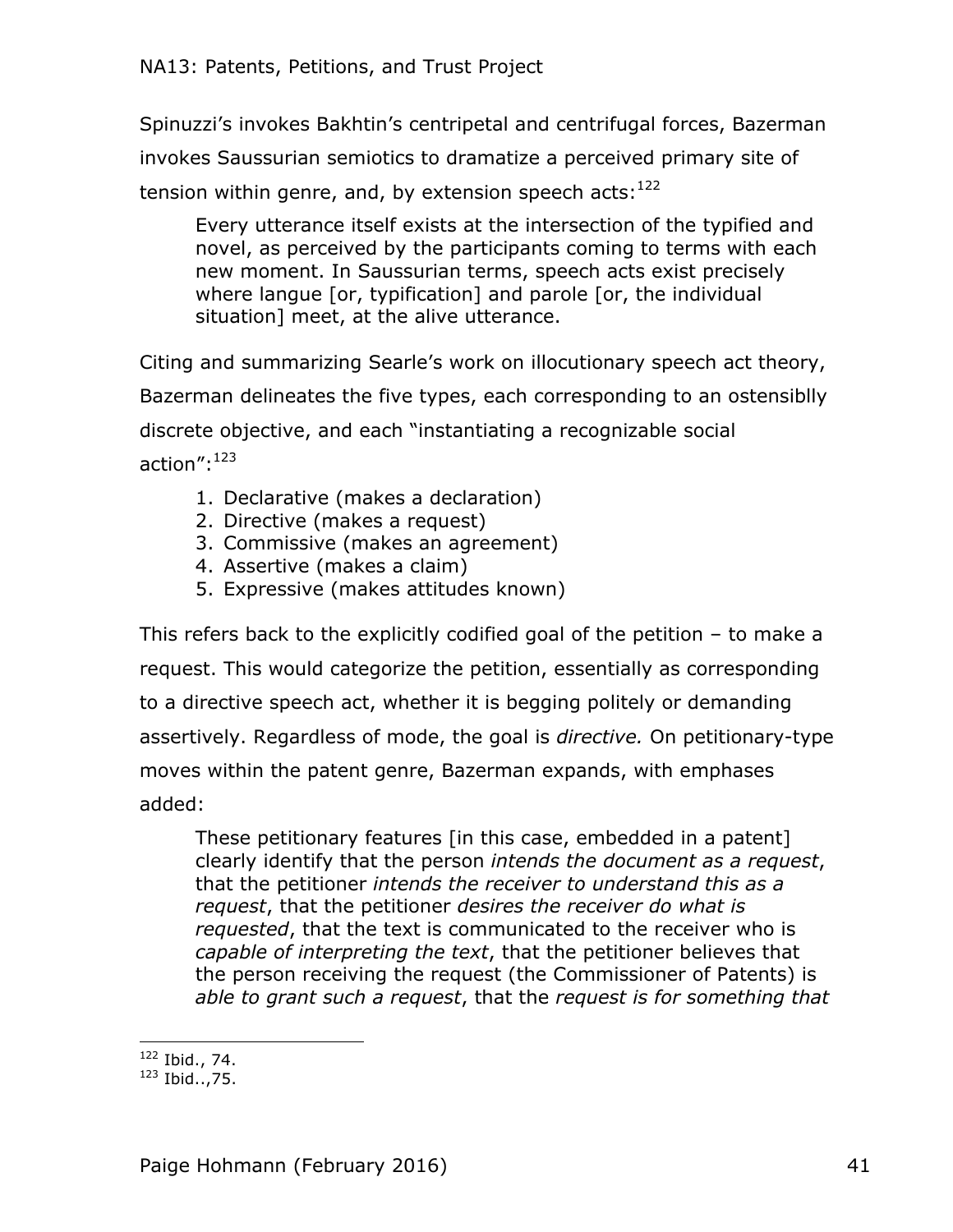*the receiver would not already have done* in the normal course of affairs, and all the similar social and psychological conditions that must be met for a request to be granted… Within the particular regulated and typified context of the legal system, a request can become not only recognizable, but compulsorily must be taken as such by certain people structurally employed to receive requests.

From this, certain possibly inalienable generic qualities of the "classic"

petition are extracted:

- The petition is intended to be, and be seen as, a sincere request
- The addressee is assumed to be capable of understanding and competent in acting on the request
- The request is in some way anomalous from the normal conduct of administrative affairs i.e., potential for *change* exists.
- The activities the petition participates in are often institutionalized

Implicit in this is that the author and addressee can be seen as collaborators in "creating new value"124 This constitutes the pith of the directive speech act. As for whether the e-petition fulfills that core aspect remains an open question.

# **C Discussion and Conclusions**

The review of the literature to date on these topics have fed into the construction of several operational definitions to inform our study of the petition involved in its substantial work the Canadian context.

# **I Operational Definitions**

## 1. Petition

Recapitulating part one and the end of part two of this review, the following list of defining qualities is offered. The petition:

• Is highly conventionalized, with sufficient structural rigidity to be recognized immediately

<sup>124</sup> Ibid., 80-81.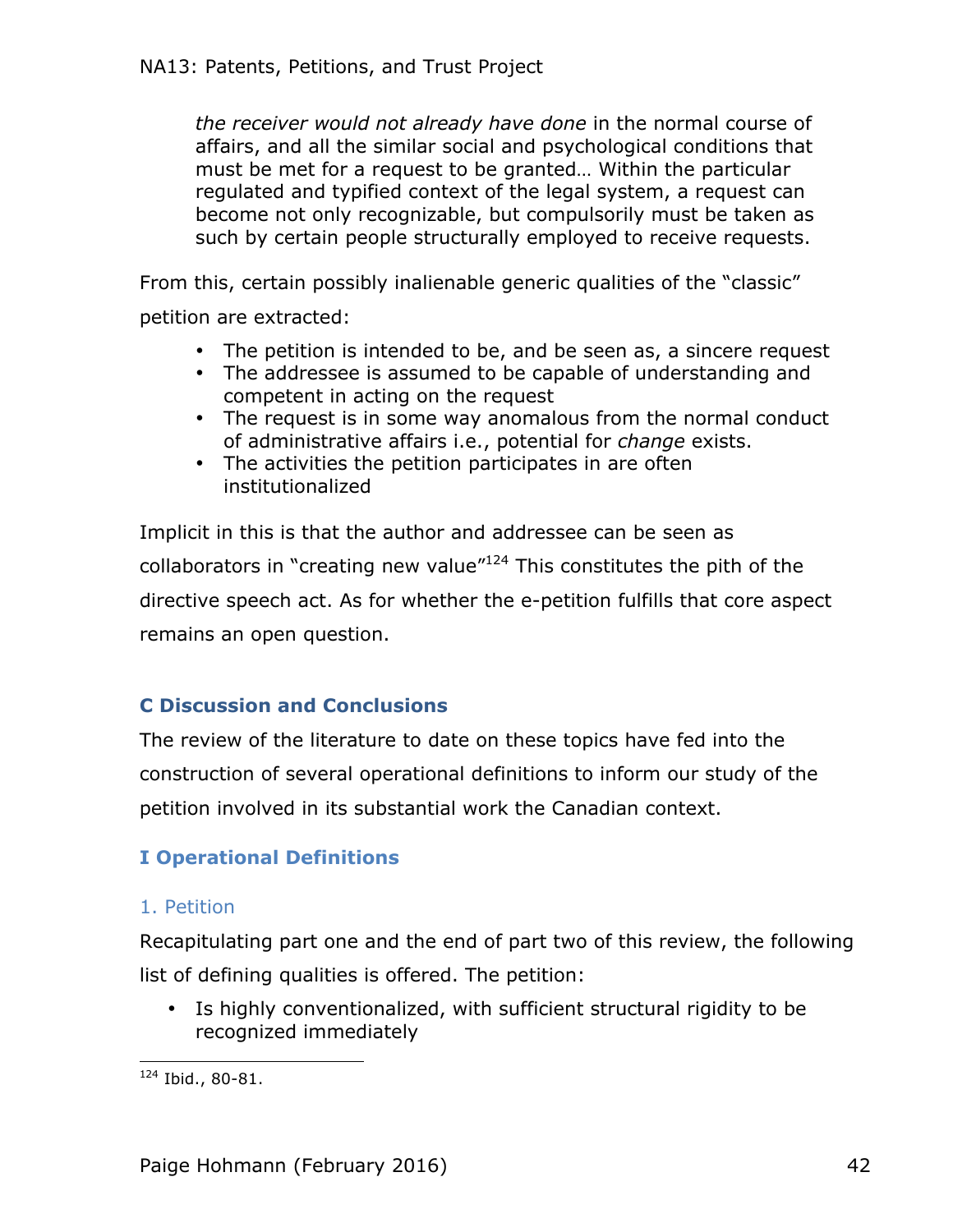- Is authored by a collective
- Seeks, or purports to seek action on a principle of the public good
- Is addressed from low to high power
- Exhibits simultaneous functions of respect and threat
- Uses specialized language
- *Possesses features of a directive speech act*

#### 2. Genre

Bazerman provides a higher level sensibility in suggesting that genre represents the keys or "levers" exerting force on a "complex social machine<sup>"125</sup> In addition, genre:

- Treads a balance between stasis and dynamism
- Is enmeshed with social action
- Is informed by inherited tradition
- Is governed by conventions, not rules
- Is pragmatic: borne of need (exigence) and context (kairos)

#### **II Hypotheses**

## 1. Exigencies Fuelling Genre Radiation

A principal aim of the literature review has been to do groundwork in order to make prepare a hospitable conceptual framework for making sense of the soon-to-be gathered data on the *exigencies* which are spurring the development of the petition genre to accommodate web technology. The literature reviewed to date also provides a grounding for making inferences and liminal predictions relating to these circumstances of exigence and kairos. Preliminary hypotheses follow, which in turn will inform our interview design

- The better the petitioners can play the "game" to the variously esoteric strategic standards imposed by the ascendant participant (i.e., the fewer categorical "outs" the addressee can exercise) the more the genre may be vulnerable to shift.
- Indications of this may already be detectable with raised thresholds

 <sup>125</sup> Bazerman, "Systems Of Genres," 67.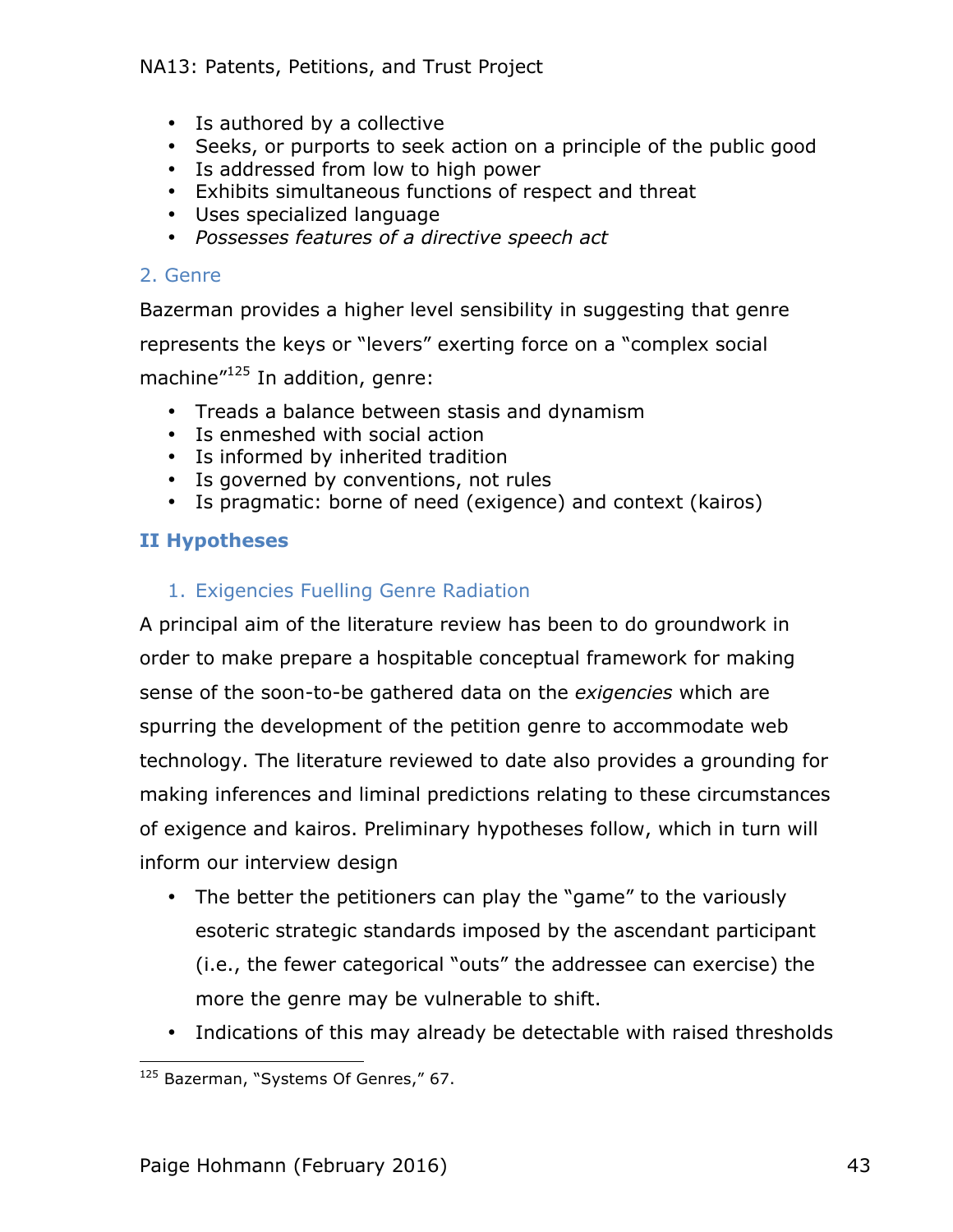of signatures, and changing standards for approval with e-petitions in Canada, and elsewhere as described by Lindner and Riehm, for e-petitions, the Clerk must approve the petition and an MP must sponsor it *before* it is posted. This may be evidence of a tacit collapse of diplomatic participants - possibly writer and addressee in this case.

# 2. Kairotic Contributors

As introduced previously, the "net delusion" may be contributing to a zeitgeist that has enthusiastically embraced web technologies for building and transmitting petitions.

• It is hypothesized that the kairos contributing to the shift in electronic presentation of petition revolves around the technology primarily being available and accessible, and only secondarily around that technology being supportive of the ostensible "democratic goods" it purports to serve.

# 3. Generic Boundaries

With the assertion that the petition, historically, has aligned with what Searle would typify as a *directive speech act*, with all the trappings laid out above, and with the observations collected from Lindner and Riehm, Obar et al, and especially Wright, and Hersh and Shaffner, that the e-petition actually exhibits characteristics of a declarative speech act:

• Tt is hypothesized that the e-petition is actually not identical, or even a simple descendant of the paper petition; rather, it is a hybrid genre, borne of possibly unequal parts petition and social medium, and only *resembles* the petition form, and very much less so in content. This is where the complementary natures of diplomatics and RGS become most evident in that diplomatics provides the formal vocabulary, and RGS provides the capacity to read between the lines.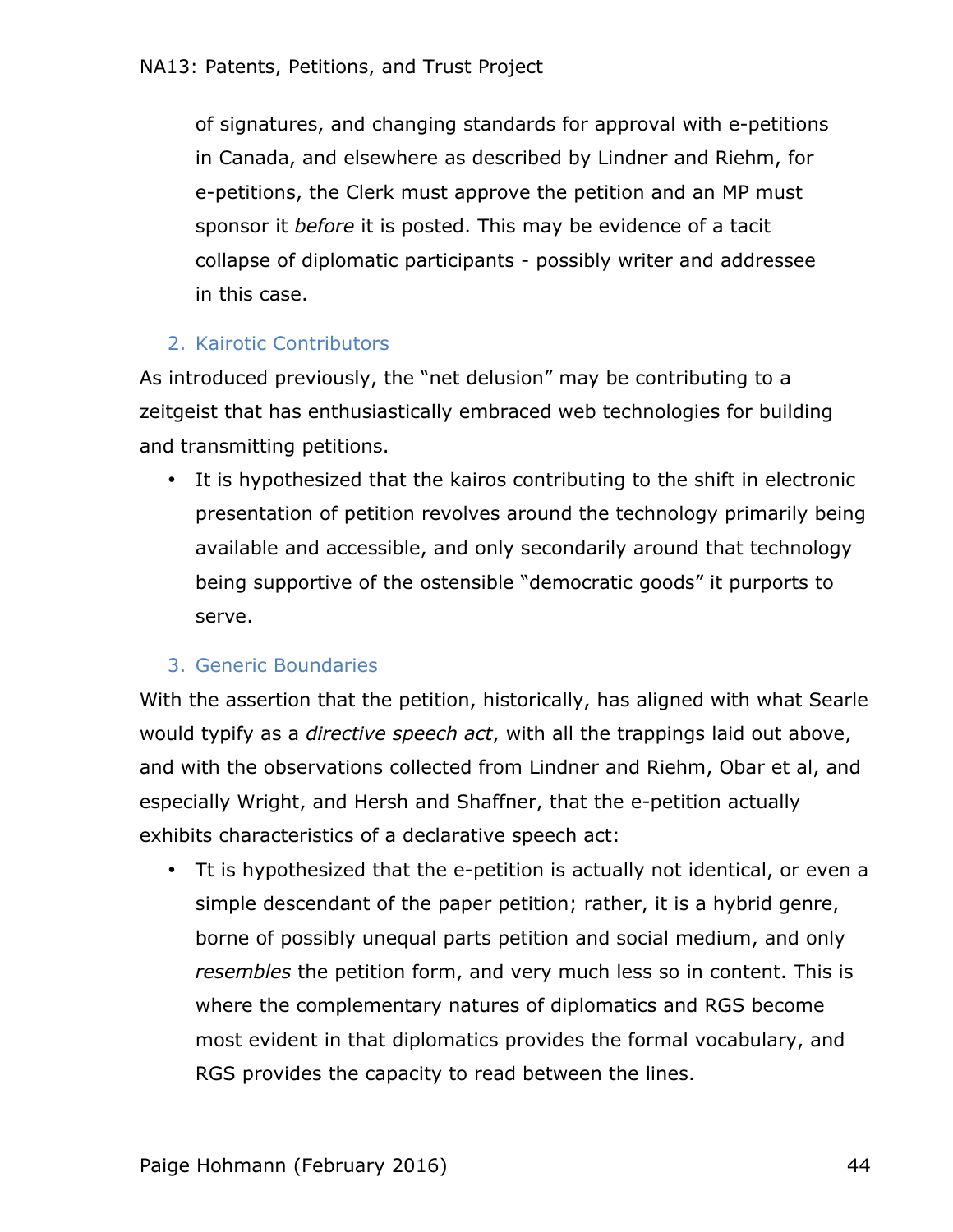## **Summary of Conceptual Framework and Hypotheses:**

The petition provides a "sweet spot" between paper and digital, between rigid and flexible, and between power and subordination that makes it a record exemplar for deep insight into the role of records as residue of activities. Further, it is enmeshed in a "kairos" of *internet culture* which it indexes, organizes, and attempts to actively disrupt the accepted balance between these poles. This distinct "positioning" renders the petition an apt laboratory for investigating the overall migration from paper to digital, and the act of investigating has the potential to provide insight into how recordkeepers can best facilitate and support trust.

Duranti writes: 126

It is often stated that archivists must become directly involved in the process of creating archival documents, and specifically in the design of electronic information systems and the definition of the standards governing those systems. To do so, archivists must be able to see the archival document primarily as embodiment and evidence of action.

The petition is the essence of "embodiment and evidence of action." By studying its behaviour, we intend to offer contributions to the improvement of petitioning systems online, and enhance constructions of trust in these systems. To this end, as Spinuzzi writes, understanding and analyzing genre "provides coherent yet unfinalized representation of coconstitutive relationships among the three levels [micro- meso- and macroscopic], a representation that can become the basis for later design work. $"127$ 

## **III Next Steps**

- Diplomatic analysis report forthcoming
- Genre analysis (Bhatia, Spinuzzi as guides)
- Interview design and ethics

 <sup>126</sup> Luciana Duranti, "Diplomatics Part VI" *Archivaria* 33 (1992): 11

<sup>&</sup>lt;sup>127</sup> Spinuzzi, "Tracing Genres," 53.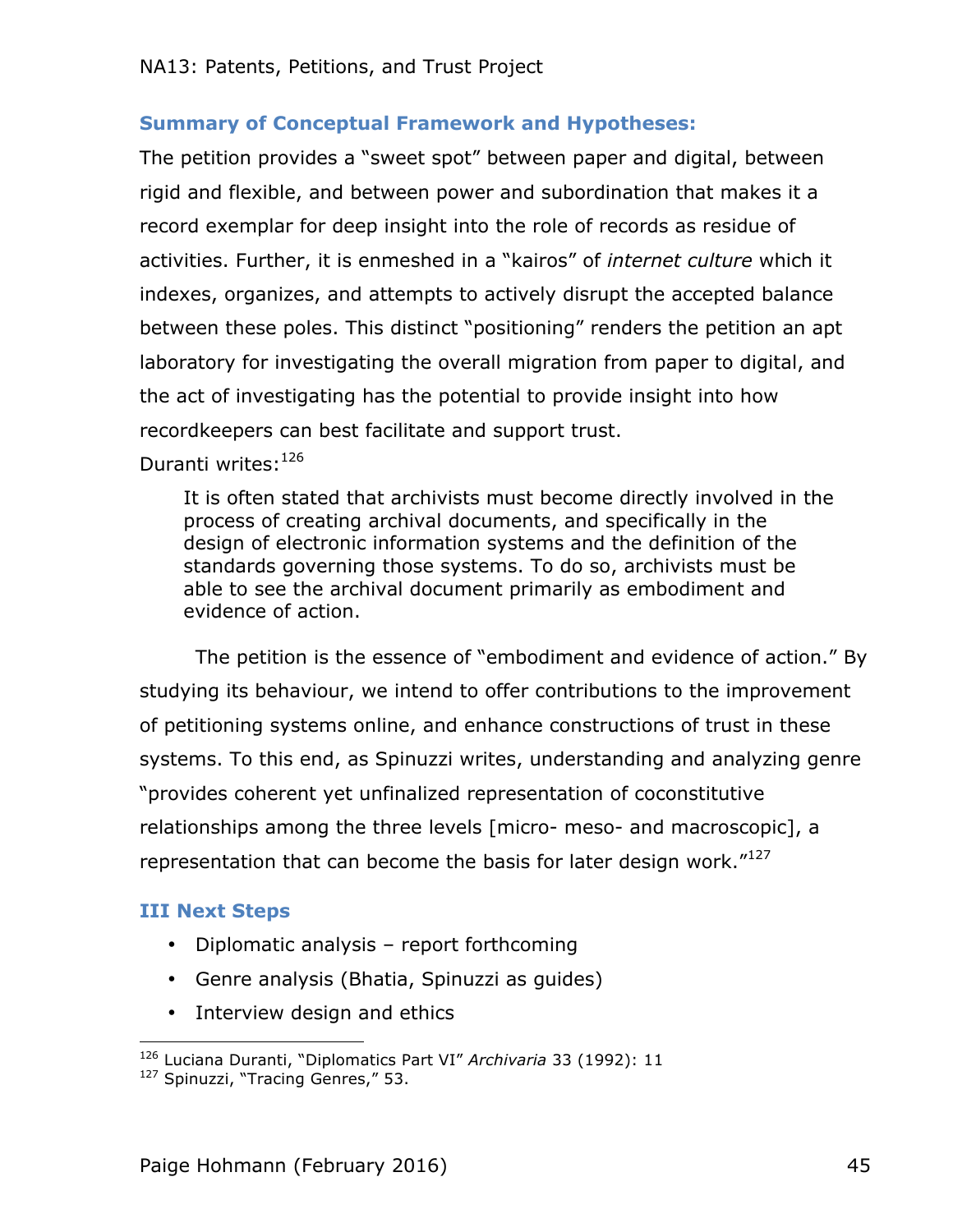- Interviews
- Data Analysis
- Dissemination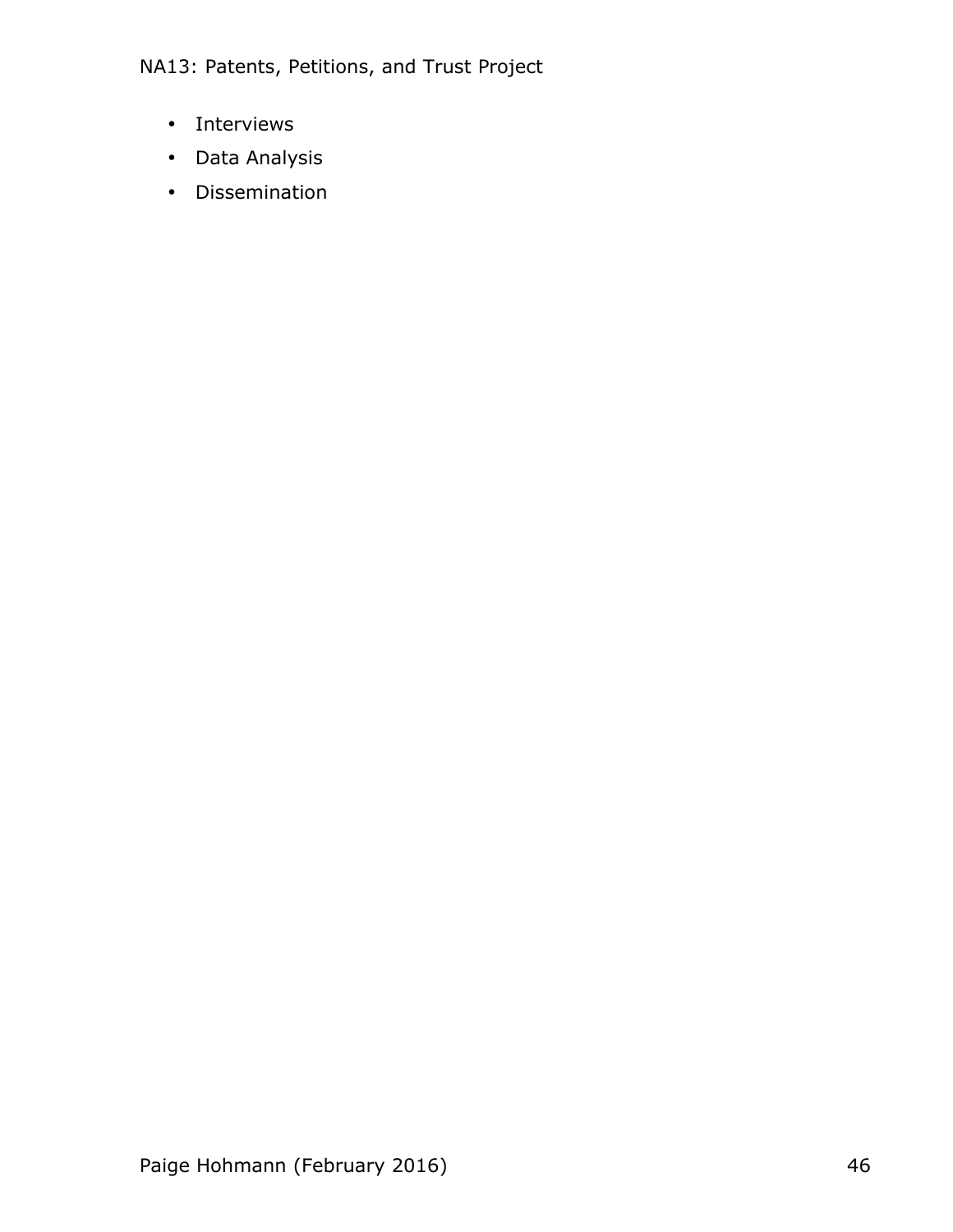#### **Bibliography**

- Baker, Brook K. "Traditional Issues of Professional Responsibility and a Transformative Ethic of Client Empowerment for Legal Discourse." *New England Law Review* 34 no. 4 (1999): 809-906. http://www.nesl.edu/userfiles/file/lawreview/vol34/4/baker.pdf.
- Bakhtin, Mikhail. *The Dialogic Imagination*. Edited by Michael Holquist. Austin: University of Texas Press, 1981.
- Bakhtin, Mikhail M. and Pavel. N. Medvedev. *The Formal Method In Literary Scholarship: A Critical Introduction To Sociological Poetics*.

Baltimore: Johns Hopkins University Press, 1978.

Barrault-Méthy, Anne-Marie. "Obscurity in the Micropolitics of English for Legal Purposes: Towards an Anthropological Framework."

*Sustainable Multilingualism (Darnioji daugiakalbystė*), 6 (2015): 60-

88. doi:10.7220/2335-2027.6.4

- Bazerman, Charles. "Genre And Identity: Citizenship In The Age Of The Internet And The Age Of Global Capitalism." *The Rhetoric And Ideology Of Genre*: *Strategies For Stability And Change.* Edited by R. Coe, L. Lingard, & T. Teslenko, 13-37. Cresskill, NJ: Hampton Press, Inc., 2002.
- ---. "Systems Of Genres And The Enactment Of Social Intentions." *Genre and the New Rhetoric*. Edited by Aviva Freedman and Peter Medway, 67-85. London: Taylor & Francis, 1994. doi:10.4324/9780203393277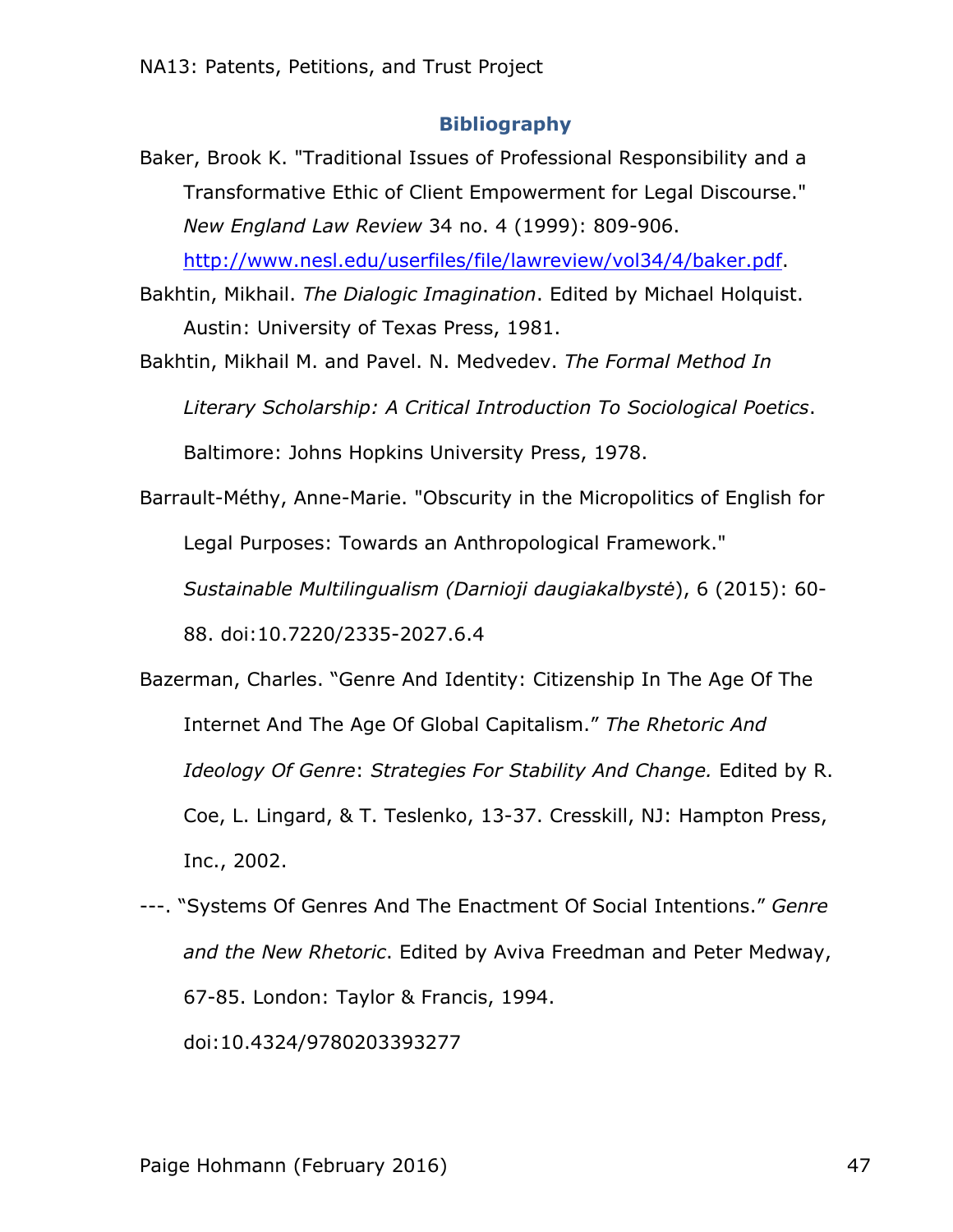- Berkenkotter, Carol, and Thomas N. Huckin. *Genre Knowledge In Disciplinary Communication: Cognition/Culture/Power*. Lawrence Erlbaum Associates, Inc., 1995.
- Bhatia, Vijay K. *Analyzing Genre: Language Use in Professional Settings*. London and New York: Longman, 1993.
- ---. (1989). "Legislative Writing: A Case Of Neglect In EA/OLP Courses." *English for Specific Purposes*, 8.(1989): 223-238.
- --- "The Power And Politics Of Genre," World Englishes 16 no. 3 (1997): 359-371. doi:10.1111/1467-971x.00070.
- Bowker, Geoffrey C. and Susan Leigh Star. *Sorting Things Out:*

*Classification And Its Consequences*. Boston: MIT Press, 1998.

- Brown, George. *The New and Complete English Letter-Writer*. London: For Alex. Hogg, [1770?].
- Coser, Lewis A. "Conflict: Social Aspects." *International Encyclopedia of the Social Sciences*, Vol. 3. Edited by David L. Sills, 220-242. New York: Macmillan, 1968.

http://go.galegroup.com/ps/i.do?id=GALE%7CCX3045000236&v=2.1&u =ubcolumbia&it=r&p=GVRL&sw=w&asid=5cb7fed8c7c549948786123fe 89cff9

de Certeau, M. (1984). "The Practice Of Everyday Life." *The Norton Anthology of Theory and Criticism.* Edited by Vincent B. Leitch, 1247-1257. London: W.W. Norton, 1984/2001.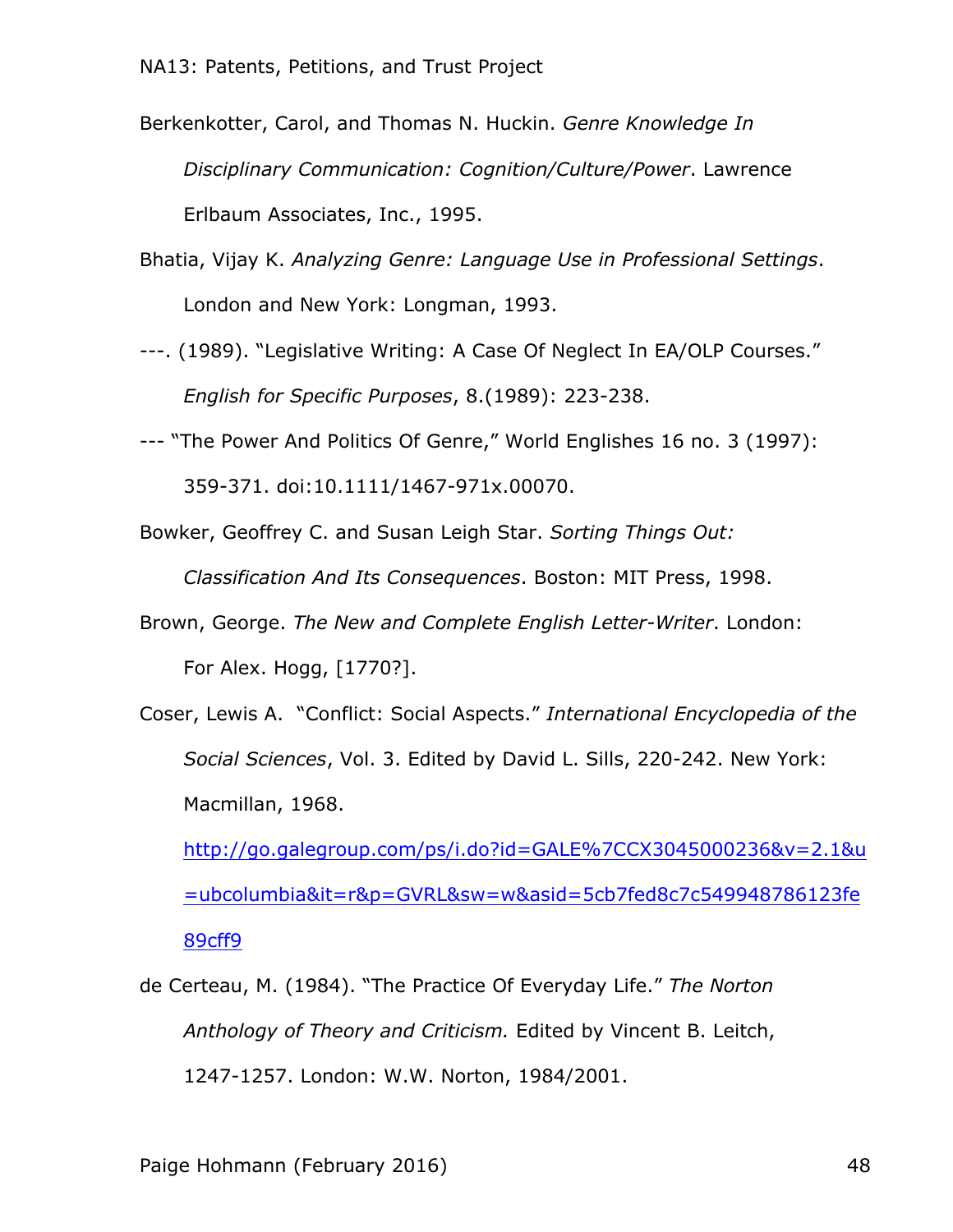- Dodd, Gwilym. *Justice and Grace: Private Petitioning and the English Parliament in the Late Middle Ages*. Oxford: Oxford University Press, 2007.
- Duranti, Luciana. "Diplomatics: New Uses for and Old Science, Part IV" *Archivaria* 31. (1991): [need page range]
- ---. "Diplomatics: New Uses for and Old Science, Part V" *Archivaria* 32 (Summer 1991): 6-24.
- ---. "Diplomatics: New Uses for an Old Science Part VI" *Archivaria* 33 (1992): 6-24.
- ---. "Interrelatedness (Record)." *Encyclopedia of Archival Science*. Edited by Luciana Duranti and Patricia Franks, 236-237. Lanham, MD: Rowman and Littlefield, 2015.
- Foscarini, Fiorella. "Diplomatics and genre theory as complementary approaches." Archival Science 12 (2012):389-409. doi:

10.1007/s10502-012-9173-6

Foster, H., and Berger B.L. "From Humble Prayers to Legal Demands: The Cowichan Petition of 1909 and the British Columbia Indian Land Question." *The Grand Experiment: Law and Legal Culture in the British Settler Colonies*. Edited by Hamar Foster, Benjamin L. Berger, and A.R. Buck. 240-267. Vancouver: UBC Press, 2009. Grönland, Åke and Iryna Susha. "A Communication Genre Perspective on

e-Petitioning: The Case of the Citizens' Initiative" *eParticipation*.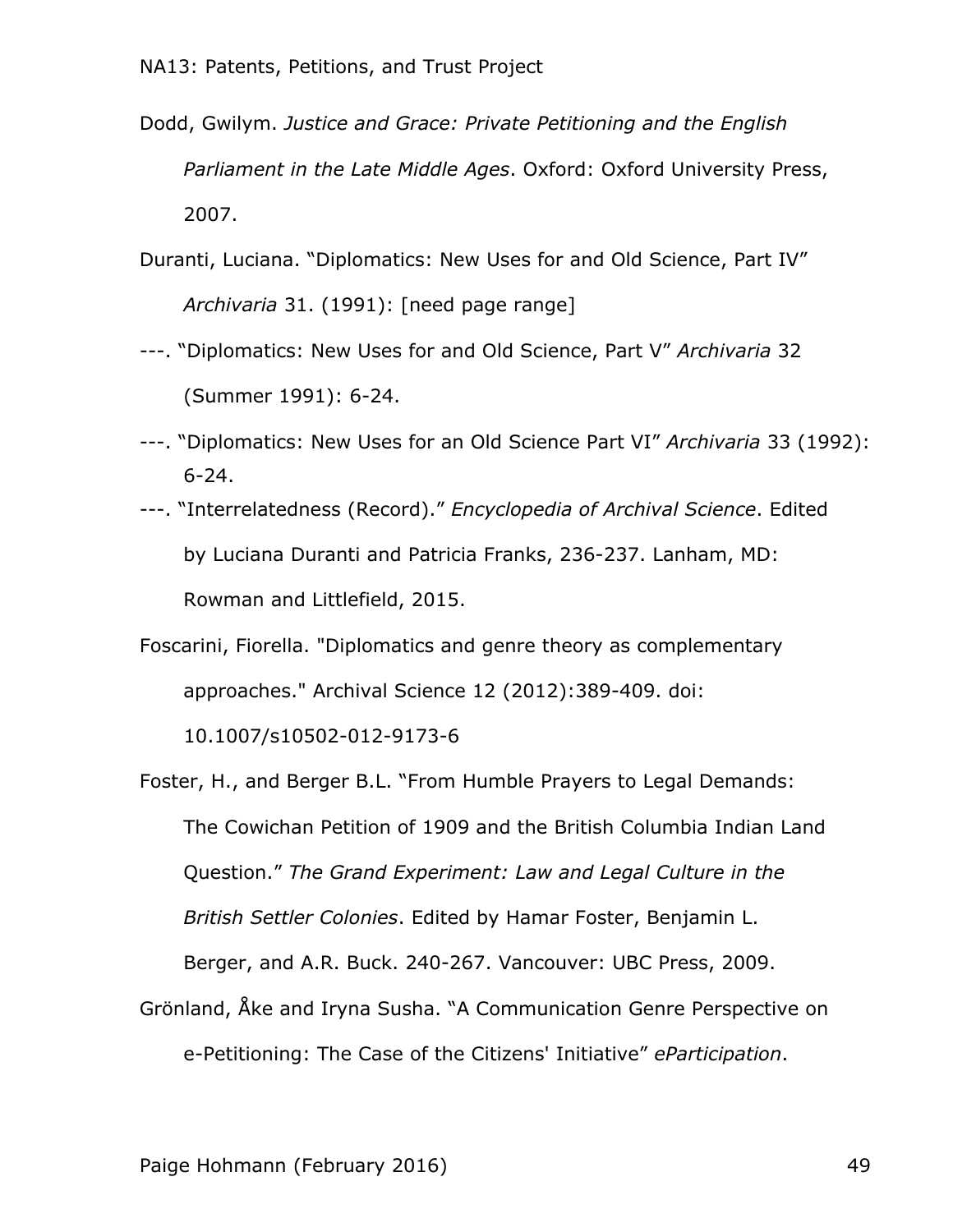Edited by. E. Tambouris, A. Macintosh, and Øystein Sæbø, pp. 37–

48. Lecture Notes in Computer Science. IFIP International

Federation for Information Processing. Springer Berlin Heidelberg,

2012. doi:10.1007/978-3-642-33250-0\_4

Hansard Society. What Next for E-Petitions? London: Hansard Society, 2012. http://www.hansardsociety.org.uk/wp-

content/uploads/2012/10/What-next-for-e-petitions.pdf

- Harré, Rom. Positioning theory: moral dimensions of social-cultural psychology. *The Oxford Handbook of Culture and Psychology*. Edited by J. Valsiner. 191–206. New York: Oxford University.
- Held, Gudrun. "Supplica la mia parvidade. . . .": Petitions in medieval society – a matter of ritualised or first reflexive politeness? *Journal of Historical Pragmatics* 11 (2010): 194–218. DOI

10.1075/jhp.11.2.02hel

Hersh, Eitan D. and Brian F. Schaffner. "Post-Materialist Particularism: What Petitions Can Tell Us about Biases in the Policy Agenda" http://www.eitanhersh.com/uploads/7/9/7/5/7975685/petitions\_v3  $\angle$ 2.pdf

Heyd, Theresa. *Email Hoaxes: Form, Function, Genre Ecology*. Pragmatics and Beyond New Series Vol. 174. Amsterdam: John Benjamins Publishing, 2008..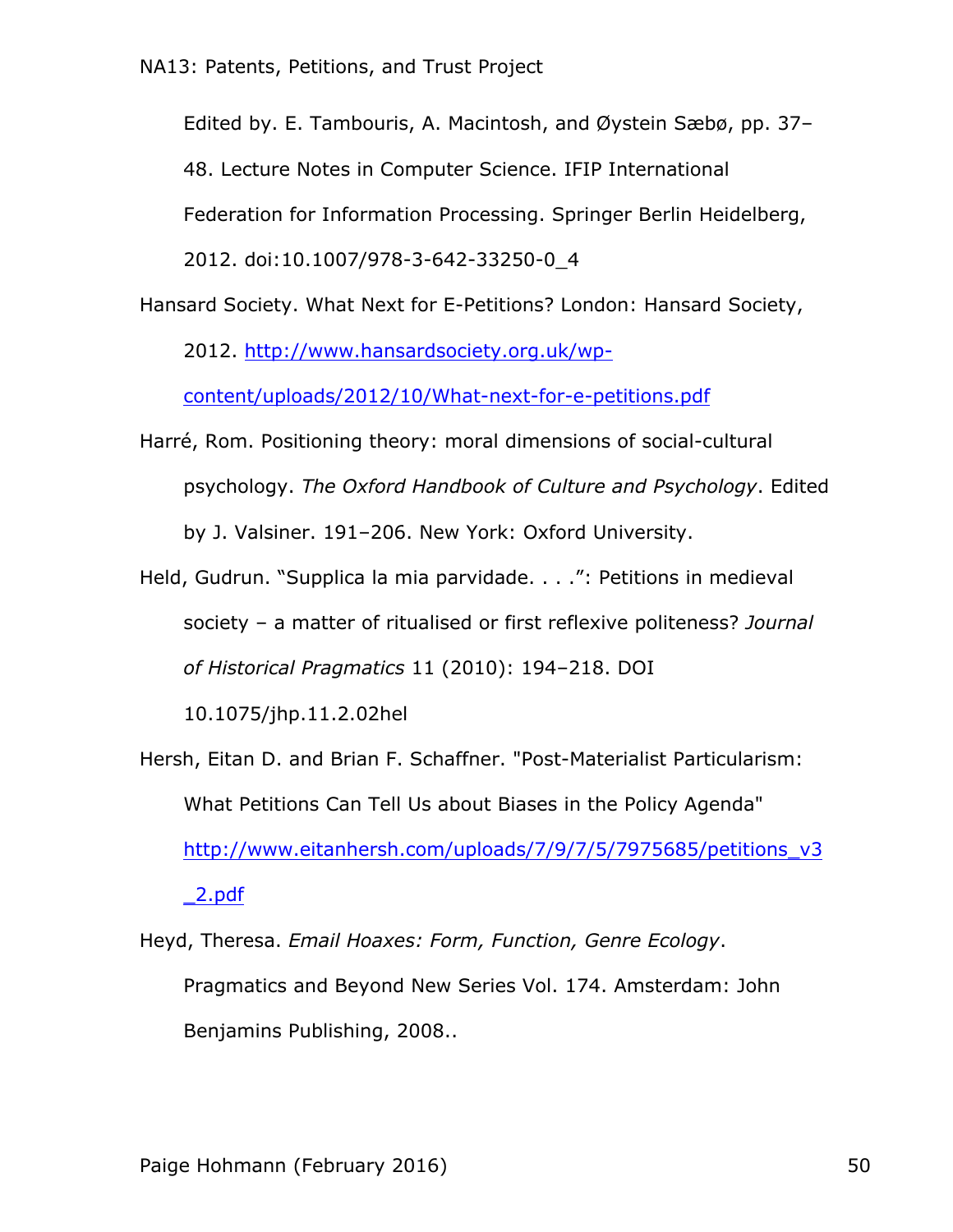Higginson, Stephen A. "A Short History of the Right to Petition

Government for the Redress of Grievances". *The Yale Law Journa*l 96

(1). The Yale Law Journal Company, Inc. (1986):142–66.

doi:10.2307/796438

House of Commons, *Petitions: Practical Guid*e, (Ottawa: Parliament of Canada, 2008)

http://www.parl.gc.ca/About/House/PracticalGuides/Petitions/petitio nsPG2008\_\_cover-e.htm. Accessed October 2015

- Hymes, Dell. "On Communicative Competence." *Sociolinguistics: Selected Readings*, edited by Pride and Holmes. Penguin Education, 1971.
- Jenkinson, Hilary. A Manual of Archive Administration. London: Percy Lund, Humphries & Co., 1937.
- Johnson, J. K. "Claims of Equity and Justice": Petitions and Petitioners in Upper Canada 1815-1840." *Histoire sociale/Social History* 28, no. 55 (1995): 219-240.

Leontyev, A. N. *Activity, Consciousness, And Personality.* Prentice Hall, 1978.

Lindner, Ralf and Ulrich Riehm. "Electronic Petitions And Institutional Modernization. International Parliamentary E-Petition Systems In Comparative Perspective." *JeDEM-eJournal of eDemocracy and Open Government* 1, no. 1 (2009): 1-11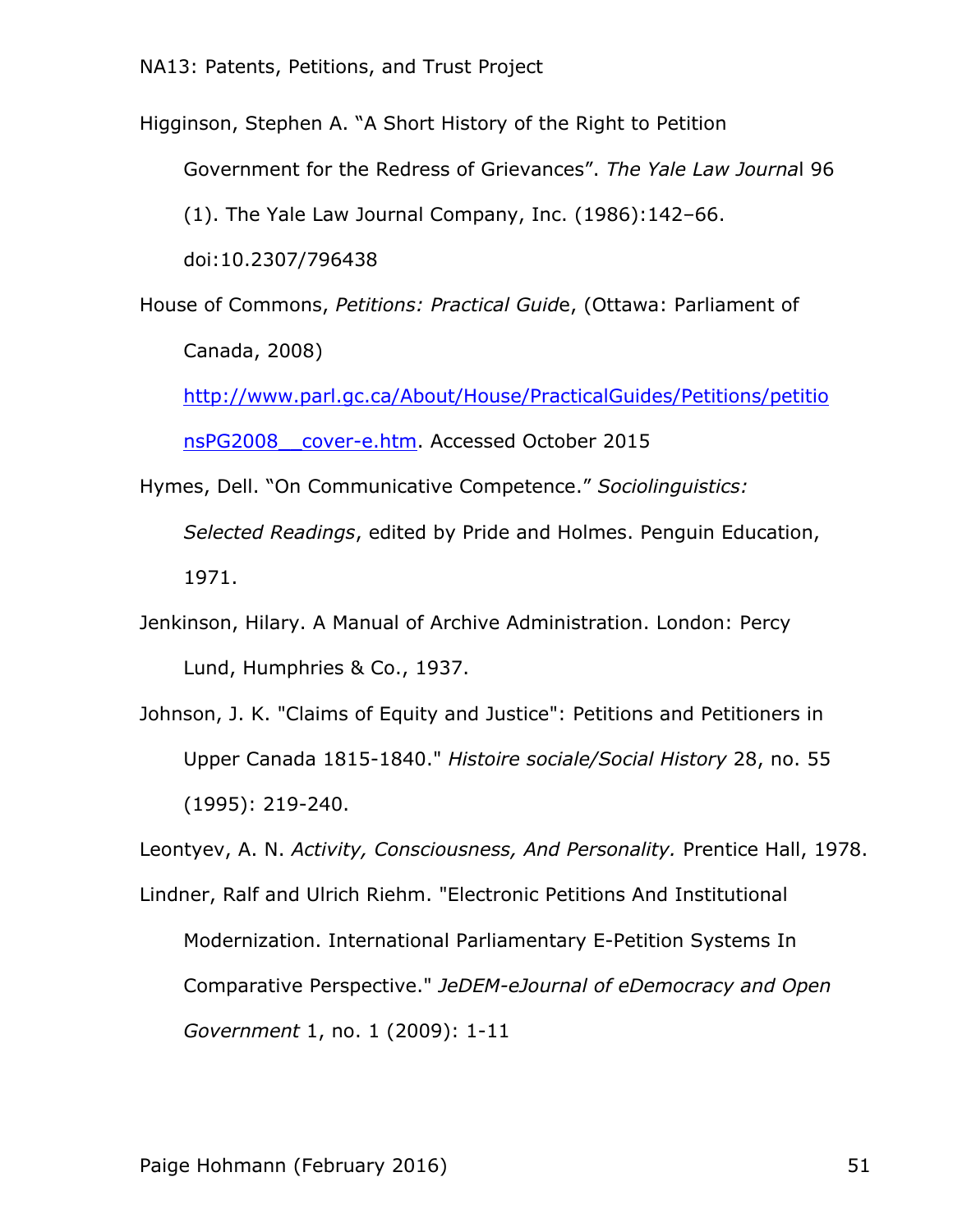Longe, Victor U. "Aspects of the Textual Features of Officialese: The Register of Public Administration." *International Review of Applied Linguistics in Language Teaching* 23 no. 4 (1985): [need page range]

Mark, Gregory A. "The Vestigial Constitution: The History and Significance of the Right to Petition." *Fordham Law Review* 66 no. 6 article 4. (1998): [need page range]

Martin Irvine, "Mikhail Bakhtin: Main Theories: Dialogism, Polyphony, Heteroglossia, Open Interpretation: A Student's Guide by Martin Irvine." *Georgetown University*, 2012.

http://faculty.georgetown.edu/irvinem/theory/Bakhtin-MainTheory.html

Miller, Carolyn R. "Genre As Social Action," *Quarterly Journal of Speech* 70, no. 2 (1984): 151-167. doi:10.1080/00335638409383686

Miller, Carolyn R. and Dawn Shepherd. "Questions For Genre Theory From The Blogosphere." *Genres in the Internet: Issues in the Theory of Genre*. Edited by Janet Giltrow and Dieter Stein, 263-290. Pragmatics and Beyond New Series. Amsterdam: John Benjamins Publishing, 2009. doi: 10.1075/pbns.188.11mil

- Morozov, Evgeny. *The Net Delusion: The Dark Side of Internet Freedom*. Philadelphia: Perseus Books Group, 2011.
- O'Brien, Audrey and Marc Bosc (Editors). "Chapter 22: Public Petitions," *House of Commons Procedure and Practice,* 2<sup>nd</sup> ed. Ottawa:

Paige Hohmann (February 2016) 52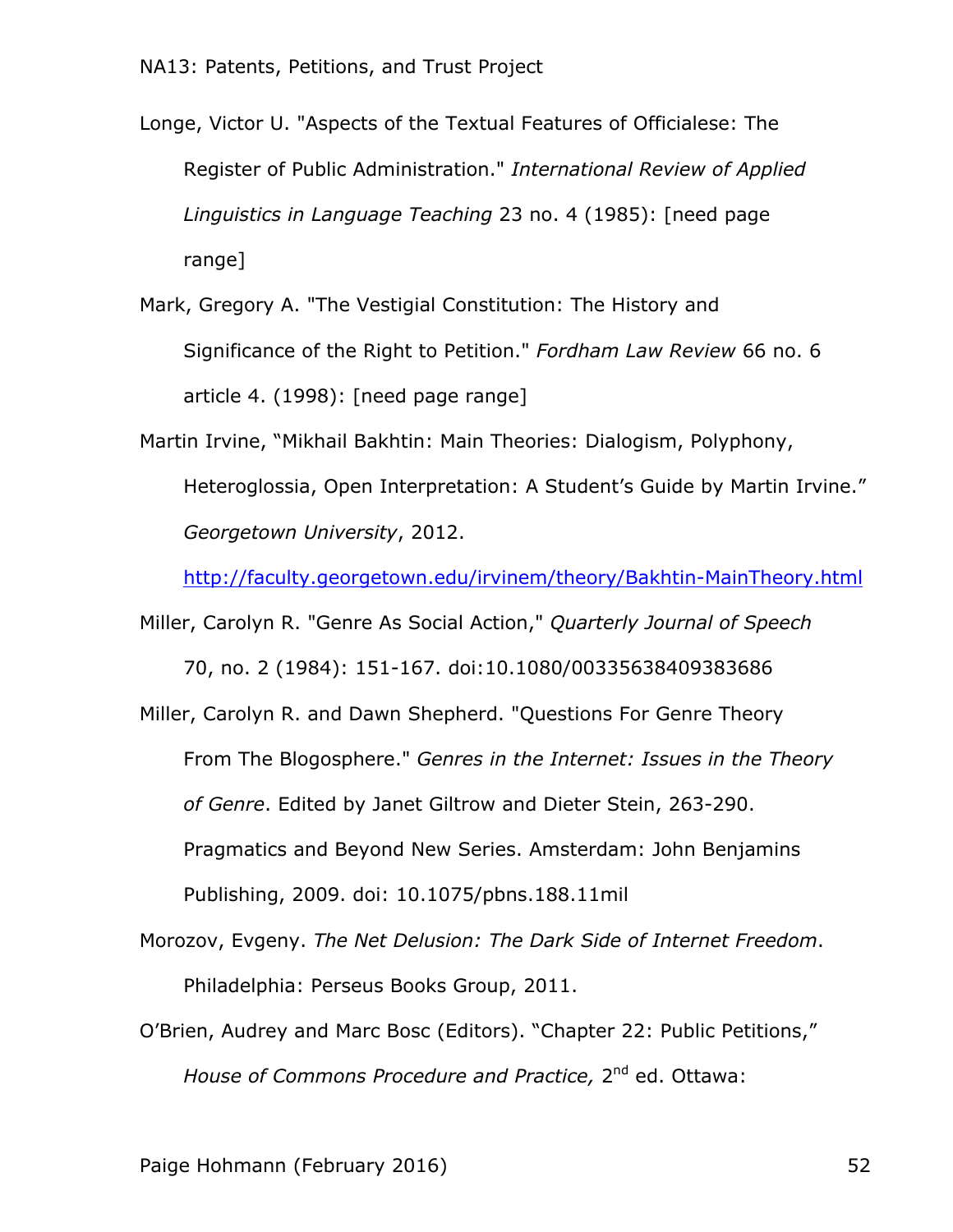Parliament of Canada, 2009 http://www.parl.gc.ca/procedure-booklivre/Document.aspx?sbdid=E4D62BC0-8E05-4542-B4A2- 057BD1DB4A6F&sbpidx=1&Language=E&Mode=1, accessed October

2015.

Obar, Jonathan A., Paul Zube, and Clifford Lampe. "Advocacy 2.0: An Analysis of How Advocacy Groups in the U.S. Perceive and Use Social Media as Tools For Facilitating Civic Engagement and Collective Action." *Journal of Information Policy* 2 (2012): 1-25.

Parliament of Canada, "About Petitions and How They Work." *Parliament of Canada.* https://petitions.parl.gc.ca/en/Home/About. Accessed January 2016

Peikola, Matti. "Supplicatory Voices: Genre Properties of the 1692 Petitions in the Salem Witch-Trials." *Studia Neophilologica* 84 sup. 1

(2012): 106-118, doi: 10.1080/00393274.2012.668078

"Petition," *The Concise Oxford Dictionary of English Etymology*, edited by T.F. Hoad. Oxford: Oxford University Press, 1996. DOI: 10.1093/acref/9780192830982.001.0001/acref-9780192830982-e-11247

"Prayer," *A Dictionary of Law*, Edited by Jonathan Law. Oxford: Oxford University Press, 2016.

Schutz, Alfred and Thomas Luckmann. The Structures of the Life-World. Translated by Richard M. Zaner and H. Tristram Engelhardt, Jr.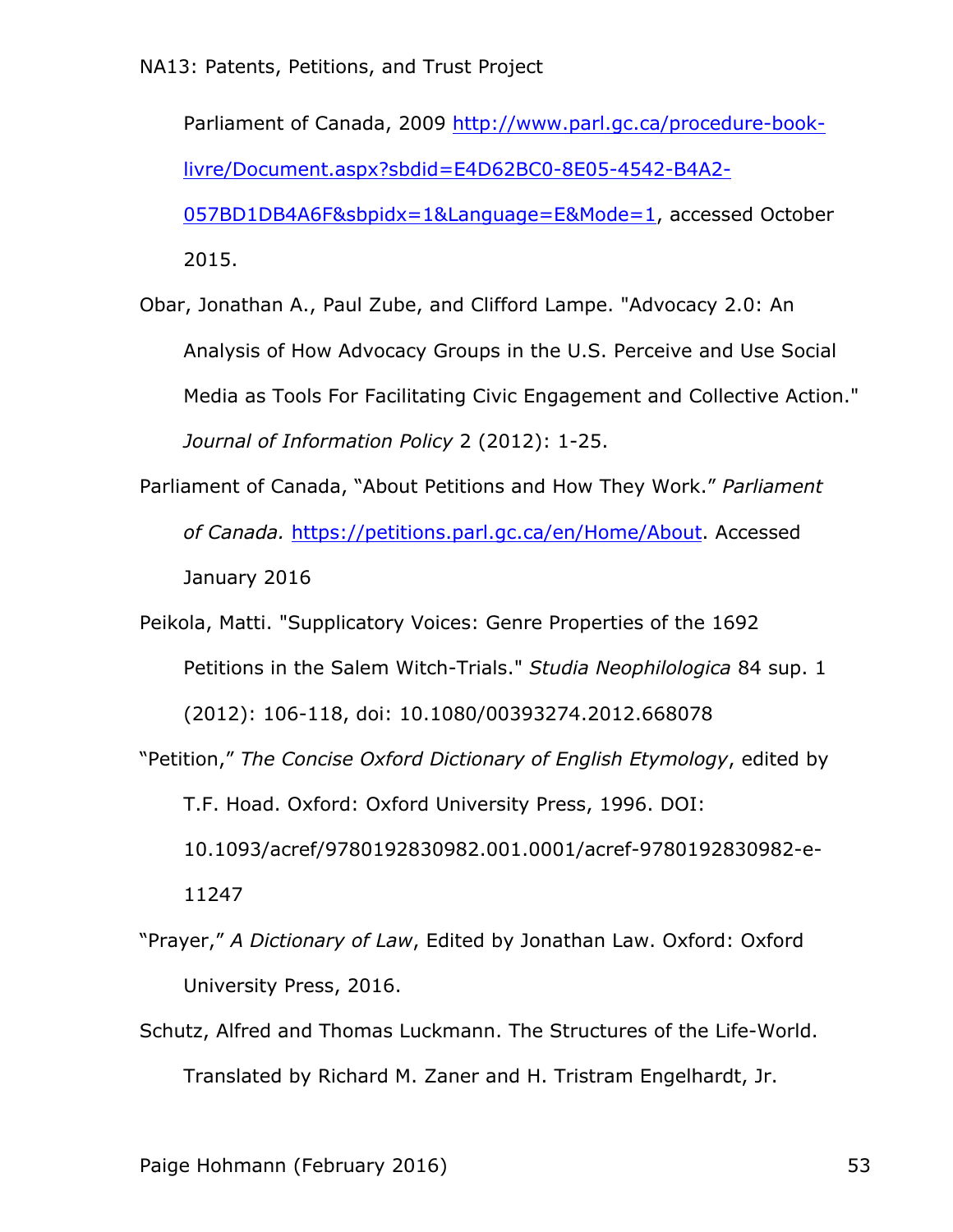Evanston, IL: Northwestern University Press, 1973.

Sears, William. "7 Benefits of Attachment Parenting: 4. Attachment Parenting Promotes Independence," *Ask Dr. Sears* (2015).

http://www.askdrsears.com/topics/parenting/attachment-parenting/7 benefits-ap

Spinuzzi, Clay, *Tracing Genres in Organizations,* (Boston: MIT Press, 2003).

Swales, "A Genre Based Approach to Language Across the Curriculum' Paper Presented at RELC Seminar on Language Across the Curriculum, at SEAMEO Regional Language Centre, Singapore, Apr. 1985. (1986) Published in *Language Across the Curriculum*, Singapore SEAMO Regional Language Centre; *Genre Analysis – English in Academic and Research Settings*, Edited by M.L. Tickoo. Cambridge UP, Cambridge, 1990.

- Swales, "Aspects of Article Introductions" Aston ESP Research Report No. 1, Language Studies Unit, University of Aston in Birmingham, Birmingham, UK, 1981
- van Voss, Lex Heerma. "Introduction.". Petitions in Social History. Edited by Lex Heerma van Voss, pp. 1–10. Cambridge: Cambridge University Press, 2002. doi:10.1017/cbo9780511550164.001.